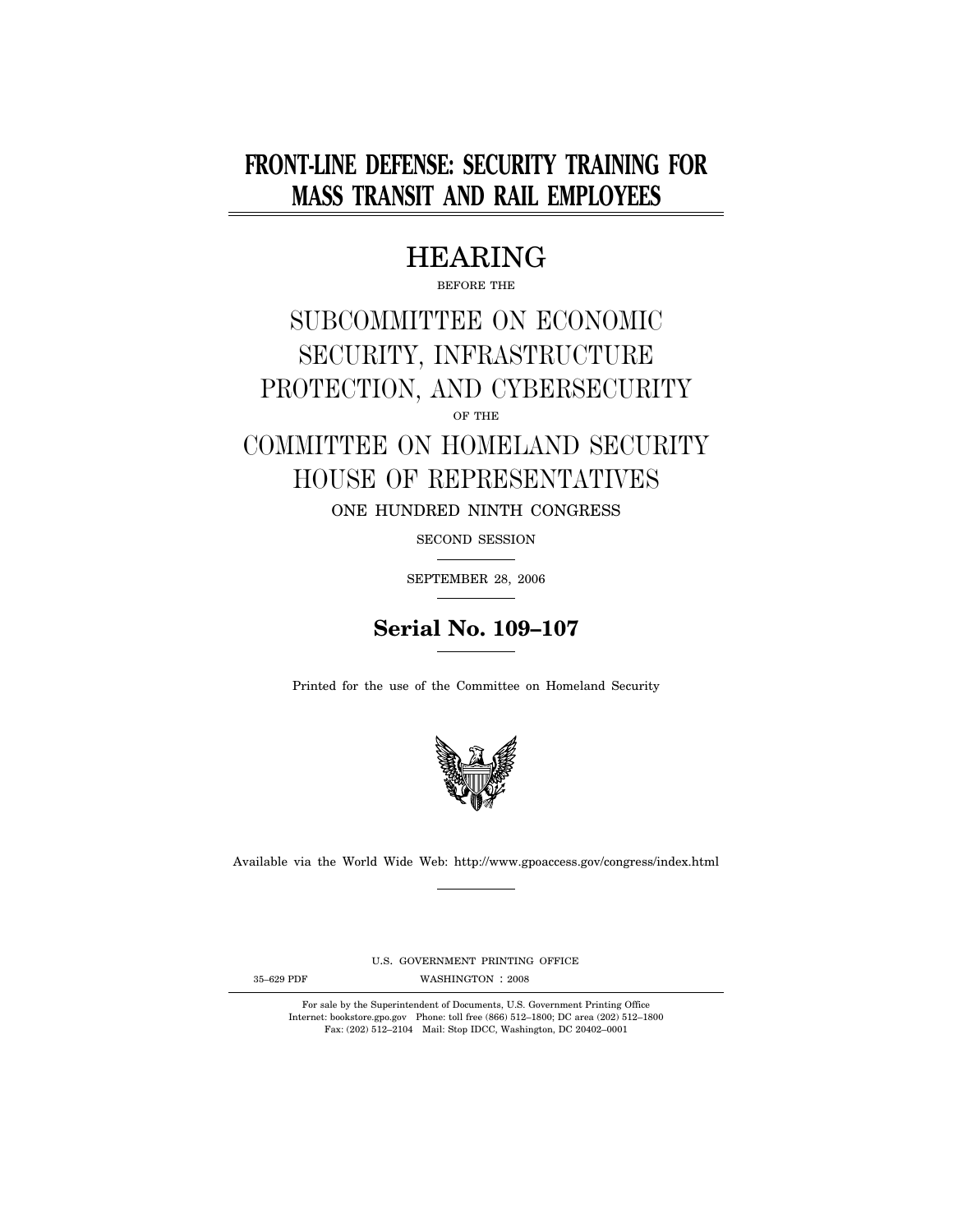### COMMITTEE ON HOMELAND SECURITY

PETER T. KING, New York, *Chairman* 

DON YOUNG, Alaska LAMAR S. SMITH, Texas CURT WELDON, Pennsylvania CHRISTOPHER SHAYS, Connecticut JOHN LINDER, Georgia MARK E. SOUDER, Indiana TOM DAVIS, Virginia DANIEL E. LUNGREN, California JIM GIBBONS, Nevada ROB SIMMONS, Connecticut MIKE ROGERS, Alabama STEVAN PEARCE, New Mexico KATHERINE HARRIS, Florida BOBBY JINDAL, Louisiana DAVE G. REICHERT, Washington MICHAEL MCCAUL, Texas CHARLIE DENT, Pennsylvania GINNY BROWN-WAITE, Florida

BENNIE G. THOMPSON, Mississippi LORETTA SANCHEZ, California EDWARD J. MARKEY, Massachusetts NORMAN D. DICKS, Washington JANE HARMAN, California PETER A. DEFAZIO, Oregon NITA M. LOWEY, New York ELEANOR HOLMES NORTON, District of Columbia ZOE LOFGREN, California SHEILA JACKSON-LEE, Texas BILL PASCRELL, JR., New Jersey DONNA M. CHRISTENSEN, U.S. Virgin Islands BOB ETHERIDGE, North Carolina JAMES R. LANGEVIN, Rhode Island KENDRICK B. MEEK, Florida

### SUBCOMMITTEE ON ECONOMIC SECURITY, INFRASTRUCTURE PROTECTION, AND **CYBERSECURITY**

DANIEL E. LUNGREN, California, *Chairman* 

DON YOUNG, Alaska LAMAR S. SMITH, Texas JOHN LINDER, Georgia MARK E. SOUDER, Indiana MIKE ROGERS, Alabama STEVAN PEARCE, New Mexico KATHERINE HARRIS, Florida BOBBY JINDAL, Louisiana PETER T. KING, New York *(ex officio)*  LORETTA SANCHEZ, California EDWARD J. MARKEY, Massachusetts NORMAN D. DICKS, Washington PETER A. DEFAZIO, Oregon ZOE LOFGREN, California SHEILA JACKSON-LEE, Texas JAMES R. LANGEVIN, Rhode Island BENNIE G. THOMPSON, Mississippi *(ex officio)*

(II)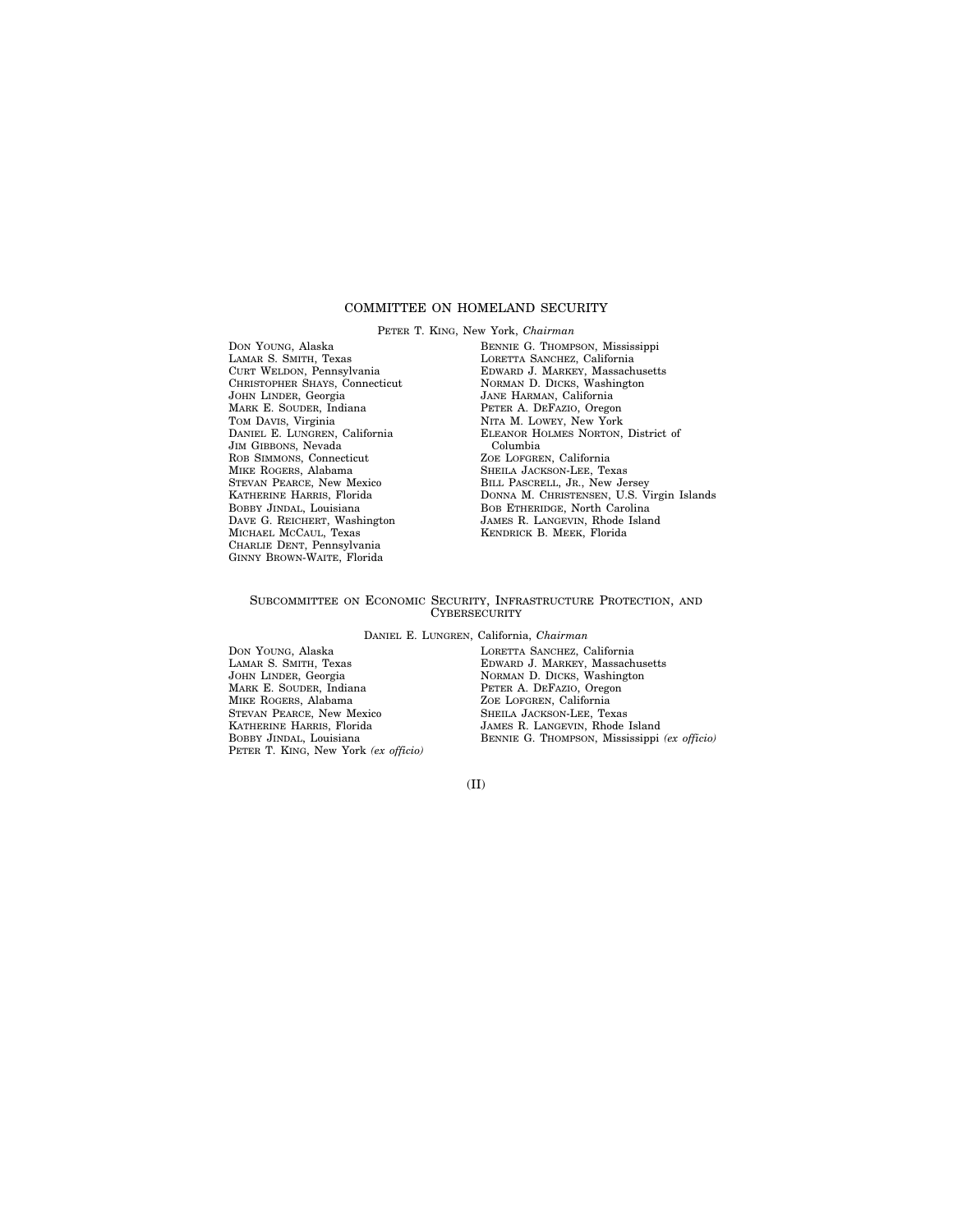## C O N T E N T S

### STATEMENTS

| The Honorable Daniel E. Lungren, a Representative in Congress From the<br>State of California, and Chairman, Subcommittee on Economic Security,                                         |              |
|-----------------------------------------------------------------------------------------------------------------------------------------------------------------------------------------|--------------|
|                                                                                                                                                                                         | 1            |
| The Honorable Loretta Sanchez, a Representative in Congress From the<br>State of California, and Ranking Member, Subcommittee on Economic                                               |              |
|                                                                                                                                                                                         | 15           |
| The Honorable Norman D. Dicks, a Representative in Congress From the                                                                                                                    |              |
|                                                                                                                                                                                         | 19           |
| The Honorable James R. Langevin, a Representative in Congress From the                                                                                                                  |              |
|                                                                                                                                                                                         | $\mathbf{2}$ |
| WITNESSES                                                                                                                                                                               |              |
| Mr. William Fagan, Director of Security, Federal Railroad Administration<br>Mr. Terry Rosapep, Deputy Associate Administrator, Office of Program<br>Management, Federal Transit Agency: | 18           |
|                                                                                                                                                                                         | 7            |
|                                                                                                                                                                                         | 9            |
| Mr. John Sammon, Assistant Administrator, Transportation Sector Network                                                                                                                 |              |
| Management, Transportation Security Administration:                                                                                                                                     |              |
|                                                                                                                                                                                         | 3            |
|                                                                                                                                                                                         | 5            |

### PANEL II

|            | Mr. Edward Hamberger, President & CEO, American Association of              |  |  |    |
|------------|-----------------------------------------------------------------------------|--|--|----|
| Railroads: |                                                                             |  |  |    |
|            |                                                                             |  |  | 38 |
|            |                                                                             |  |  | 40 |
|            | Chief Polly Hanson, Metro Transit Police Department, Washington Metro       |  |  |    |
|            | Area Transit Authority:                                                     |  |  |    |
|            |                                                                             |  |  | 34 |
|            |                                                                             |  |  | 36 |
|            | Mr. John P. Tolman, Vice President and National Legislative Representative, |  |  |    |
|            | Brotherhood of Locomotive Engineers:                                        |  |  |    |
|            |                                                                             |  |  | 31 |
|            |                                                                             |  |  | 32 |
|            | Mr. Ed Wytkind, President, Transportation Trades Department, AFL-CIO:       |  |  |    |
|            |                                                                             |  |  | 25 |
|            |                                                                             |  |  | 27 |

Page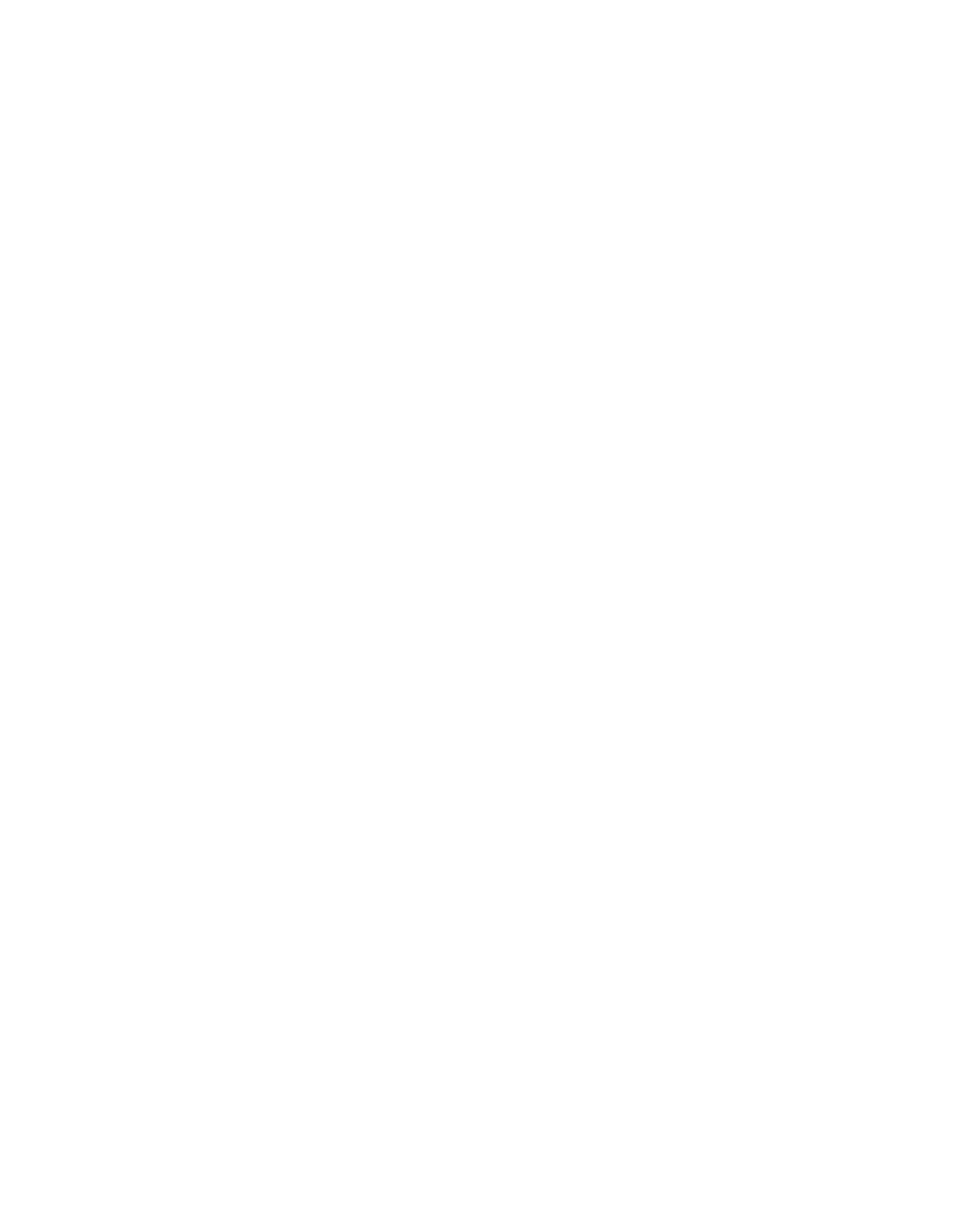## **FRONT-LINE DEFENSE: SECURITY TRAINING FOR MASS TRANSIT AND RAIL EMPLOYEES**

### **Thursday, September 27, 2006**

U.S. HOUSE OF REPRESENTATIVES,<br>COMMITTEE ON HOMELAND SECURITY,<br>SUBCOMMITTEE ON ECONOMIC SECURITY, INFRASTRUCTURE PROTECTION, AND CYBERSECURITY, *Washington, DC.* 

The subcommittee met, pursuant to call, at 10:21 a.m., in Room 311, Cannon House Office Building, Hon. Dan Lungren [chairman of the subcommittee] presiding.<br>Present: Representatives

Lungren, Sanchez, Dicks, and Langevin.

Mr. LUNGREN. [Presiding.] The Committee on Homeland Security's Subcommittee on Economic Security, Infrastructure Protection, and Cybersecurity will come to order.

The subcommittee is meeting today to discuss security training for mass transit and rail employees. And I would like to thank everyone for being here today, especially our witnesses.

We meet today to discuss security training programs for rail and mass transit agencies. The importance of railroads and mass transit to our daily lives and national economy cannot be overstated. Mass transit commuter rail and freight rail are responsible for moving millions of people every day and for delivering thousands of freight shipments across the country.

The subcommittee has looked at the security of these important systems in a variety of ways. Last year, in the aftermath of the London subway attacks, we looked at the vulnerabilities of soft targets, including public transportation, and the security measures being taken to protect them. We also looked at the various ways the DHS and our rail and transit agencies were working to prevent a terrorist attack from ever occurring.

Today we address another important component of our security, and that is training. Thousands of employees have been trained in the years since 9/11 on security issues, and these include police officers, emergency responders, management security officers, and sometimes front-line employees.

We know that, in the event of an attack on our rail or mass transit facilities, employees will often be the first people impacted by the event. They will play a key role in managing the terror aftermath, evacuating civilians and providing first aid, which could significantly reduce the number of lives lost.

In addition, rail and transit employees are an important part in the fight to prevent an attack from ever occurring. Employees such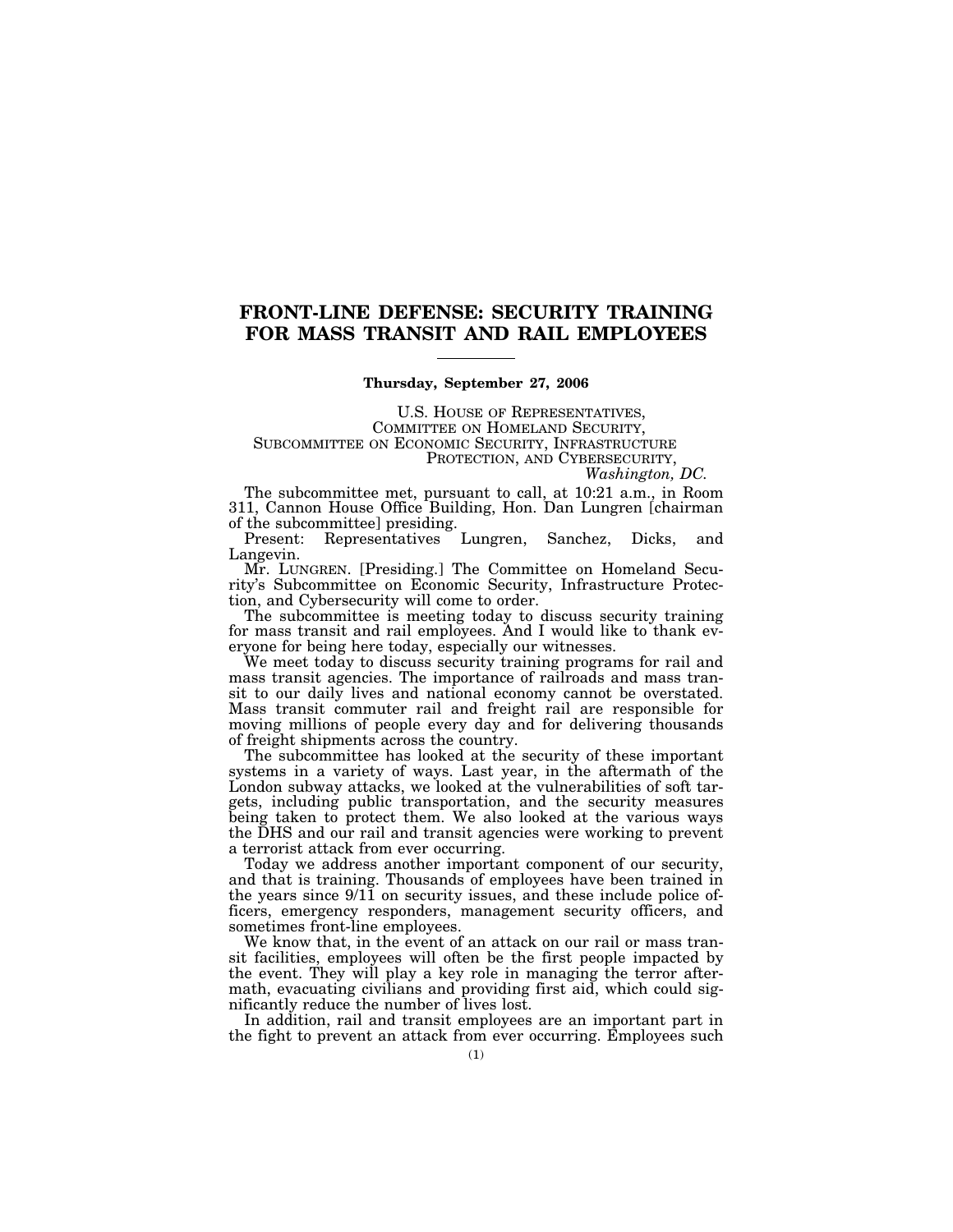as operators, drivers, clerks, mechanics and other front-line employees are valuable allies, watching for suspicious activity and packages. These employees, who know their surroundings and work environment, are well-suited to identify when something or someone does not belong.

It is important to note that much discussion has been given to security-specific training. And I just want to recognize that employees oftentimes receive other forms of training that may serve a dual purpose, such as emergency response training, which is applicable whether the incident was a terrorist attack or an accident.

Our goal today is to hear what the federal government has been doing to provide employee training on security. In some instances, our transportation systems have gone beyond what the federal government has offered and have developed their own training courses. We look forward to learning about these, as well.

Security training for employees is an important part of the overall effort to implement layered security measures. And I look forward to the testimony today about the numerous efforts to train employees to recognize and respond to potential security problems.

And I certainly thank our witnesses for being here.

And I would recognize the only other member of the subcommittee here, Mr. Langevin, if he has any comments at this time.

Mr. LANGEVIN. Thank you, Mr. Chairman.

And I want to welcome our witnesses here today. I look forward to your testimony on this very important topic.

And I am pleased that this subcommittee is holding a hearing on security training for mass transit and rail employees.

I, along with many of my colleagues, particularly Ms. Sanchez, have been very concerned about the fact that most mass transit and rail employees are not receiving comprehensive training on how to recognize and report potential threats, also to protect themselves and passengers, and to respond if there is an incident.

Over the last 5 years, Congress has done a lot of talking about supporting first responders and providing them with the tools that they need. But when it comes to rail security, we must remember that, in the bombings of mass transit and rail systems in Madrid, London and Mumbai, the first people on the scene were transportation workers.

In the critical first few minutes after an incident, transportation workers who have received adequate training can help save lives and mitigate the damage of an attack. The knowledge and experience that transportation workers have about their workplace is a critical resource in responding to an incident.

We need to maximize the first-responder potential of all rail and mass transit employees by ensuring that they receive substantive security training.

For this reason, I know my colleague Ms. Sanchez has proposed an amendment to the Transportation Security Authorization Bill that would have required rail and mass transit systems to establish security training programs for their workers. And during the discussion of this amendment, both Chairman King and Chairman Lungren indicated that they wanted to learn more about this im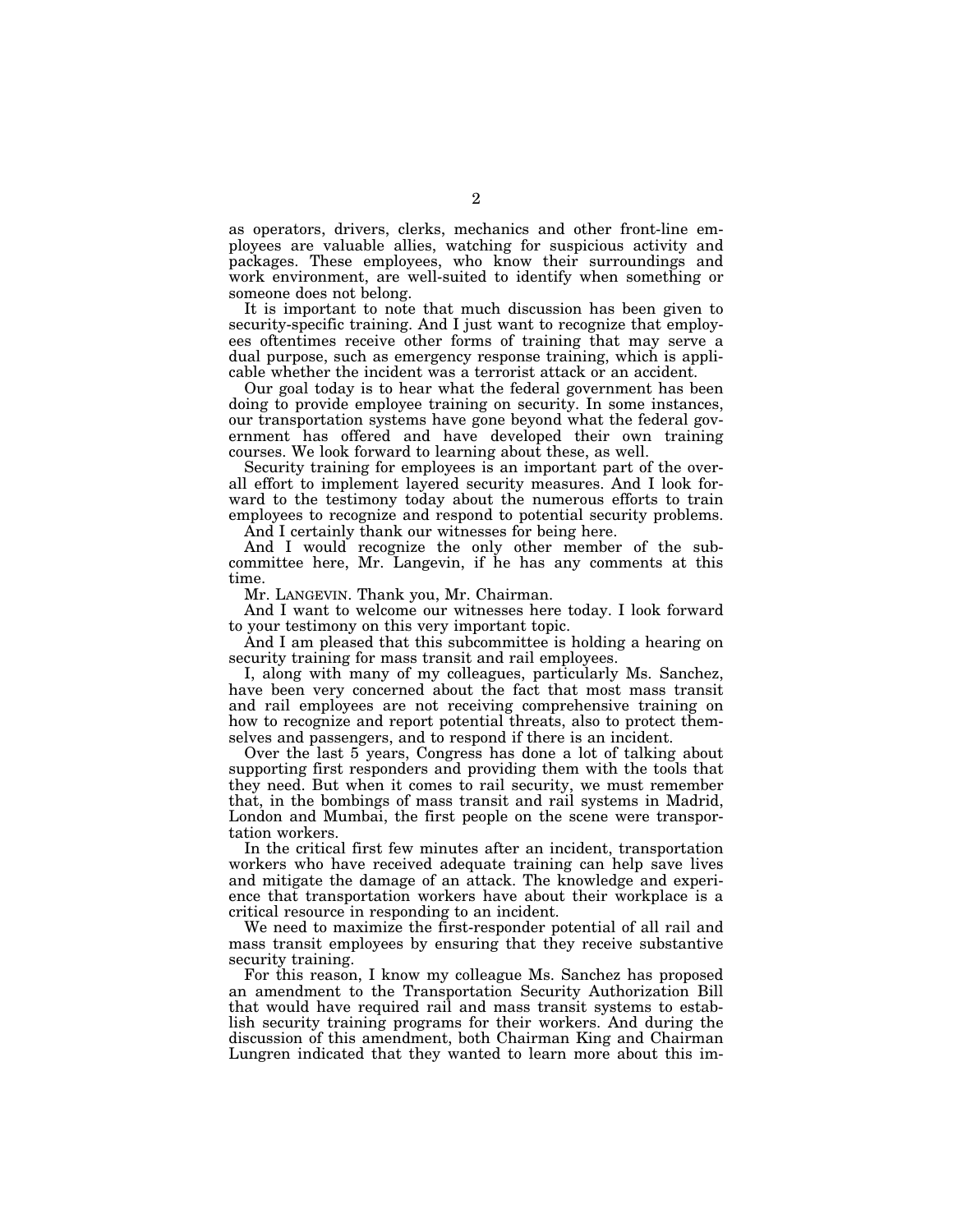portant topic before acting. And so, we agreed to hold this hearing today.

So I am pleased that we are able to consider this important topic before the October recess. And I am looking forward to discussion on all of the issues relating to employee training.

And I want to thank, again, the witnesses for being here to share your insights and also, in particular, thank Chairman Lungren for holding this hearing.

Thank you, Mr. Chairman. I yield back.

Mr. LUNGREN. Thank you very much, Mr. Langevin.

And other members of the committee are reminded that opening statements may be submitted for the record.

We are pleased to have two panels of distinguished witnesses before us today on this important topic.

And I would just remind the witnesses that your entire written statements will appear in the record, and we would ask you to make opening 5-minute summaries of your statements.

The chair would now recognize the first panel and ask Mr. John Sammon, the assistant administrator of the Transportation Sector Network Management Office at TSA, the Transportation Security Administration, to testify.

### **STATEMENT OF JOHN SAMMON, ASSISTANT ADMINISTRATOR, TRANSPORTATION SECTOR NETWORK MANAGEMENT, TRANSPORTATION SECURITY ADMINISTRATION**

Mr. SAMMON. Thank you.

Good morning, Mr. Chairman and members of the subcommittee. I am pleased to have this opportunity to testify on the important subject of security training for freight rail, mass transit, and passenger rail employees.

I would like to highlight some of the important steps TSA is taking in partnership with DHS, DOT, state and local governments, and industry to ensure these employees receive the best training possible to protect themselves, the public, and the rail and mass transit systems.

I first would like to introduce myself to the committee. I am the assistant administrator of TSA for the Office of Transportation Sector Network Management. TSA created that office in 2005 to open a direct line of communication and foster cooperation with the industry across 10 different modes of transportation, including mass transit and freight rail.

Prior to joining TSA, I worked for more than 25 years in the transportation industry, including positions as senior vice president at CSX and Conrail. In these positions, I gained valuable experience working with network and customer partners to get things done.

The Department of Homeland Security pursues a layered approach to security and transportation, including transit and rail security. The effort starts with gathering effective data analysis and dissemination of intelligence. The recent disruption of the terror plot in the United Kingdom and the developing plot targeting the underwater tunnels in New York and New Jersey illustrate the necessity of that approach.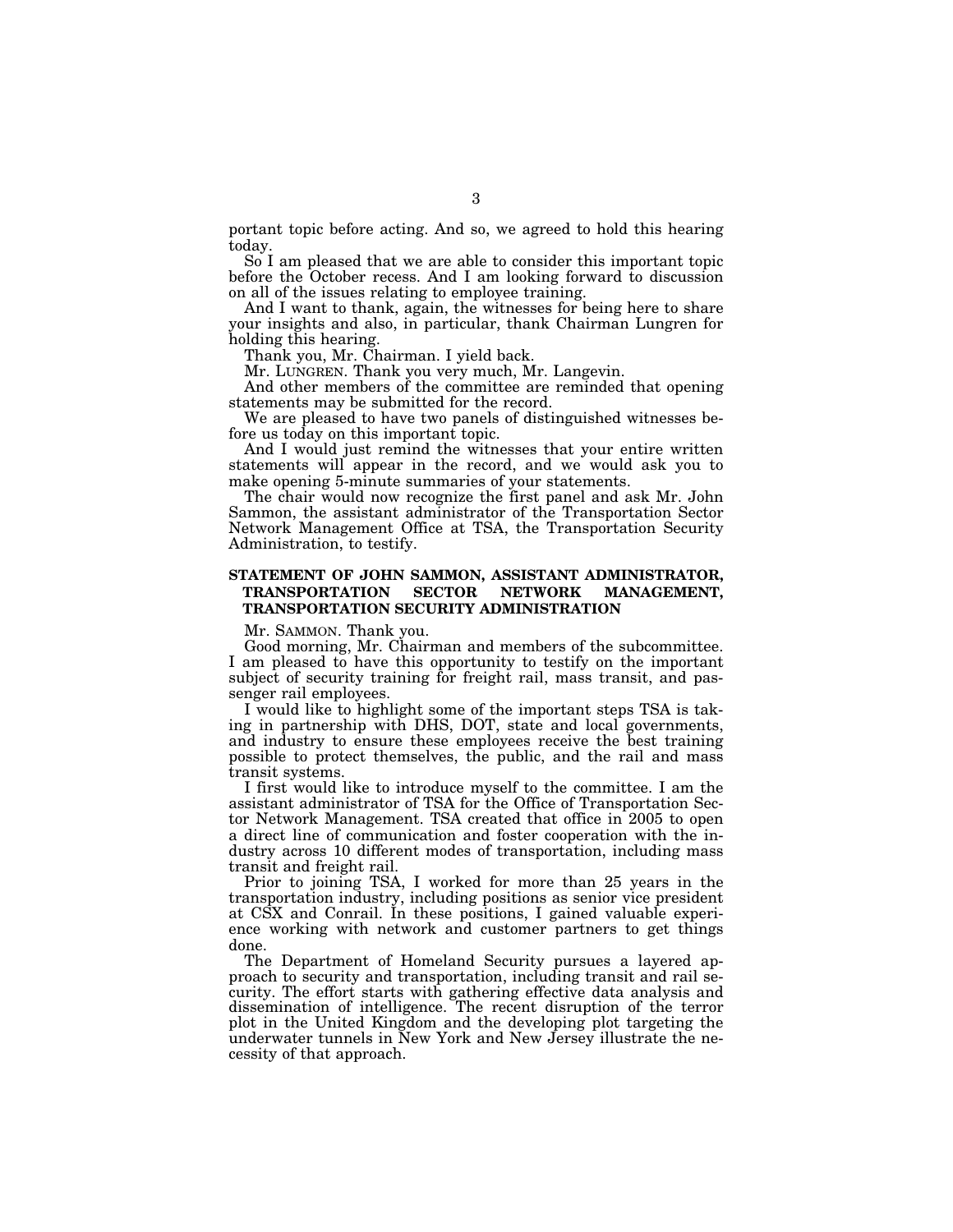The best defenses are preventing the terrorists from ever reaching their targets and by creating visible, unpredictable deterrence environments to disrupt their planning capabilities.

Transit and rail employees are part of America's first line of defense, and will be among our first responders in the event of a terrorist attack or other disruption in the transit system. We depend on their vigilance and observations to detect indicators of a developing plan or attack.

The actions taken by these individuals in the critical moments immediately after an attack or disruption can significantly reduce the severity of injuries and the number of deaths. As a result, there is simply no substitute for security awareness and emergency response training for the nation's transit and rail employees.

We must rely on and cultivate human capabilities to prevent, deter, detect and respond to security threats. These skills can be acquired through extensive training, rigorous emergency planning, and regular emergency testing and drills.

We recognize that TSA and the transit and rail industry need to provide more training for more employees. While there are a number of cooperative initiatives being undertaken, the real story comes with the Transit Security Grant Program.

It is TSA's intention to leverage this program to ensure that qualifying systems meet certain baseline standards. These standards include front-line employee awareness training, front-line employee response training, and emergency drill training; these in addition to incident response plans, vulnerability assessments, mitigation plans, invisible/unpredictable deterrence programs.

By leveraging in excess of \$100 million in security grants in fis- cal year 2006 and \$175 million in fiscal year 2007, TSA can focus the transit agencies on training before technology. And we can use that transit grant funding to bring training up to baseline standards across the nation.

TSA is acutely aware of the importance of training in the freight rail area. And this year, in conjunction with DOT, we issued a list of recommended security action items for rail carriers for the transport of toxic inhalation hazard materials. The list included recommendations that relate directly to continued education and training.

Four video training modules have been developed by the railroad industry over the past several years, covering security awareness training. These video training modules help front-line employees identify potential security breaches, threats, risks, and underscore the importance of reporting.

Our general manager of freight rail has over 30 years of field operating experience in the railroad industry as general manager and vice president. He has directed our rail inspectors to conduct an initial assessment of how well the classroom training translates to security compliance in the day-to-day activities of the front-line employees. This assessment will include all rail carriers that transport toxic inhalation railcar shipments.

In addition to the rail industry's training program, we are currently developing an interactive training program on the recognition of explosive devices on railcars and rail property. This will be made available to the rail carriers at no cost in the coming months.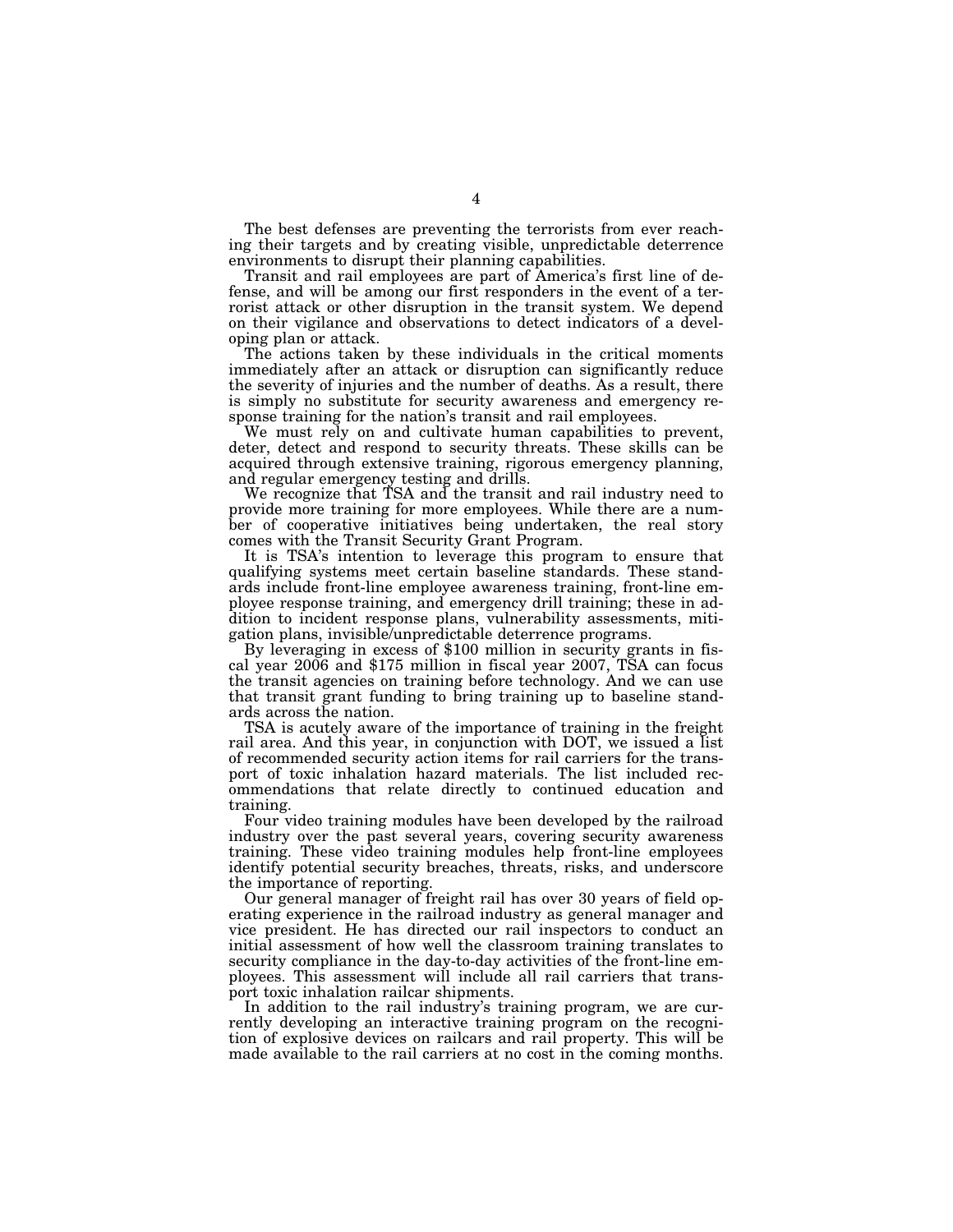In summary, we value the critical role that Congress, and especially this subcommittee, plays in the effort to protect rail security. We look forward to working with you in the future to achieve this goal.

Thank you. And I would be pleased to respond to any questions later.

### [The statement of Mr. Sammon follows:]

### PREPARED STATEMENT OF JOHN P. SAMMON

Good morning Mr. Chairman, Ranking Member Sanchez, and Members of the Subcommittee. I am pleased to have this opportunity to testify on the important subject of security training for freight rail, mass transit, and passenger rail employees.

America has some form of rail transit (i.e., some combination of subway, light rail and/or commuter rail systems) in 30 cities in 22 states. These systems provide 11.3 million passenger trips each weekday. In fact, of the 3.5 billion rail trips taken annually, 77 percent are on heavy rail systems, more commonly known as subways. As you know, public transportation is inherently an open, accessible system intended to help people move rapidly and efficiently between home and work, shopping, medical care, and other community activities on a daily basis.

### **Federal Rail Transit Security Initiatives Since 9/11**

Immediately following September 11, 2001, the Federal Transit Administration (FTA) of the Department of Transportation (DOT) undertook an aggressive nationwide security program and led the initial Federal effort on transit security. The initial response included conducting threat and vulnerability assessments in 37 large transit systems, 30 of which carry almost 90 percent of all transit riders. The assessments gave us a comprehensive view of transit system readiness, vulnerabilities, and consequences and identified the three important areas that continue to form the fundamental baseline of transit security: employee training, public awareness and emergency preparedness. TSA continues to build upon these fundamentals.

In 2002, to help guide transit agency priorities, FTA issued a Top 20 Security Action Item List to improve transit safety and security operations, particularly with regard to employee training, public awareness, and emergency preparedness. In a joint effort coordinated with the Mass Transit Sector Coordinating Council, TSA and FTA revised the Security Action Items this year.

### **The Role of Transit Employees in Transit Security**

Transit employees are part of America's first line of defense and will be our first responders in the event of a terrorist attack or other emergency on a transit system. Their vigilant observations may detect indicators of a developing plan or attack. Their actions taken in the critical moments immediately after an attack or an emergency can significantly reduce the severity of injuries and the number of deaths that result. As a result, there is simply no substitute for security awareness and emergency response training for transit employees. We must rely on—and cultivate human capabilities to prevent, detect, and respond to security threats.

The 400,000-plus transit employees throughout America are the "eyes and ears" of our most important security system. Transit employees travel the same routes, maintain the same facilities, and see the same people every day as they go about their duties. They are in the best position to identify unusual packages, suspicious substances, and people who are acting suspiciously. But they need to develop an understanding of what to look for and skills in how to respond. These skills can be acquired through extensive training, rigorous emergency planning, and regular emergency testing and drills.

### **Rail Transit Security Training Initiatives at TSA**

I want to affirm that training remains a core fundamental for TSA. We understand that training and preparedness are critical if transit agencies are to respond appropriately to a terrorist attack or a natural disaster. We recognize that TSA and the transit industry need to provide more training for more employees to realize our goal of thoroughly integrating security awareness training as part of the security paradigm.

In fiscal year 2006, TSA provided nearly \$1.5 million in direct financial support for the implementation and continuing development of programs to enhance transit security, most notably security training for transit employees. Of the allocation, \$1,196,000 enables expansion of multiple Federal training programs that have come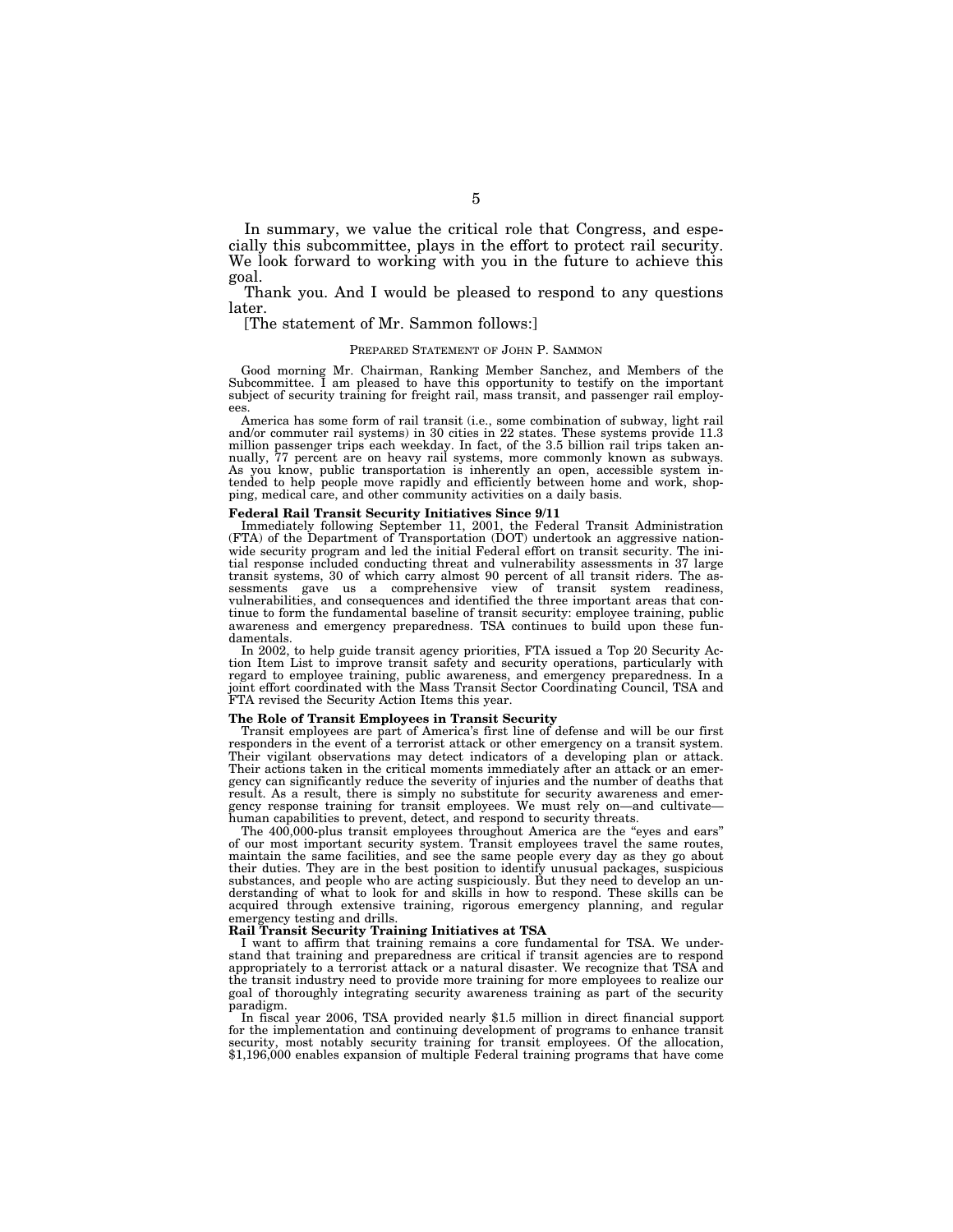to be recognized for their quality and are widely used by transit systems. This funding will enable an additional 22 courses on Counter-Terrorism Strategies and the FTA developed Terrorist Activity Recognition and Reaction to be held over the next year. We continue to focus on training that outlines for transit employees actions that can be taken in the minutes preceding and immediately after an event that are crucial to mitigating the potential impact. Timely decisions by an operator or controller to determine whether to evacuate a train station or take it to the next station in the midst of a chemical event for example, are vital choices that dramatically affect the impact of an attack. TSA is funding an incident management course for operations control center personnel that will equip them with the skills to take operational actions to respond to a chemical, biological, or explosive incident. TSA's Surface Transportation Security Inspectors help facilitate the availability of course offerings to transit system security officials.

TSA has a key role in awarding the \$143 million for the 2006 Transit Security Grant (TSGP) and Intercity Rail Security Grant Programs. Working in concert with our partners, TSA has worked to streamline the TSGP process, ensure that the resources are focused on key risk reduction priorities. One of the security priorities emphasized in the 2006 TSGP is the expansion of employee training programs that emphasize basic security awareness for front line employees, equipment familiarization, incident severity assessing and reporting, crew communication and coordination, operational response and evacuation procedures. As we move into the next cycle of grant allocations, TSA wants to ensure that transit agencies have implemented all the fundamentals before investments are made in other projects that do not have the return on investment that fundamental training programs provide. To date, we have awarded almost \$400 million over the last three years with training as one of the key focus areas.

Congress authorized and funded TSA to hire 100 Surface Transportation Security Inspectors (STSIs), which we completed in October 2005. Our inspectors are in the field every day across the country, working to raise the baseline of security throughout the industry. To date, our inspectors have surveyed and assessed over 750 properties. They have an assessment tool that measures an agency's level of training for frontline staff and other personnel in addition to monitoring other key security action items. Further, TSA's STSIs are also empowered to provide federal assistance through existing programs to help local agencies improve their security standards. Some of the assistance that is offered includes Visible Intermodal Protection Response teams, explosive detection canine assistance, joint public awareness campaigns, and exercise and drill expertise.

Through our work with the Federal Law Enforcement Training Center (FLETC) TSA has trained over 480 law enforcement officers, transit police, transit system security directors and security coordinators, and other first responders through the Land Transportation Anti-Terrorism Training Program. This program provides training to local authorities in protecting land transportation infrastructure including rail, light rail, mass transit, and bus operations. Areas of focus include security planning, transit system vulnerabilities, contingency planning, recognition and response for threats involving explosives and weapons of mass destruction, and crisis and consequence management. In Fiscal Year 2006 alone, 240 persons have completed the program.

TSA will continue to monitor the level of industry compliance with the baseline security action items. The results of these assessments will determine if additional regulatory steps are needed to ensure that a strong security baseline including a well trained workforce is in place.

TSA remains mindful that it must have a layered approach to security. We understand that information sharing, both classified and unclassified, is a critical component to working with industry to prevent and respond to attacks. We have made significant improvements in our ability to communicate with transit agencies. TSA communicates with the top 100 transit agencies regularly. We are working aggressively to expand access to secure phones so that we can provide them access to sensitive threat information in real time. Another layer is the use of canine teams in transit systems.

Currently, we have 33 canine teams deployed in 11 systems and we expect additional agencies will be added to our canine program this year. We also appreciate your support in providing funding requested in FY 2007 to support Transit Watch, a program that encourages public awareness and preparedness. We will continue to add measures and support programs to enhance a layered security approach prioritize training among the many measures systems can take.

### **Freight Rail Security Training Initiatives**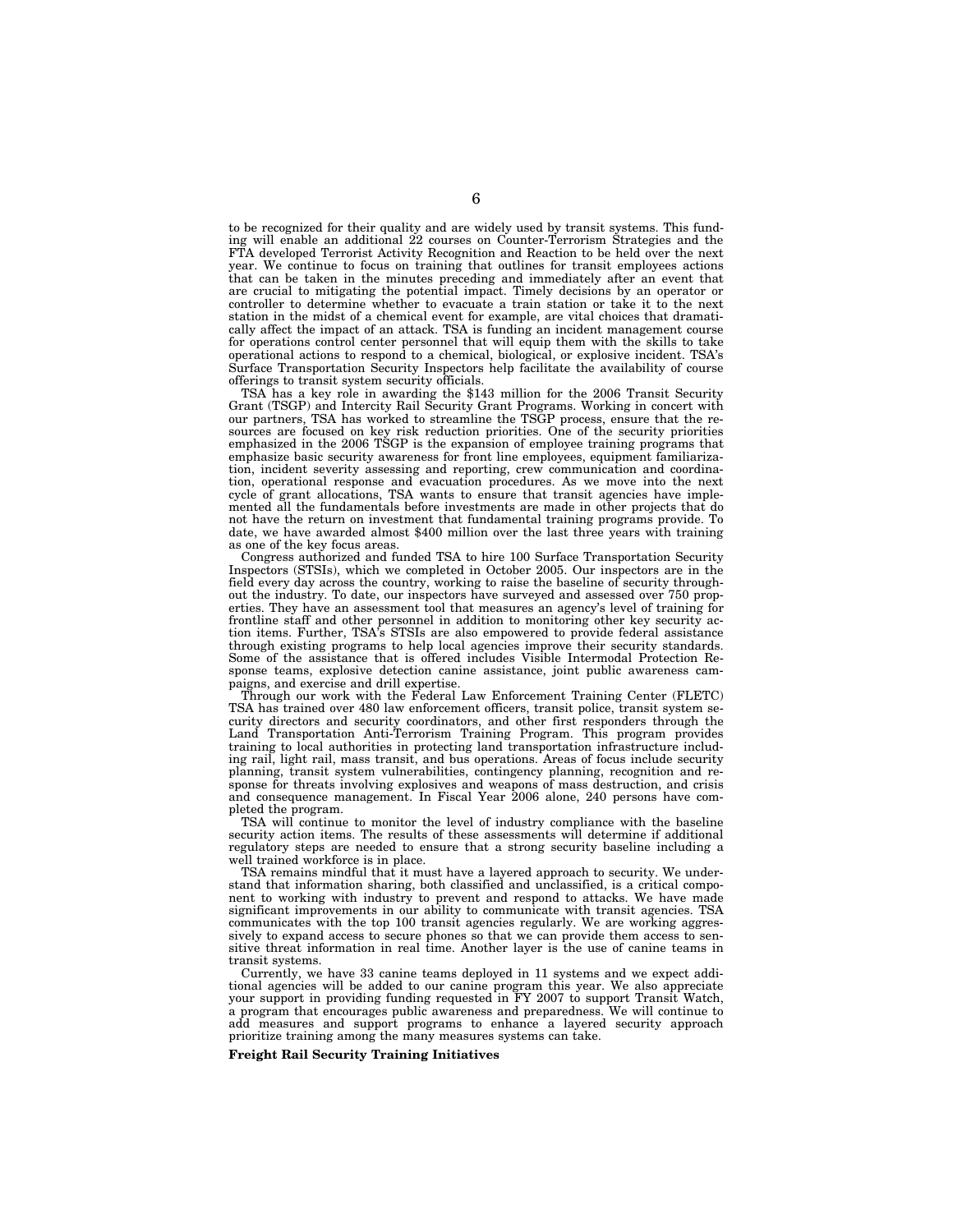TSA is acutely aware of the importance of security training in the freight rail arena. This year, in conjunction with DOT, we issued a list of recommended security action items to rail carriers for the transport of toxic inhalation hazard (TIH) materials. Included in these security action items are recommendations that directly relate to continued education and training. We are currently developing a CD–ROM based interactive training program on the recognition of improvised explosive devices on railcars and on railroad property. This training will be made available to rail carriers at no cost in the next couple of months.

TSA, other DHS components, and the Federal Railroad Administration (FRA), in cooperation with affected railroads, conduct high threat urban area (HTUA) assessments in order to identify the vulnerabilities of selected urban areas where TIH shipments are moved in significant quantity. TSA has developed a risk assessment tool in coordination with railroad owners and operators and federal agencies participating in the HTUAs. TSA has provided a comprehensive training program for railroad security directors to effectively use this tool. TSA has also developed a Rail Corridor Risk Management Tool for use by freight owners and operators nationwide where on-the-ground assessments are not conducted.

### **Conclusion**

In closing, the nation's rail and transit operators and their employees have responded admirably to the new threat environment. Thanks to their efforts, passenger and freight rail is more secure and better prepared to respond to emergencies than ever before. However, we must continue to focus on this important issue, including ensuring that training is disseminated throughout transit organizations, that employees are receiving refresher training, and that we are developing training to address the emerging needs of the transit environment.

I appreciate the opportunity to provide this important update on rail security. We value the critical role the Congress, and especially this Subcommittee, plays in the effort to protect rail security. We look forward to working with you on the full range of subjects so critical to protecting America's transportation infrastructure, its passengers, and the commerce that it carries.

Thank you. I would be pleased to respond to questions.

Mr. LUNGREN. Thank you very much, Mr. Sammon, for your testimony.

The chair would now recognize Mr. Terry Rosapep, the deputy associate administrator, Office of Program Management at the Federal Transit Agency, to testify.

I understand that while you will be testifying for the Department of Transportation, you also have Mr. William Fagan, the director of security at the Federal Railroad Administration, to answer questions regarding training for rail at DOT.

Thank you, both, for being here.

And, sir, you may proceed.

### **STATEMENT OF TERRY ROSAPEP, DEPUTY ASSOCIATE ADMINISTRTOR, OFFICE OF PROGRAM MANAGEMENT, FED-ERAL TRANSIT ADMINISTRATION**

Mr. ROSAPEP. Thank you.

Mr. Chairman, Congresswoman Sanchez, Congressman Langevin and members of the subcommittee, I am pleased to have this opportunity to discuss security training for transit and railroad employees and the Department of the Transportation's initiatives in that area, first by highlighting the Federal Transit Administration's involvement in transit security and then the involvement by the Federal Railroad Administration.

The FTA, its federal and state partners, and the transit industry have built a solid foundation for security by focusing on three priorities: public awareness, emergency preparedness and employee training.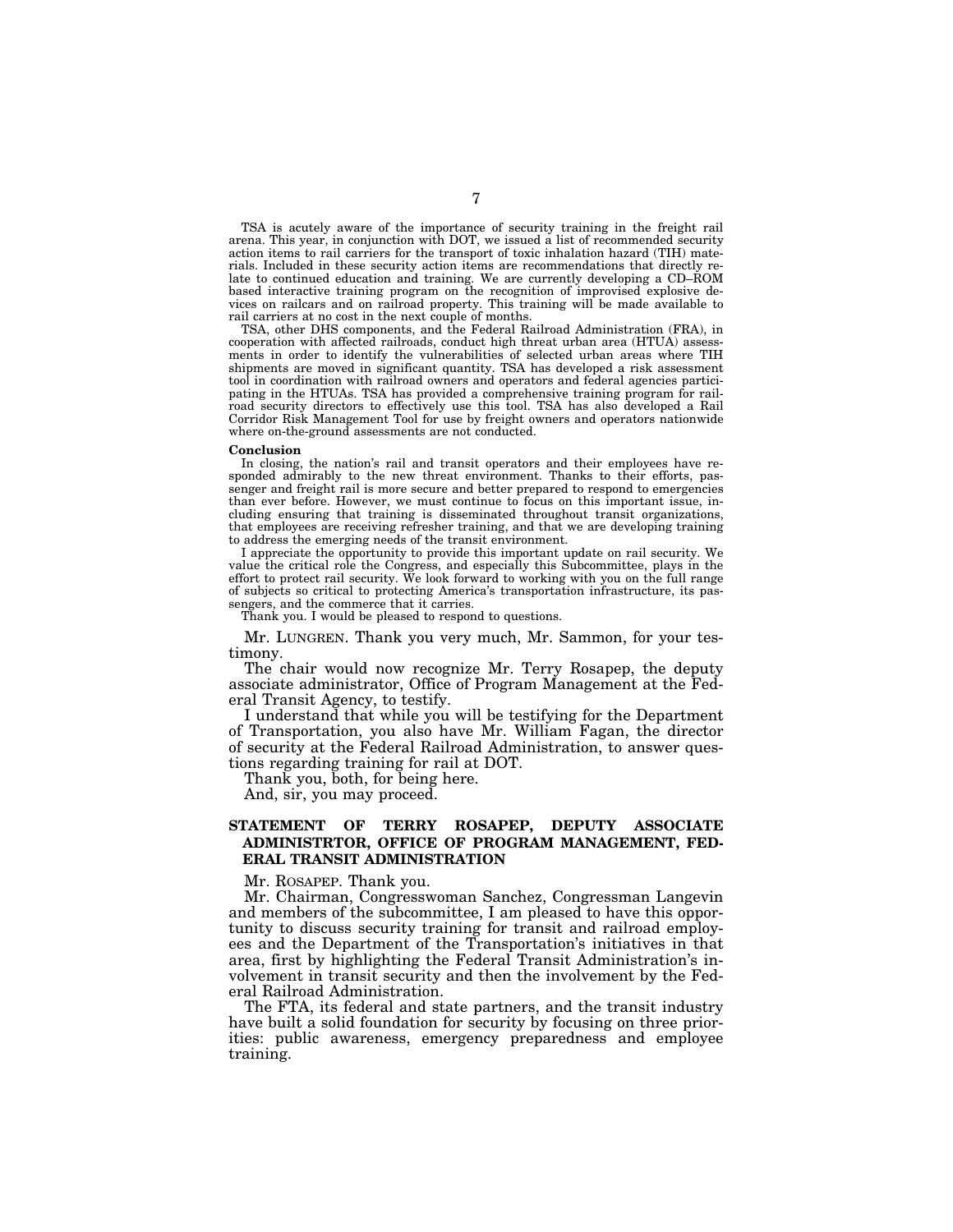Since 9/11, FTA has delivered security training to almost 80,000 transit employees in an ongoing collaboration with NTI—the National Transit Institute at Rutgers University—DOT's Transportation Safety Institute, and the Johns Hopkins University.

FTA now coordinates security training through the public transportation annex to the DOT–DHS memorandum of understanding, which sets out the respective roles of the departments on security issues.

The annex's executive steering committee oversees eight project management teams. The training team looks specifically at how to develop new courses on timely security topics. The safety and security roundtables team also enhances security training through direct outreach to the security chiefs at the 50 largest transit agencies. Another team is dedicated to the Transit Watch program, which is tantamount to a security training for passengers.

In partnership with Johns Hopkins, FTA has developed and is delivering a course on strategic counterterrorism for transit managers. In addition, a security training assessment for the 30 largest transit agencies, and also for 20 smaller ones, is being completed. And that will give us a better baseline to determine training needs throughout the industry.

With NTI, FTA is working to deliver several security training courses. These include chem-bio and explosive incident management, as well as systems security awareness, which imparts basic security skills to front-line employees.

FTA has collaborated with DOT's Transportation Safety Institute on six specific security training courses. Topical areas include security design review principles, bus and rail hijackings, and response to threats posed by weapons of mass destruction.

Turning to FRA, FRA promotes the safety of the U.S. railroad industry and works closely with its federal and state partners in the railroad industry in addressing training and other security issues.

In the area of freight rail security, FRA worked closely with the DOT's Pipeline and Hazardous Materials Safety Administration, PHMSA, on a March 2003 regulation requiring each shipper and carrier of significant quantities of HAZMAT to adopt and comply with a security plan.

PHMSA regulations require each company to give its employees both security awareness training and in-depth security training concerning the company's security plan and its implementation.

To date, FRA has reviewed more than 6,000 security plans and conducted some 4,000 inspections for compliance with the regulations security training requirements.

Further, in June of this year, FRA, TSA and the railroads agreed on voluntary security action steps the industry should take to enhance security in the transportation of toxic inhalation hazard materials, TIH. The action items include regularly reinforcing security awareness and operational security concepts to all employees, and training employees to recognize suspicious activity, to report security concerns stemming from the inspection of cars containing TIH materials.

FRA and TSA have also assisted the freight railroads with instituting their own more comprehensive security plans, and have pro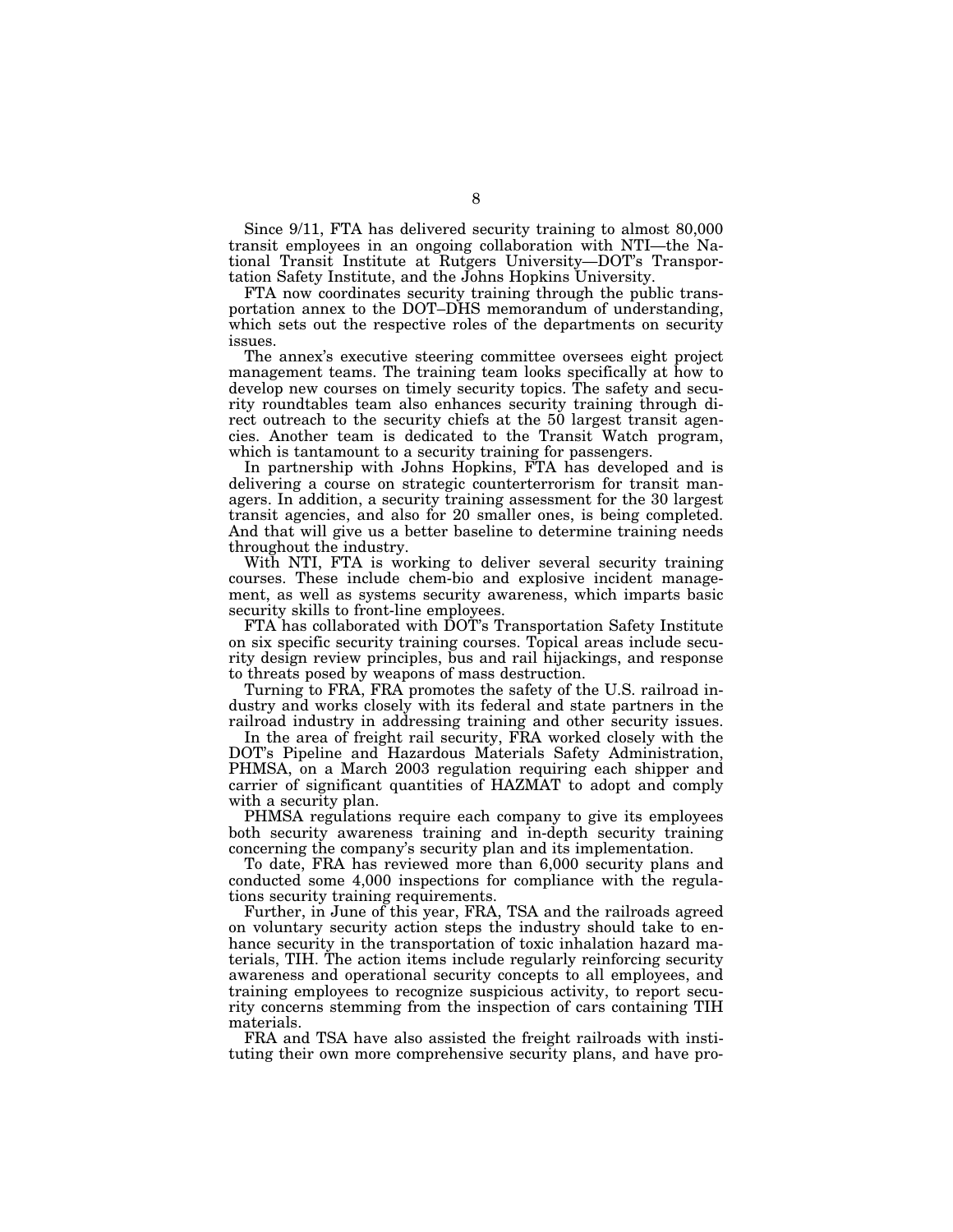vided input to employee security training modules which the railroads and NTI are now developing.

In the area of passenger railroad security, FRA issued regulations in 1998 requiring passenger railroads to prepare and secure FRA approval of plans to address emergencies, conduct employee training on the plans, and conduct emergency simulations. In addition, Amtrak and the commuter railroads have instituted their own security plans and conduct their own security training.

Mr. Chairman and members of the subcommittee, be assured that the Department of Transportation will continue to work with DHS to strengthen transit and rail security. We look forward to continuing to work with Congress to advance the shared goal of protecting our transit and rail infrastructure.

We will be happy to answer any of the questions you may have. Thank you.

### [The statement of Mr. Rosapep follows:]

### PREPARED STATEMENT OF TERRY ROSAPEP

Mr. Chairman and members of the Subcommittee, thank you for this opportunity to testify today on behalf of the Secretary of Transportation and the Federal Transit Administration (FTA). I am pleased to have this opportunity, with my colleague, William Fagan, Director of Security at the Federal Railroad Administration (FRA), to update you on transit and rail security training and the U. S. Department of Transportation's (DOT) initiatives in that area.

### **FTA and Transit Security**

America's transit system is complex, dynamic, interconnected, and composed of over 6,000 local systems. By their nature, these systems--and the entire transit network—are open and accessible, and therefore difficult to secure. Each workday, transit and commuter rail systems move approximately 14 million passengers in the United States.

FTA, its Federal and state partners, and the transit industry have built a solid foundation for security in the years following the attacks of September 11, by focusing on three security priorities: public awareness, employee training, and emergency preparedness. FTA has designed its security training programs with the certainty that regardless of where an attack comes from or how it is devised, security training of employees and passenger awareness will always help to prevent or mitigate damage.

Since September 11, in our ongoing collaboration with partners at the National Transit Institute (NTI) of Rutgers University, the Transportation Safety Institute (TSI) of the Department of Transportation, and Johns Hopkins University (JHU), FTA has delivered security training to almost 80,000 transit employees nationwide. We have utilized an array of formats for security training, ranging from classroom instruction and roundtables to videos and toolkits, to suit the needs of each audience and to disseminate broadly our knowledge about security.

In September 2005, FTA and two agencies within the Department Homeland Security—the Transportation Security Administration (TSA) and the Office for Domestic Preparedness, now the Office of Grants and Training (G&T), signed the Public Transportation Security Annex to the Department of Transportation (DOT/Depart-ment of Homeland Security (DHS) Memorandum of Understanding (MOU) on security. The annex identifies specific areas of coordination among the parties, including citizen awareness, training, exercises, risk assessments, and information sharing. To implement the Annex, the three agencies have developed a framework that leverages each agency's resources and capabilities.

With the Annex in place as a blueprint, FTA, TSA and G&T have established an Executive Steering Committee that interacts with DHS, DOT, and transit industry leaders. This committee oversees eight project management teams that spearhead the Annex's programs. Each of these programs advances one or more of FTA's three security priority areas, which again are public awareness, employee training, and emergency preparedness. We have been implementing the Annex energetically since its inception.

The "Training Team" looks specifically at how to develop new courses on timely. cutting-edge security topics such as strategic counter-terrorism, and biological and chemical threats. The Annex's ''Safety and Security Roundtables'' team also en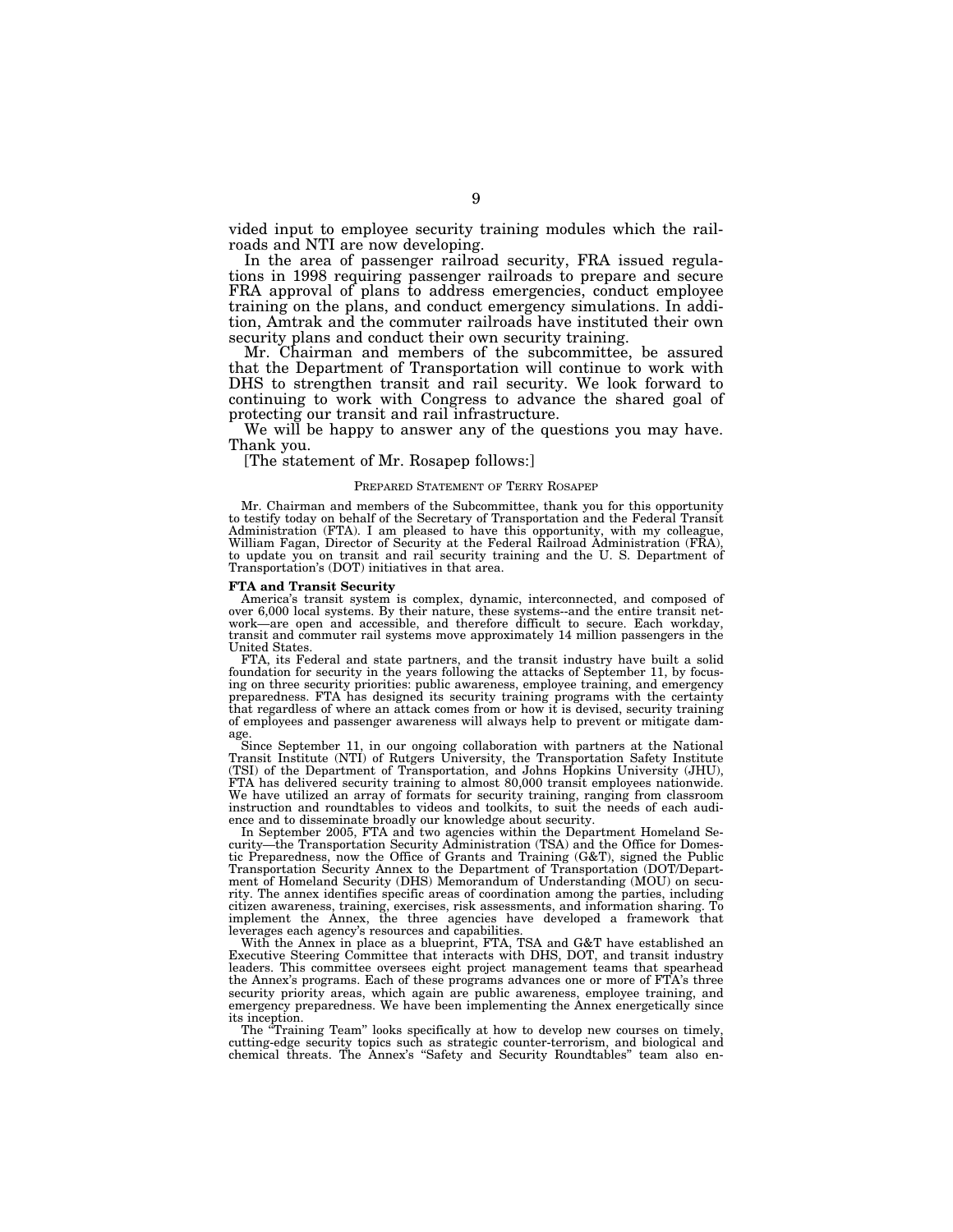hances security training. It works on direct outreach to the transit industry, and plans two educational events a year for the security chiefs of the 50 largest transit agencies. Transit security leaders have responded favorably to opportunities for peer-to-peer forums, and the security roundtables provi

It is also worth noting that the Annex includes a team dedicated to the ''Transit Watch" program, which is tantamount to a security training initiative that teaches transit passengers to become more mindful of their environment in the context of risks of the times for terrorism.

FTA, with our Federal partners at DHS, continues to work with Johns Hopkins, TSI, and NTI to deliver and develop security training programs.

Before I detail these course offerings, I would like to call your attention to a few highlights. First, FTA's course offerings are comprehensive and focus on all transit environments, including smaller agencies. Second, security training aims to dissemi-nate the most current and up to date thinking on the most current and up to date threat information for the transit industry. Third, these courses cover a comprehensive range of topics that mesh with transit industry realities and needs. Finally, FTA's courses equip transit agencies to implement security training for all of their employees. This magnifies the impact of security training courses, as it encourages those we educate to educate, in turn, their peers and employees.<br>In partnership with JHU, FTA has already piloted and revised a two-day course

In partnership with JHU, FTA has already piloted and revised a two-day course<br>on Strategic Counter-Terrorism for Transit Managers. This course provides counter-<br>terrorism management training to transit police and security enough number to ensure a core, consistent approach to security planning across transit agencies.

With JHU, FTA has also developed a *Strategic Curriculum Development Guidance Document,* which is an essential tool for *standardized,* high quality security training.

Finally, in conjunction with JHU, FTA is just now completing *the Security Train*ing Assessment for Top 30 Transit Agencies, and for 20 smaller agencies. This assessment will help FTA and our partners in the Federal government identify security training gaps and needs in the industry. Usefully, it take agencies, whose requirements and characteristics often differ from those of larger urban systems.

*FTA is working with NTI* to deliver six security training initiatives for the transit industry:

The *System Security Awareness for Transportation Employees* training that FTA developed with NTI imparts basic security skills and is offered in the form of a fourhour class, DVD/video or employee handouts. FTA has also distributed over 4,200 copies of its system security awareness *Warning Signs* video, developed in collaboration with NTI. FTA is in the process of developing a parallel video targeted specifically to smaller transit agencies.

FTA has just developed a six-hour course on *Chemical/Biological and Explosive Incident Management for Operations Control Center Personnel.* This course has been developed and is currently being delivered to ten transit agencies in large metro areas; an additional 20 deliveries will be scheduled for 2007.

The *Terrorist Activity Recognition and Reaction* course draws on FTA's work with Israeli experts on passenger monitoring, and lessons learned from Israel's security experts. FTA has already reached 6,000 employees with this material. In the next quarter, FTA plans to complete two additional training initiatives with NTI. The first is an *Emergency Drills/ Exercise Guidance Document* for transit agencies. The second is a new training course that will help ensure that transit employees can use the *National Incident Management System for Transit* to collaborate effectively with emergency responders and services during an incident.

During 2006, *FTA has collaborated with TSI* to offer or develop six security training courses.

In June, FTA and TSI offered a *Crime Prevention through Environmental Design* course in El Paso, Texas; FTA is now developing a *Security Design* training course with TSI that achieves the same purpose but with the emphasis against terrorism.

From April to August of this year, FTA offered its *Transit System Security* course five times. This course encourages participants to develop and implement security policies in a uniform format. The FTA–TSI course in *Effectively Managing Transit Emergencies* also takes a broad perspective and teaches transit employees how to understand the emergency management concept.

Two additional courses train employees to handle specific kinds of security threats. FTA offered the *Threat Management and Emergency Response to Bus and Rail Hijackings* course eight times this year. It also offered a course in the *Transit Response to Weapons of Mass Destruction.*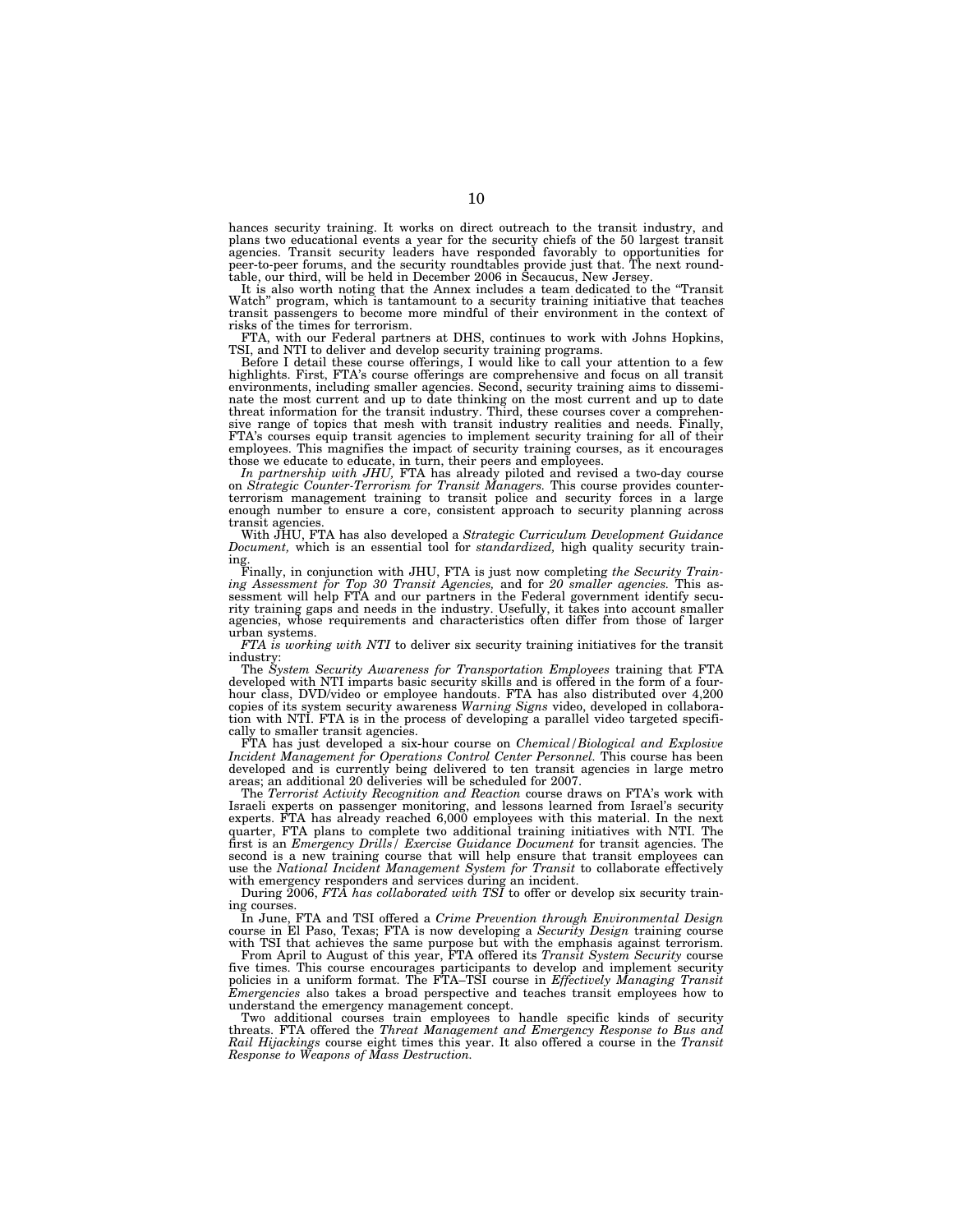*TSI* is in the process of updating and revising all of its courses so as to be in compliance with FTA and DHS requirements.

As this brief review illustrates, FTA has forged successful collaborations both within the Federal government, between the government and the transit industry, and with JHU, NTI and TSI, to develop and disseminate the latest security training and knowledge. FTA's work with these organizations and within the MOU Annex is the primary way that we influence security training practices in the transit industry.

### **FRA's Role in Railroad Security**

FRA's primary mission is to promote the safety of the U.S. railroad industry. FRA's railroad safety mission necessarily includes its involvement in railroad security issues, and FRA works closely with TSA and the railroad industry on a daily basis in addressing railroad security issues.

The United States railroad network is a vital link in the Nation's transportation system and is critical to the economy, national defense, and public health. Amtrak and commuter railroads provide passenger rail service to more than 500 million passengers yearly. Freight railroads connect businesses with each other across the country and with markets overseas, moving 42 percent of all intercity freight, measured in ton-miles. Passenger and freight railroads operate over 170,000 route miles of track and employ over 227,000 workers.

FRA's involvement in railroad security predates the terrorist attacks on September 11, 2001. From 1997 through the enactment of the USA PATRIOT Improvement and Reauthorization Act of 2005 in March of this year, DOT worked closely with Congress to secure the enactment of Federal criminal legislation to more effectively deter and punish terrorist who attack railroads and mass transportation sys-tems. In 1998, FRA issued regulations requiring passenger railroads to prepare and secure FRA approval of plans to address emergencies (such as security threats), conduct employee training on the plan, and conduct emergency simulations. This regulation is discussed in more detail below.

Since the terrorist atrocities on September 11, 2001, FRA has been actively engaged in the railroad industry's response to the terrorist threat. The railroads have developed their own security plans, and FRA has worked with the railroads, rail labor, and law enforcement personnel to develop the Railway Alert Network, which enables timely distribution of information and intelligence on security issues. Working with the FTA, we have participated in security risk assessments on commuter railroads, and we have conducted security risk assessments of Amtrak as well. FRA's security director works on a daily basis to facilitate communications on security issues between government agencies and the railroad industry.

*Freight Railroad Security*  A special focus for FRA and DOT, collectively, is the security of hazmat transported by rail. A major initiative to improve hazmat security has been the Pipeline and Hazardous Materials Safety Administration's (PHMSA) March 2003 regulation requiring each shipper and carrier of significant quantities (amounts for which placards are required) of hazmat to adopt and comply with a security plan. Under the regulation, security plans must include an assessment of security risks and appropriate countermeasures or mitigation strategies, or both, to address those risks. The plans must, at a minimum, address three specific areas: the company personnel who prepare and handle hazmat shipments; unauthorized access to hazmat shipments or transport conveyances; and the security of hazmat shipped or transported by the company from its origin to its destination. To assist railroads that transport hazmat and shippers that offer hazmat for transportation by rail to comply with this regulation, particularly small—and medium-sized companies, FRA and PHMSA developed a program on how to write and implement security plans for their companies. FRA, PHMSA, and TSA have been working together on developing proposed revisions to the PHMSA rule.

FRA recognizes that railroad and shipper employees' awareness and understanding of the PHMSA regulation and procedures governing the safe and secure transportation of hazmat shipments are critical. Therefore, PHMSA's regulation provides for safety and security training for employees engaged in the transportation of hazmat. Specifically, every shipper and carrier of hazmat must give its employees training in awareness of risks associated with hazmat transportation and methods designed to enhance hazmat transportation security. In addition, every shipper and carrier required to have a security plan must give its employees in-depth security training concerning the company's security plan and its implementation. These training requirements are also recurrent; employees must receive the required training at least every three years. To date, FRA personnel have reviewed more than 6,105 security plans (including the plans for all Class I freight railroad car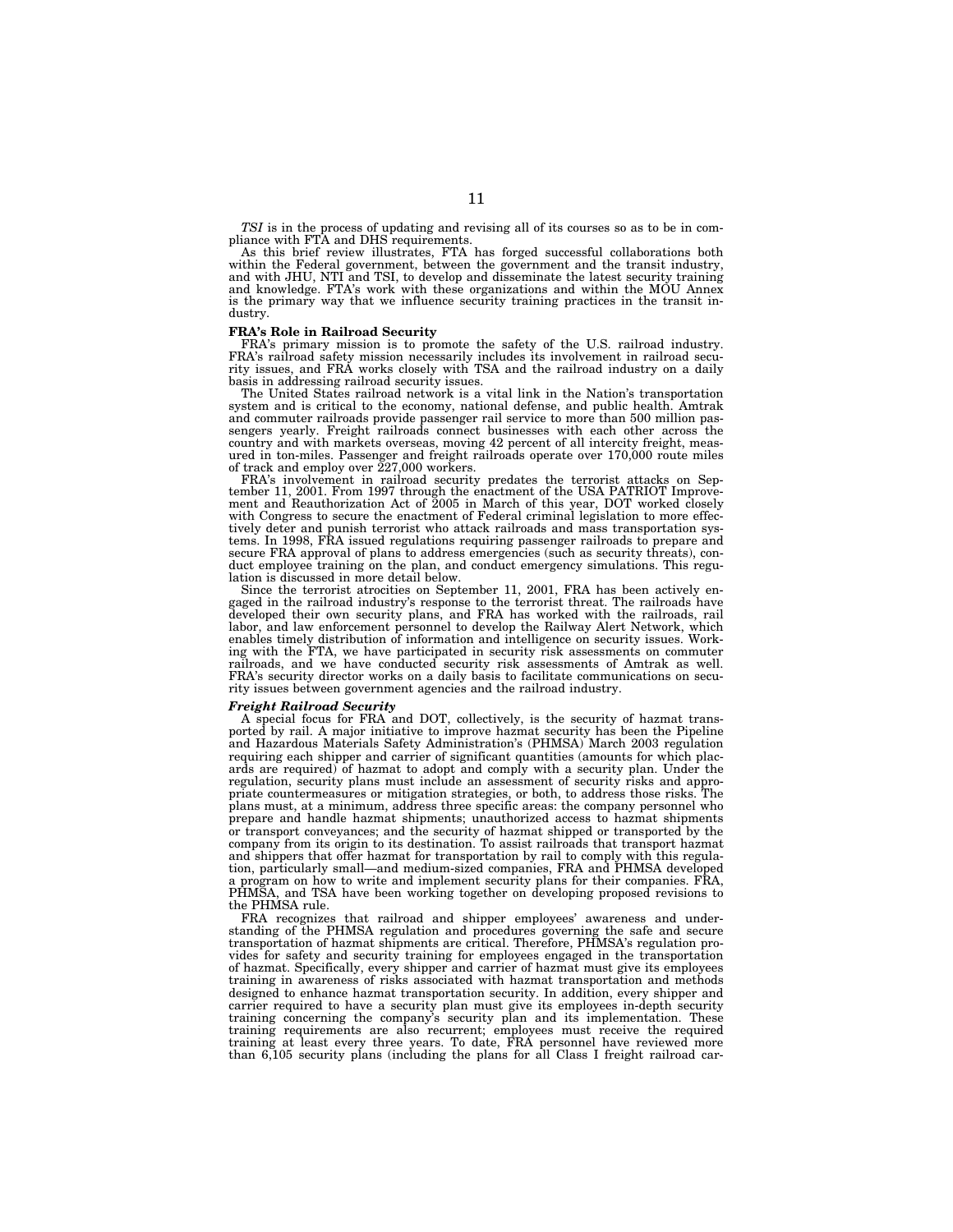riers) and conducted 4,054 inspections for compliance with the security training requirements.

Further, as a result of extensive collaboration with the freight railroad industry, on June 23, 2006, DHS and DOT issued ''Recommended Security Action Items for the Rail Transportation of Toxic Inhalation Hazard (TIH) Materials.'' The Action Items are based on lessons learned from an assessment of high-threat urban area rail corridors and from reviews of railroads? security plans. Implementation of the Action Items is expected to raise the security baseline for the transportation of TIH materials. We believe the Security Action Items are of great value and can be quickly implemented. They include regularly reinforcing security awareness and operational security concepts to all employees at all levels of the organization, training employees to recognize suspicious activity and report security concerns found during inspections of cars containing TIH materials, and other security training program elements. DOT and TSA are monitoring implementation of the Action Items and, should they not be voluntarily adopted as expected, we will consider more formally instituting the Action Items.

While we must remain ever vigilant to secure hazmat shipments on our Nation's railroads, for the sake of railroad employees and the public whom we all serve, it bears emphasis that the vast majority of hazmat shipments arrive at their destinations safely; few tank cars have leaks or spills of any kind; fewer still are breached in an accident or incident. Considering just chlorine, for example, since 1965 (the earliest data available) there have been at least 2.2 million tank car shipments of chlorine?only 788 of which were involved in accidents (0.036 percent of all the shipments). Of those accidents, there were 11 instances of a catastrophic loss (i.e., a loss of all, or nearly all) of the chlorine lading (0.0005 percent of all the shipments). Of the 11 catastrophic losses, four resulted in fatalities (0.00018 percent of all the shipments). For all hazardous materials, in the 12 years from 1994 through 2005, hazardous materials released in railroad accidents resulted in a total of 14 fatalities. While one death is obviously too many, the record of transporting these commodities is very good.

Railroads have also voluntarily imposed their own, additional security requirements addressing the security of not only hazmat but of freight in general. The Nation's freight railroads have developed and put in place security plans based on comprehensive risk analyses and the national intelligence community's best practices. The Association of American Railroads (AAR) has established guidance for the major freight railroads in the form of a model strategic security plan. Further, the AAR and Class I railroads have been working with the National Transit Institute at Rutgers University to develop employee training modules for security. With FRA and TSA input, four video modules have been developed covering security awareness training. In particular, the video training modules help frontline employees identify potential security breaches, threats and risks and explain how they should report them. A fifth training module is being developed to address the notification of employees in a security incident and what they need to do under the railroad's security plan, such as moving cars to more secure areas. Notably, the training is intended for all railroad employees—not just those employees responsible for the transportation of hazmat. The video training modules will be made part of a training library for use in recurrent training, rules classes, training of new employees, and other training. The training modules will also continue to be shared with the smaller railroads.

### *Passenger Railroad Security*

In the area of passenger railroad security, FRA requires railroads that operate intercity or commuter passenger train service or that host the operation of that service to adopt and comply with a written emergency preparedness plan approved by FRA. Each plan must address employee training and qualification. Crewmembers aboard a passenger train must be trained initially and then periodically every two years on the applicable plan provisions. At a minimum, training must include the following subjects: rail equipment familiarization; situational awareness; passenger evacuation; coordination of functions; and "hands-on" instruction concerning the location, function, and operation of on-board emergency equipment. Personnel of a control center (a central location on a railroad with responsibility for directing the safe movement of trains) must also be trained initially and then periodically every two years on appropriate courses of action for potential emergency situations. This training must include dispatch territory familiarization and protocols governing internal communications between appropriate control center personnel whenever an imminent, potential emergency situation exists. Additionally, each railroad must establish and maintain a working relationship with emergency responders on its line by developing and making available a training program on the plan, inviting them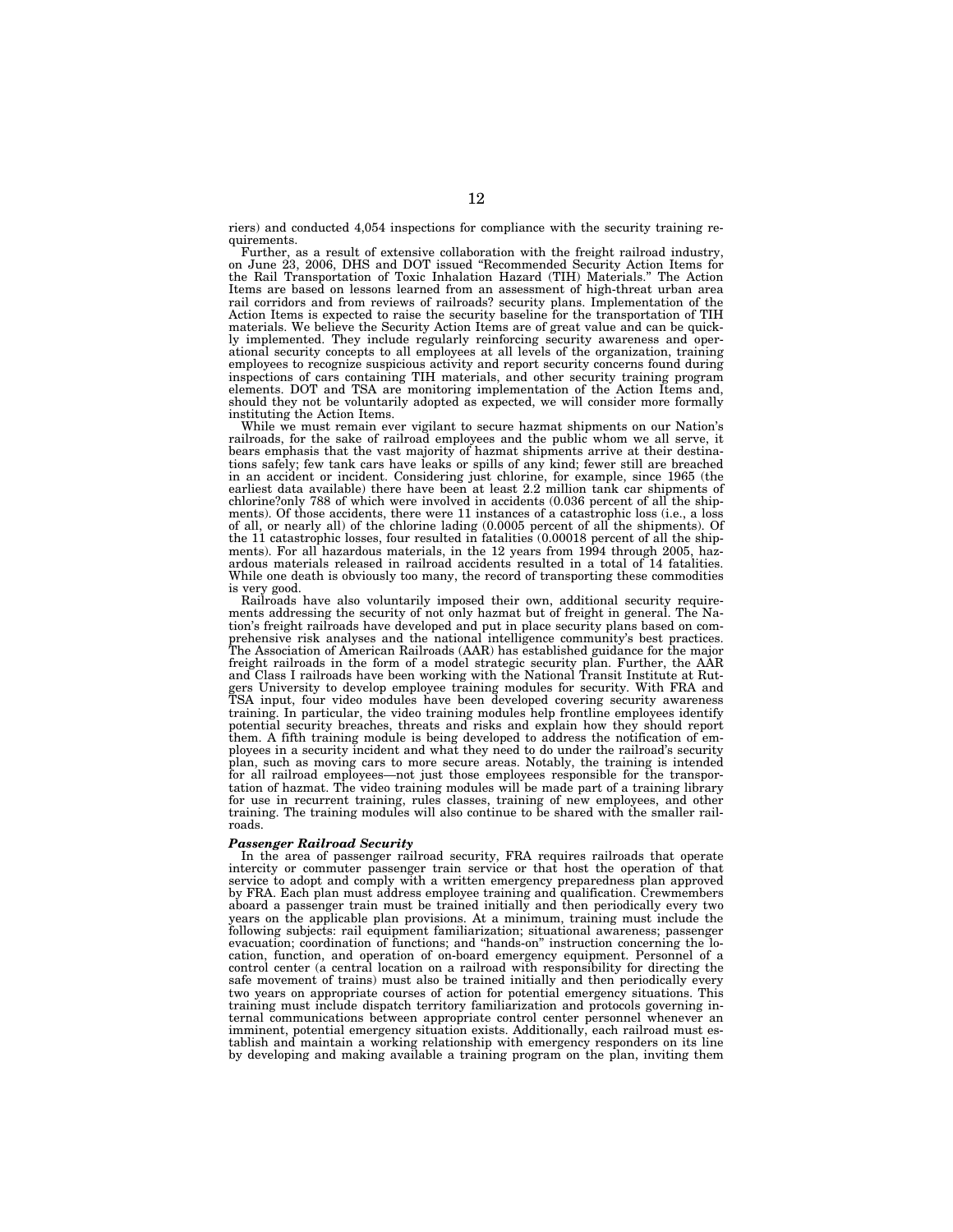to participate in emergency simulations, discussed more below, and by distributing updated plans to them, including documentation concerning the railroad's equipment, the physical characteristics of its line, necessary maps, and the position titles and telephone numbers of relevant railroad officers to contact. Further, railroads providing passenger service must periodically conduct full-scale passenger train emergency simulations and must conduct a debriefing and critique session after actual or simulated passenger train emergency situations. These requirements for fullscale simulations and for post-simulation and post-emergency debriefing help ensure that employees? abstract knowledge of emergency procedures is put into practice and then refined based on their collective experience.

Amtrak and commuter railroads have instituted their own security plans and conduct security training. FRA assisted Amtrak in the development of its security plan. Specifically, in coordination with Amtrak's Inspector General, FRA contracted with the RAND Corporation to conduct a systematic review and assessment of Amtrak's security posture, corporate strategic security planning, and programs focusing on the adequacy of preparedness for combating terrorist threats. In partnership with FTA, FRA participated in security risk assessments on the

ten largest commuter railroads and contributed the funding for security risk assess-ments on three of these railroads. FRA also participated in FTA's ''best practices tool kit'' initiative, contributing our knowledge of commuter rail operations, infra-structure, and organization to ensure that the recommended security enhancement measures were sound and feasible in a railroad environment. FRA staff worked closely with many of the railroads that receive FTA grant funding, to plan and assist in the development and implementation of security simulations and drills. FRA also devoted staff with both railroad knowledge and facilitation skills to the 17 FTAsponsored workshops across the country (called ''Connecting Communities'') to bring together commuter railroads, emergency responders, and State and local govern-ment leaders so that they might better coordinate their security plans and emergency response efforts.

The American Public Transportation Association (APTA) is also leading commuter railroads in the development of industry standards for passenger rail security. This initiative is in addition to APTA's system safety audit program, to which most commuter railroads subscribe, and which includes security as an element of overall system safety.

Mr. Chairman and Members of the Subcommittee, be assured that the Department of Transportation will continue to strengthen transit and rail security. We look forward to continuing to work with Congress to advance the shared goal of protecting our transit and rail infrastructure, and all that rides on it. I, and my colleagues, will be happy to answer any questions you may have.

Mr. LUNGREN. Thank you very much for your testimony. Appreciate it.

I thank both the witnesses.

And I thank you, Mr. Fagan, for being here to respond to questions as well.

We will start the round of questioning. And I will yield myself minutes for that purpose.

We are going to have a second panel here, and we have two representatives of unions involved in the industry. And the tenor of one of the prepared statements is that we would hear a lot of good things from the administration but that, in fact, it is more talk than action. And the suggestion that the good work done by the National Transit Institute only represents training approximately 30 percent of the transit industry's total workforce.

Mr. Sammon and Mr. Rosapep, how would you respond to that? I mean, I view that as a criticism, and I would like you to give us an answer.

Mr. SAMMON. Thank you. Let me start first.

In terms of the overall federal spending that is available, DHS has made available about \$18 billion to state and local governments. And they use that money in various and sundry ways, whether they use it for first responders, transit—however they have been making decisions on that.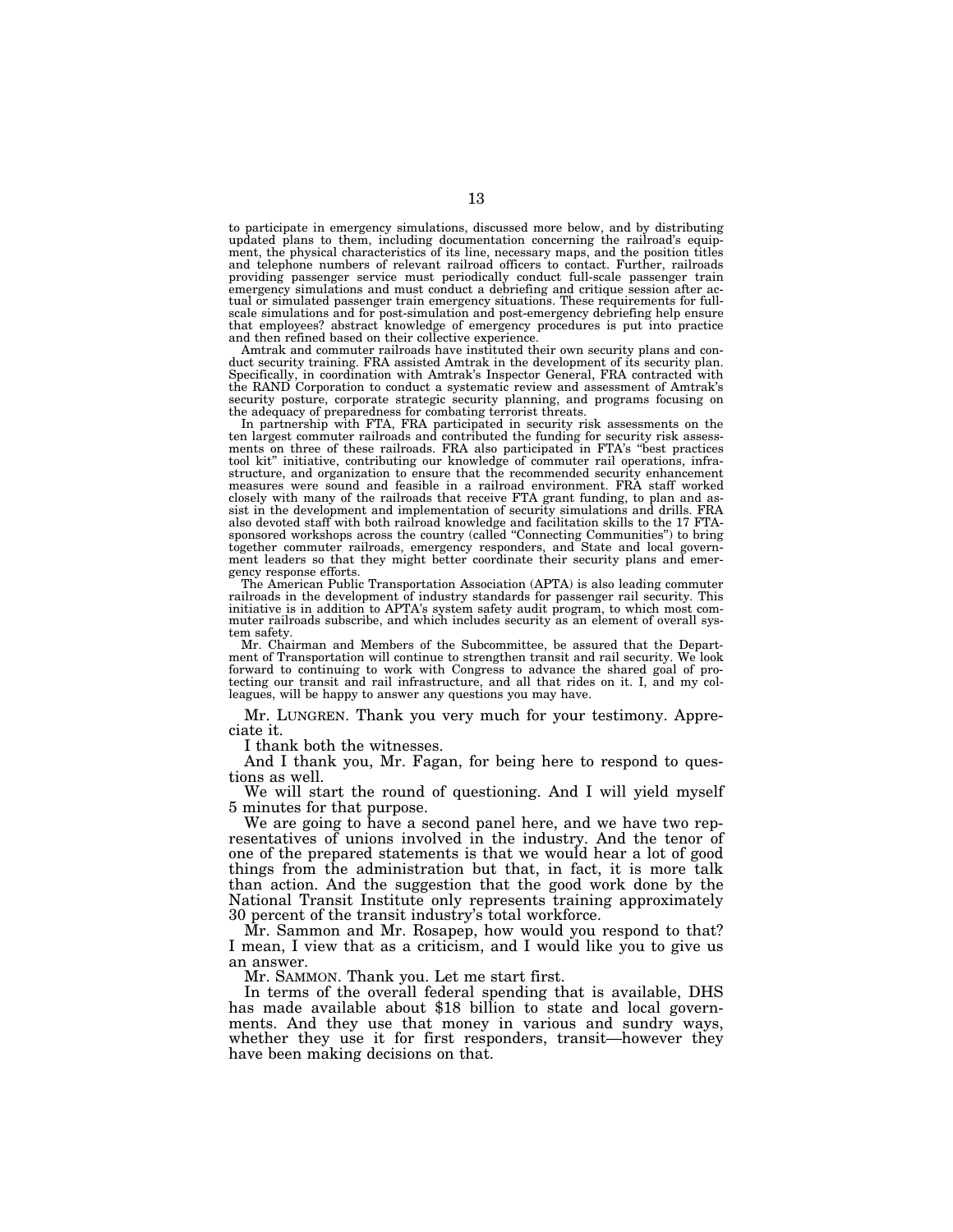There is about \$4 billion, or \$3.5 billion, a year available from FTA capital grants that there is more flexibility to use with train-<br>ing and also for capital security items.

And I think, since 9/11, approximately \$900 million from all federal agencies has been available for transit security.

Now, in terms of the question of training, that is why what we want to do at TSA is in—TSA is now working with DHS in a lead role on the grants program. And what we want to do is, rather than have the grants go out simply for capital items, we want to require a baseline of training before people are eligible for capital

So we want to leverage that excess of \$100 million to get the properties their front-line employee training up to standards. And that is what we plan to do and we want to do.

And working with the unions—I worked at Conrail for quite some time, and we had at one point one of the worst safety records, and we turned it around to have one of the best safety records. And we did that by working with the people on the ground directly. Every one of our senior officers was out working with folks on the ground.

So I think the front-line employees, at some point in this process, should be involved. And it is very important, because their attitude and their involvement take you from having a training and awareness program that is on paper versus a real, robust one in the field.

Mr. LUNGREN. Is it ''Rosapep'' or ''Rosapep''? I want to make sure—

Mr. ROSAPEP. It is "Rosapep."

Mr. LUNGREN. Okay. Mr. Rosapep, could you respond to that, please?

Mr. ROSAPEP. Yes, I would say that, you know, since 9/11, the training programs have in fact been focused on the largest 30 transit agencies, as opposed to all of the systems out there. So we have a higher penetration of the top 30 agencies, probably more like that 60 percent of the employees. But overall, the 20 percent figure is correct.

As an example, in your district—and we have been focusing on getting out the basic security awareness course to those top 30 agencies. We have done Sacramento in your district. In Congresswoman Sanchez's district we have done the Orange County transit system, to get the basic security programs out there.

But those are the larger ones.

We are right now conducting an assessment of not only those top 30, to see how well we have penetrated and the training has gone down in those agencies, but we are also looking at a selection of 20 smaller agencies across the country as well, because we also think those are important.

When we have that assessment complete, I think we will have a much better idea of what it is going to take to do the training that is necessary at the larger systems as well as the smaller ones and get a broader penetration throughout the industry of the training that is really necessary.

Mr. LUNGREN. Have you had an opportunity to look at some of the systems themselves? That is, you say in Orange County and Sacramento they have had the training. In testimony that we have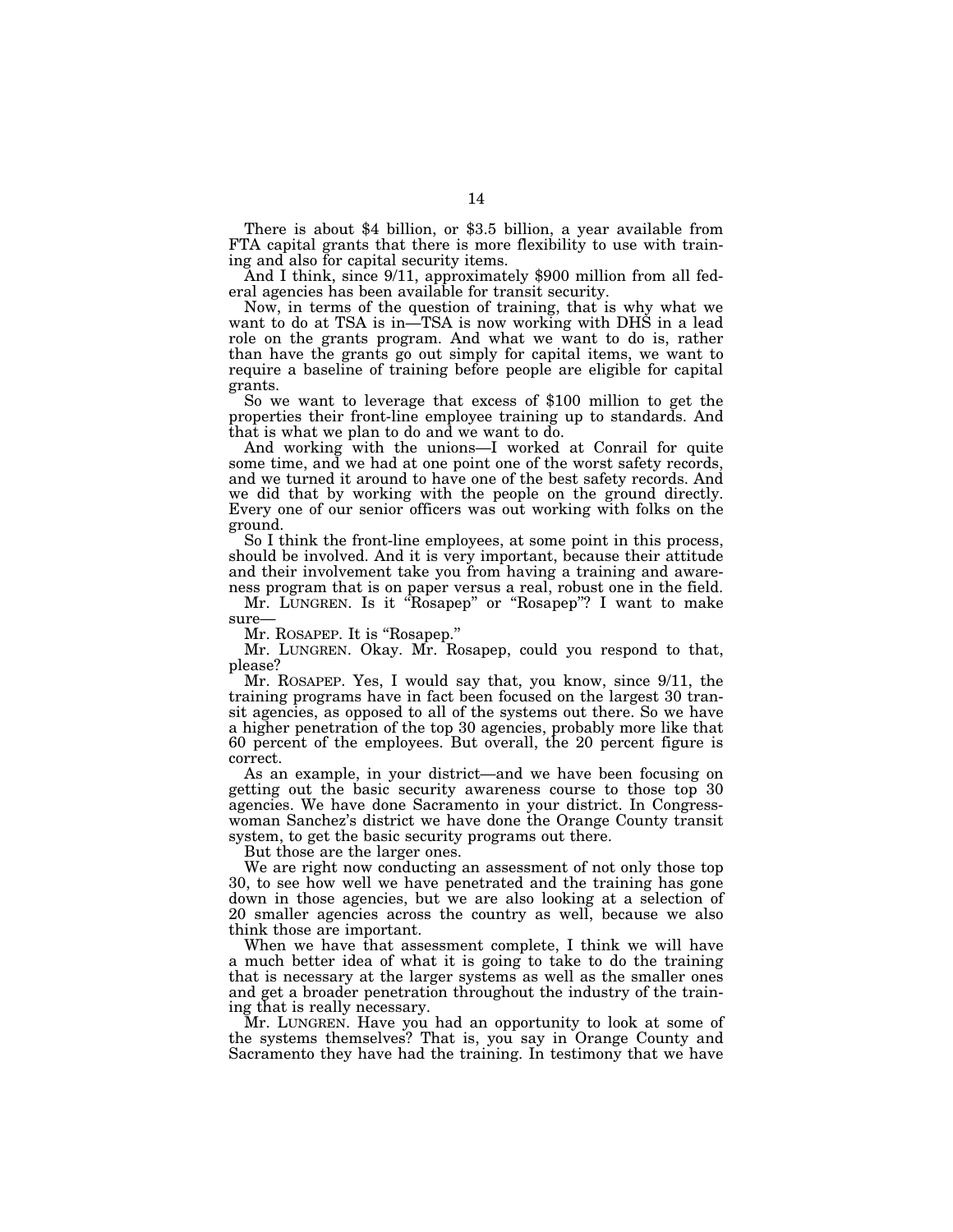coming up later from one of the union representatives, mentions that the Washington, D.C. system has had training, the L.A. metro have trained their front-line employees. At least that is their statement.

Have you had any opportunity to go in and look at the quality of that training that actually took place? I guess I would ask it this way: Are there any metrics, are there any performance standards, is there anything to show that it has taken?

Mr. ROSAPEP. That really is part of the assessment we are doing, is to go back to those agencies that we have trained in the top 30 to see, has it been effective? And if it hasn't, why not and what can we do about it?

Frankly, another parallel effort going on to actually define some performance metrics for training. All of us are party to this effort. But that will give us an ongoing way of measuring just how effective the training is on an ongoing basis.

Mr. LUNGREN. Do you have any sense whether these systems sense the importance of this?

That is, you look at the bottom line of an operation. Preparing for a terrorist attack, in many cases, might be the outlier, you know? It is something that we don't think is going to happen. That is, that could be the comment or a thought of an operator. Therefore, we can't justify it to our bottom line.

Do we have that problem? Or is there a seriousness that you find with the operators you deal with that actually they understand how important this is?

Mr. ROSAPEP. Our experience so far, it is not an issue of that. They sense the importance of it and are eager to get the training.

The other side of it, too, is, so much of the, what we call, security training is just as applicable to safety issues. In fact, it is hard to define a clear line between the two.

And the fact is, our transit agencies have been doing safety training and safety programs for years and years. They know the importance of it. Some of these new security programs add a new twist to it, but it is not something that they have to be convinced of, that it is something that they would like and need to do.

Mr. LUNGREN. Okay. My time is up.

The gentlelady from California, the ranking member of this subcommittee, Ms. Sanchez, is recognized for 5 minutes.

Ms. SANCHEZ. Thank you, Mr. Chairman. I am sorry for arriving late, but I do thank you for this hearing. I think it is very important, because I have been hearing from a lot of different areas with respect to training and the security on the different rail line, in particular.

So let me get this—I am a little bit concerned about, in talking to people about the perceived lack of coordination between the Department of Homeland Security and Transportation. There appears to be a lot of overlap and duplication with regards to security training.

And, you know, there are very few resources. I used to do transportation consultation many decades ago, and so really understand, in particular for mass transit, what it takes to move people and where the monies are coming from, and the lack of monies.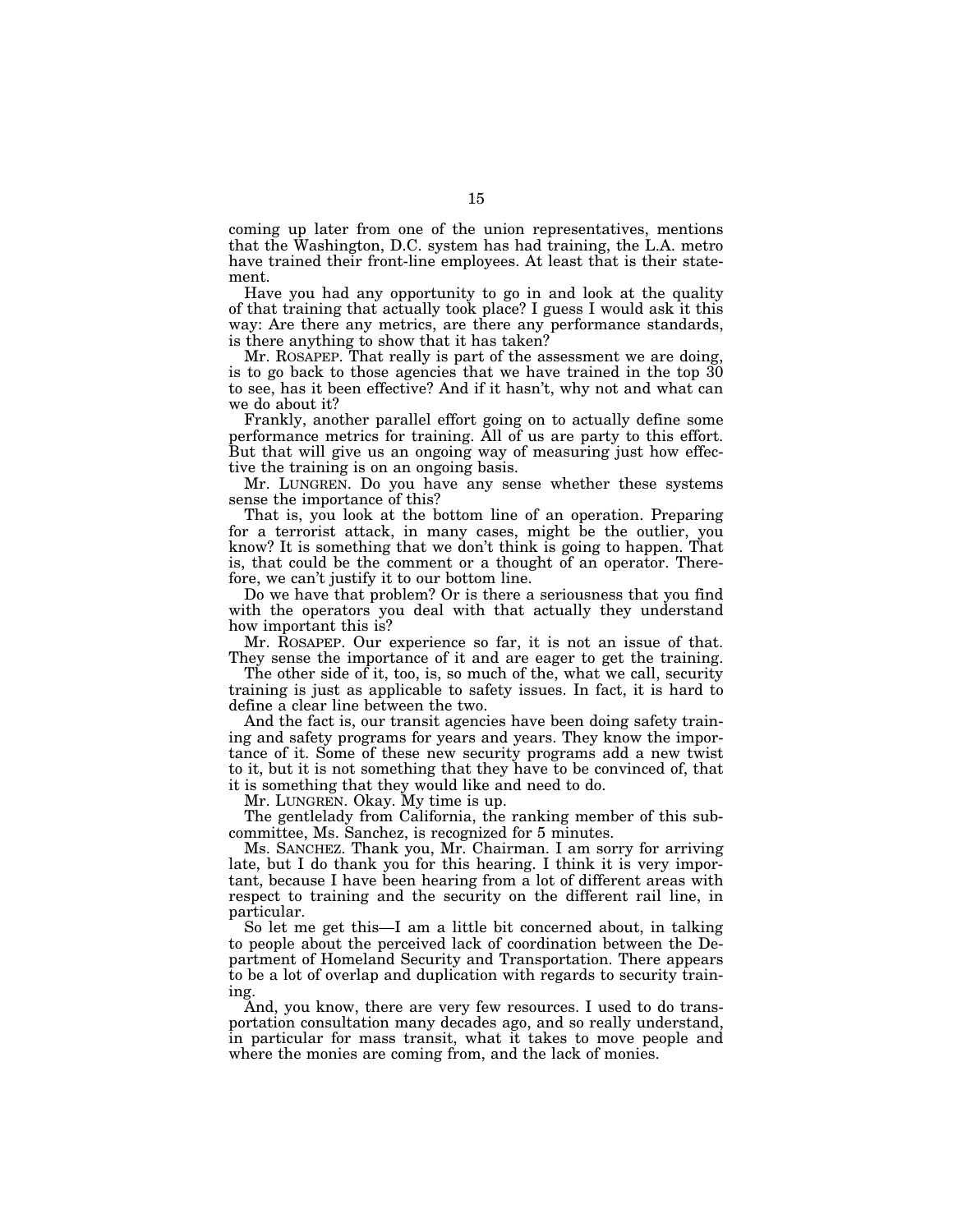So who is the primary department and agency responsible for security training? And what steps are you taking to improve the coordination between the two departments?

And my second question has to deal with this issue of whether TSA is just acting as a passthrough to give monies, then, over to, let's say, FTA for this security training. It seems to me that there recently was, for example, a \$1.5 million transfer from TSA to the FTA and another \$200,000 transfer that was made last year.

So is TSA developing the training? Is it just moving the money over to FTA? Should we just be giving the money directly to FTA? What is the coordination, and who is really doing this?

And if you answered this before I walked in, I am sorry, but I need to, sort of, understand.

Mr. SAMMON. No, that is a very good question.

I think, if you go back before 9/11, as discussed a few minutes ago, I think most of the training and efforts in terms of security and safety were handled by the FTA. And in many cases, if you think about security, "Am I going to be mugged?" or "Is this a terrorist attack?'', a lot of the things involved—there is a fine line in terms of separating both of them.

So in the past, and in their roles of dealing with the nation's transit agencies, FTA—in the testimony he has gone through—developing a number of training programs in dealing with the agencies.

In my discussions with the agencies, they want to deal with?it is fine that the federal government has all these different security agencies. But in terms of, if you are going to have programs and training programs and we are going to do training—for instance, if you do safety training and you take an operator out of his equipment for the day and he is going to be in a room, you can do both safety training and security training. Security training can be against a criminal, and it can also be terrorist security training. It is effective to do it all at once in modules.

So a lot of the development of the training programs has been developed by FTA. And TSA supports that effort.

What TSA is doing and what we want to do is, in terms of, are the transit agencies at a baseline standard of training, are they there? And we want to use the grant program through DHS as the incentive to get people to the baseline of training.

In the other part of my oral testimony today, we mentioned what we are doing in the rail industry. The rail industry has developed a four-part module, in terms of training for real employees and security awareness and so on. What we want to do with our inspectors is to make sure to see the effectiveness as it applies to the ground, their day-to-day activities, and how that applies.

So I think, in terms of this, TSA is working?we have a memorandum of understanding with FTA and FRA. We work closely with them, in terms of these issues.

Ms. SANCHEZ. My last question to you: It is my understanding that TSA has frozen all promotions and hiring for rail and mass transit officials at TSA, in addition to halting initiatives in these areas, due to funding shortfalls. Is there a shortfall?

Mr. SAMMON. What we have—I recently hired the general management of rail from—promoted Gil Kovar, who is sitting in the au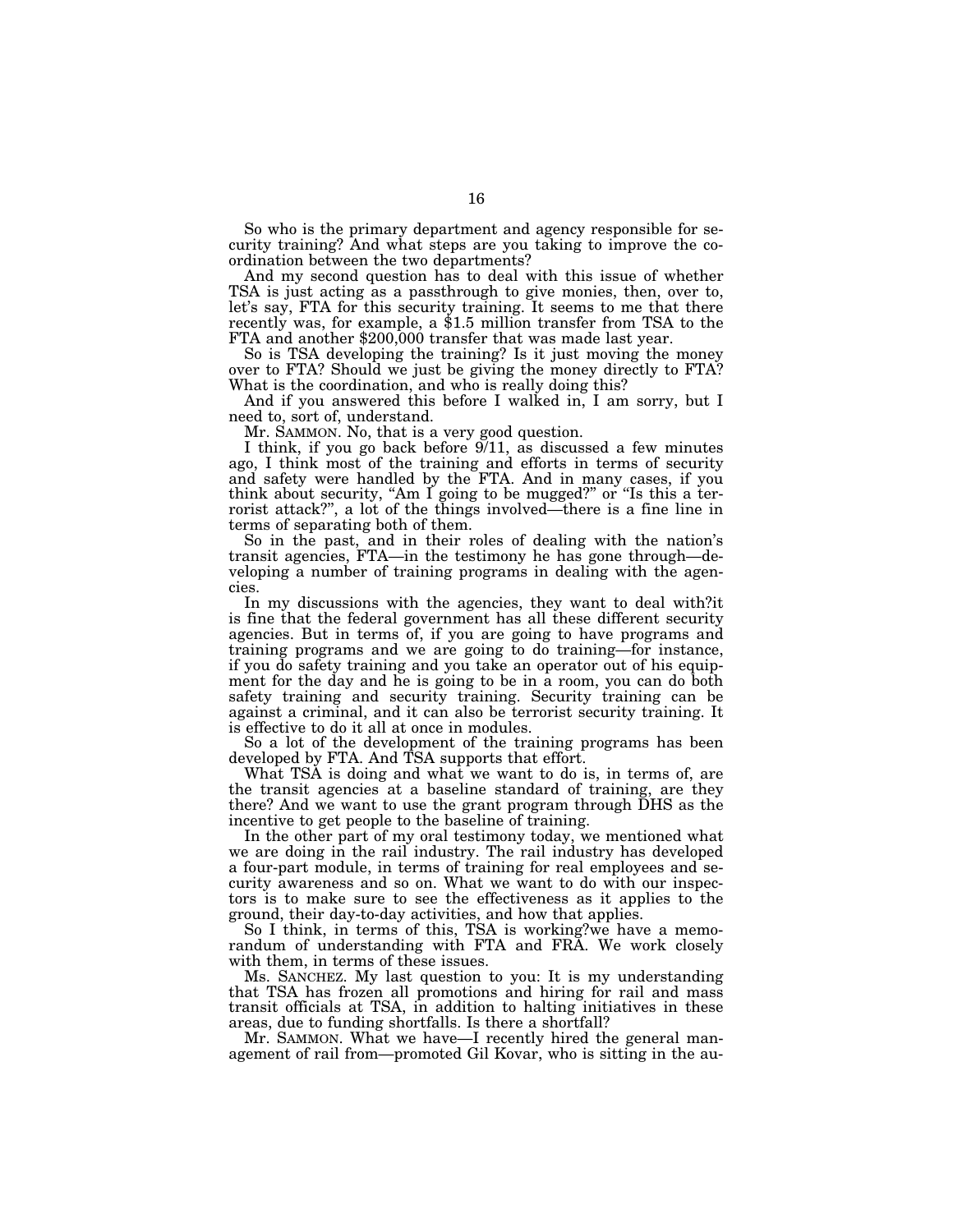dience here. He has 30 years of experience in the rail industry as a senior line operating person. We have made permanent nine of the 11 general managers since I arrived, and we hope to have a transit general manager here shortly.

So, we have been hiring people. We brought on an air cargo executive on Monday, who is retired, who is from Emery Worldwide. So we have been hiring people.

In terms of a—

Ms. SANCHEZ. So you haven't frozen promotions or stopped hiring of rail and mass transit officials?

Mr. SAMMON. I haven't stopped any hiring per se.

What I have done since I have gotten there, in terms of looking at the overall resource of the group that I have, I want to make sure that the resources are in the right place. We may have too many people in one area and not enough people in another, and I am making that determination.

So, before I fill jobs just because they were there before, I want to make sure we are filling the right jobs in the right places, and that TSA is putting its resources and using its resources most effectively.

Ms. SANCHEZ. Let me ask it just one different way. I see that my time is up.

So there is no freezing of hiring into positions in—

Mr. SAMMON. I just hired the cargo general manager on Monday. But I have told people what I want to do—

Ms. SANCHEZ. What about the lower rungs? Is there an official freeze?

Mr. SAMMON. There is not an official freeze. What we are doing is, in terms of the vacancies we have, I want a review and justification of all the vacancies in terms of the priorities of TSA, to make sure we are putting people in the right jobs rather than filling historic vacancies.

Ms. SANCHEZ. Thank you, Mr. Chairman.

Mr. LUNGREN. Mr. Langevin is recognized for 5 minutes.

Mr. LANGEVIN. Thank you, Mr. Chairman.

And, gentlemen, thank you, again, for your testimony, for being here today.

One of my concerns, in terms of what I have heard both from constituents and just on a general topic, is related to Amtrak police officers. And I am sure that we all agree that if you want to hire and retain good people, we have to pay them fairly.

So I am going to address my question to Mr. Fagan.

Mr. Fagan, as the director of security for the Federal Railroad Administration, you probably understand more than most people the need for a steady workforce of railroad police officers.

And railroad police officers obviously serve on the front lines to ensure passenger safety. They are responsible for ensuring both the trains and the stations are secure, and assisting passengers with any security concerns that they may have.

It is therefore important that they be compensated fairly and granted equitable contracts under which to work.

Now, while I understand that you don't work for Amtrak, I am sure that you have heard that Amtrak's police officers have been operating now without a contract for 7 years—7 years.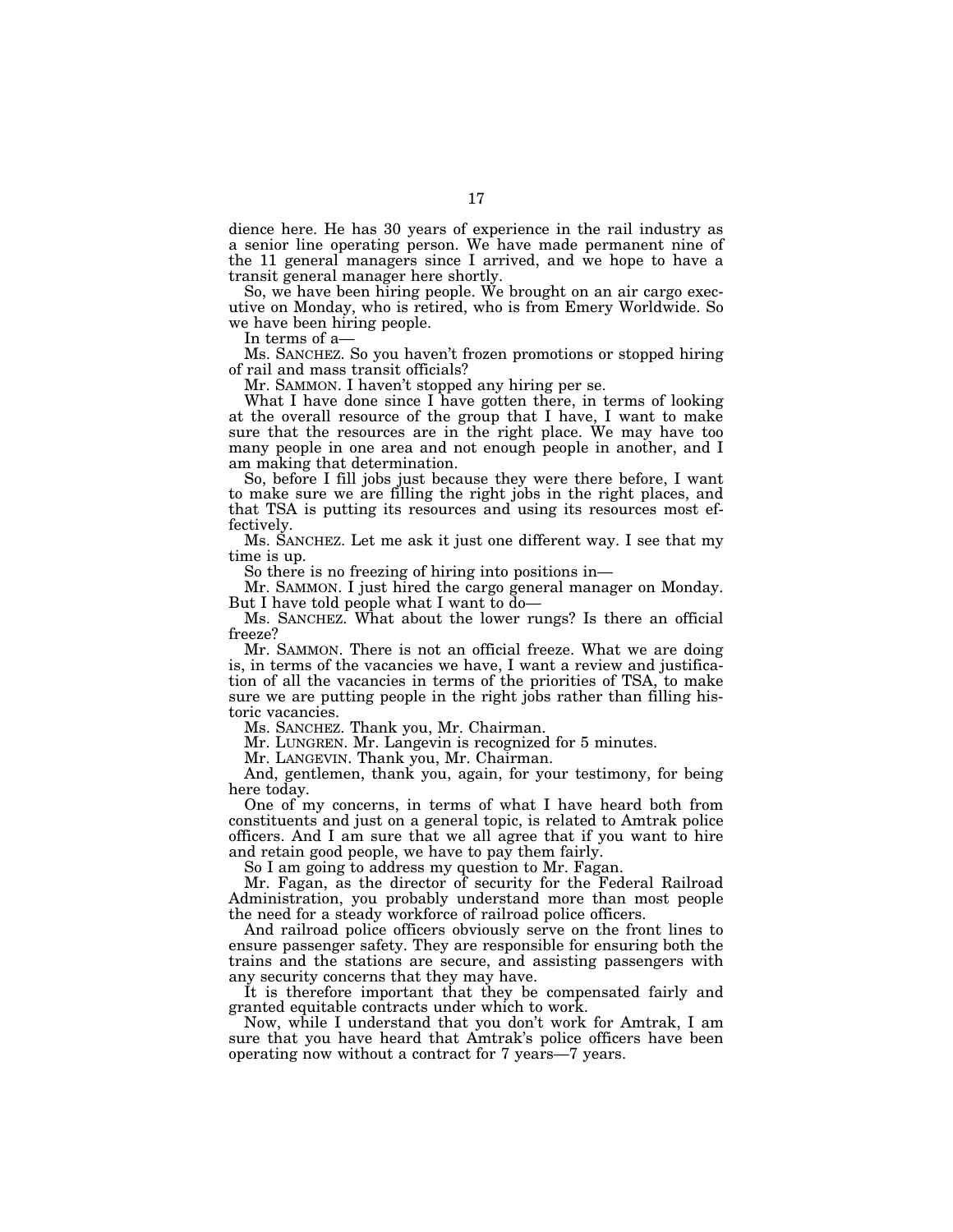Now, the Amtrak police officers right now, as I understand it, are not paid commensurate with what their counterparts working for other rail companies make. Additionally, while they do receive costof-living adjustments, they are less than adequate, often amounting to an increase of one penny a month.

So this leads to the unfortunate truth that much of Amtrak's important police force leave to find better-paying jobs, which ultimately leaves gaping holes in rail security.

So my question is, have you heard of this problem occurring? And do you think the Amtrak police officers should be operating under an updated contract? And do you think that this is a problem confined to Amtrak, or is it spilling over into other railroad police officers?

And finally, in your capacity as the director of security for the Federal Railroad Administration, what can you do to help ensure Amtrak retains its important police force?

Mr. FAGAN. Sir, I am very proud of our police officers both at the railroad and transit industry and in our local communities. Amtrak pay and personnel policies are an internal matter to the company. And we will review that question and provide you an answer in writing, sir.

Mr. LANGEVIN. I would appreciate that. Obviously, 7 years, I think even to a reasonable person, is a long time to go without a contract. And if they are only getting about a penny-a-month increase in their cost-of-living adjustment, that is certainly not adequate. Doesn't speak well of morale, I am sure, and it is going to be harder and harder to retain good people. Particularly in this day and age, I think that is an important topic to address.

If I could, my next question is for Mr. Sammon. We witnessed the horrible events that unfolded during the attacks on London's subway system just over a year ago, and we are fortunate that here in the United States we have not yet experienced that type of attack.

And we are currently severely, in my opinion, underprepared to handle the results. Not only do we lack the capability to prevent such attacks from happening, but many of out nation's subway systems are still not cell-phone accessible, which means that it could take first responders an even longer time to hear about the attacks.

Now, I understand that the Washington Metro system is fortunately able to accommodate the use of cell phones along much of the tracks. However, cell phone simply cannot operate in much of the New York City subway system, where most threats to our nation's mass transit have been received.

So the fact that many of our nation's subway systems lack the ability to allow for the use of cell phones leaves our mass transit systems extremely vulnerable to attack.

So my question, Mr. Sammon: Do you see this as a problem to our mass transit system? And how do you propose that we act to make all of our nation's subway systems cell-phone accessible?

Mr. SAMMON. That is a very good question. And I think what we would, in terms of the cell phone specific, I don't know that TSA has a specific plan on cell phones.

Part of what we are looking for is the subway systems, in the context of the grant program, is, what is their response program?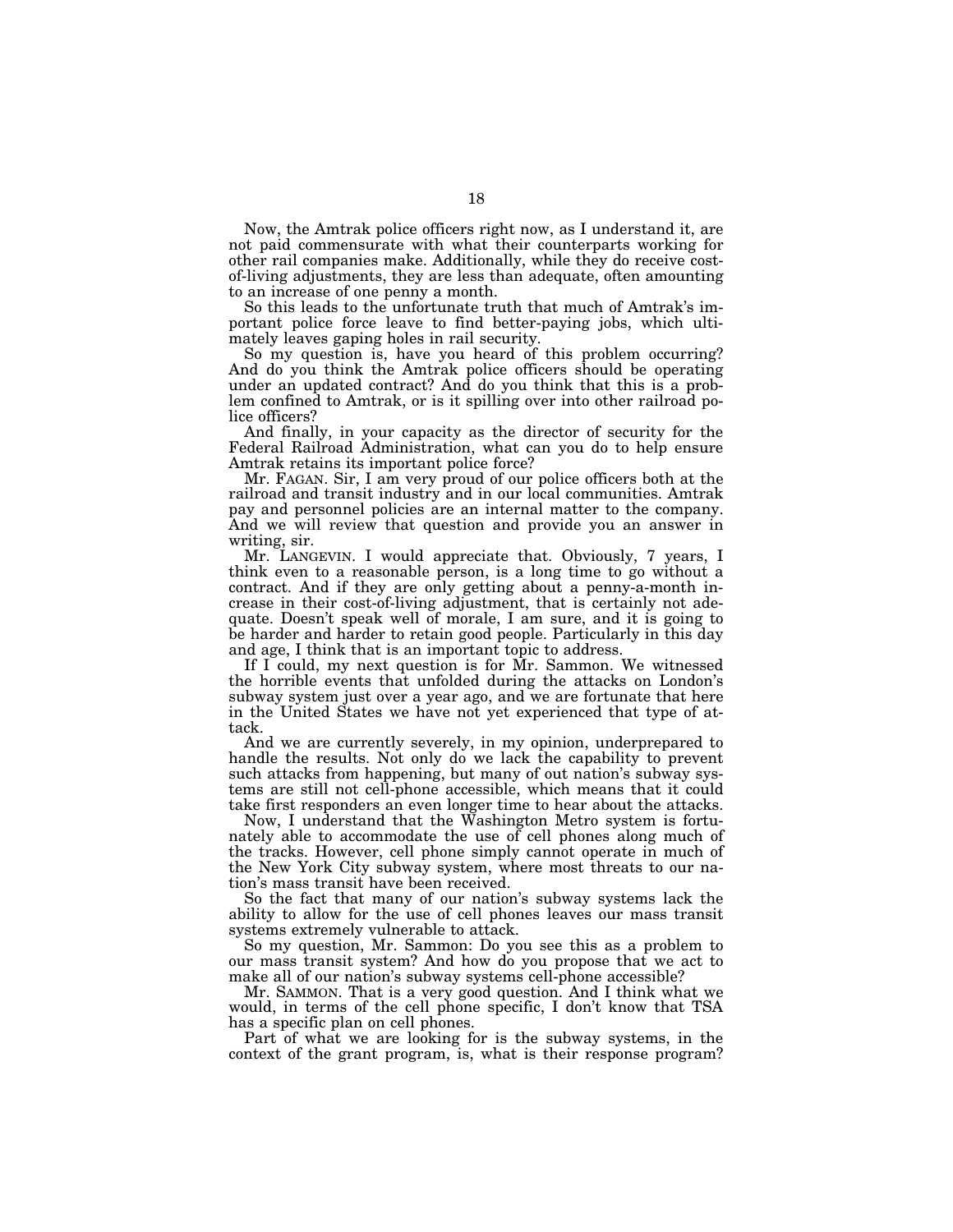And part of that response program certainly is communication, and communication from the operators to the first responders.

And we don't have a specific plan for cell phones specifically. However, if you look at the risk-based distribution of our grant money in the past, it has gone to?one of the items that goes into determining that risk-based assessment is miles of underground track and underground stations. So certainly the systems that have the kinds of vulnerabilities that you are speaking to do receive, have received in the past, most of the funding.

And I will bring up the cell-phone communication to make sure that we do have that as an important part of that recognition of the kinds of grants and applications we look at. Because certainly, when we talk about response plans and effective response plans, if you can't communicate, you can't respond.

Mr. LANGEVIN. Well, that is exactly—

Mr. SAMMON. Yes. Good point.

Mr. LANGEVIN. —my concern, as well. And we don't want to be talking about it after the fact. The opportunity is here to do something about it now, and we certainly welcome the opportunity to work with you on that.

Mr. SAMMON. Very good.

Mr. LUNGREN. The gentleman's time has expired.

The gentleman from Washington is recognized for 5 minutes.

Mr. DICKS. Thank you, Mr. Chairman. And I appreciate the testimony of the witnesses.

Mr. Sammon, why hasn't TSA required security training for rail and mass transit employees?

Mr. SAMMON. We are working with the transit industry to develop a 1-year action plan which includes, among other things, would be training. We are—

Mr. DICKS. I mean, this seems to me this would be, like, the first thing we would do. But now 5 years have gone by, and we still don't require training. So are we just leaving it up to the transit agencies and the railroads to do this training themselves?

Mr. SAMMON. In the discussion we had before in the oral testimony, what I spoke about was using the excess of \$100 million in the grants program—

Mr. DICKS. Who does that money go to?

Mr. SAMMON. That goes to the transit agencies.

Mr. DICKS. But still, there is not a requirement that they use it for training.

Mr. SAMMON. There will be. And that is what we are doing and that is what we are changing in response to the recognition, first of all, the training is critical, training is essential.

And in the past, in terms of the grants program, agencies could apply for training. Most apply for capital grants. But in their assessments of what is important, they have applied for training. They have not applied it for as many training programs—some have—as they have applied for capital.

And what we want to do is raise a bar and have that bar set as we look at this next distribution of funds, to say, ''If you are not trained, in our opinion, to a proper level, we don't want to hand out money for technology before you do training.''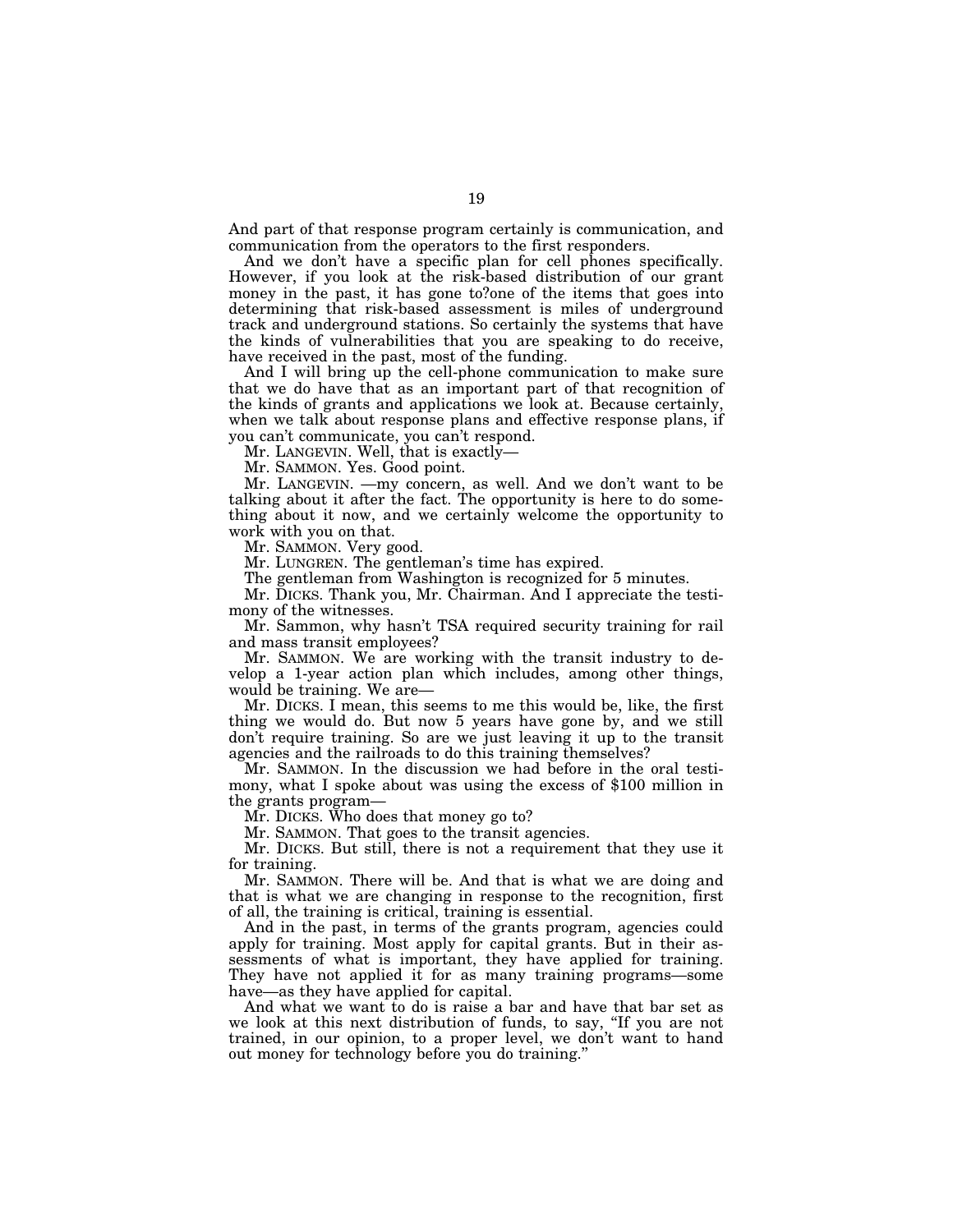So we may see, in this next round, a larger portion of that \$130 or-so million go for training than it has in the past. Because it doesn't do any good for me to pay for—

Mr. DICKS. When can we expect this requirement?

Mr. SAMMON. This requirement will—as we go through the 2006 specifics, in terms of what specific projects will be approved, it will start coming out there. Now, will it be—

Mr. DICKS. You mean 2007?

Mr. SAMMON. Well, we have—

Mr. DICKS. We have got about 2 weeks to go, or a few days to go, in 2006.

Mr. SAMMON. Well, no, the amounts have been released, but the specific projects and what we will apply and how the money?and which projects apply, that will be done by the end of the year, certainly by 2007.

And will it be done perfectly this first time? Probably not. But for 2007, people will understand the guidance and the requirements.

But the training, we want—it doesn't do anybody any good to buy them a chem-bio detection unit if the employees don't know how to get out of the subway system or aren't trained to evacuate. So they have to be trained first, before we start layering in lots of technology on these systems.

But we agree with the committee's assessment there.

Mr. DICKS. Mr. Rosapep, do you think that TSA should mandate security training for mass transit employees?

Mr. ROSAPEP. When you mandate something, we need to be prepared that we have the resources to make sure that the training is available so that the transit agencies can take care of that.

We concur with the notion that the training has got to be there before people start buying technology. And FTA has been pushing that ourselves for a number of years.

The courses that we have been pushing are those basic security awareness training for all the front-line staff. That plays in better to accomplishing that before funding goes in to the hard capital side of things.

FTA's own programs, this year, people are now able to use their FTA capital formula funds for training purposes. That wasn't possible before this year. So there are new resources being made available for those agencies to be able to get the training that they need and want.

Mr. DICKS. Okay. So you are saying, until this year, the money that we gave them was not available for training?

Mr. ROSAPEP. For FTA's formula programs, they are strictly capital for the large agencies—

Mr. DICKS. Right. Right.

Mr. ROSAPEP. —so things like training and conducting emergency drills and preparing plans are operational, and they weren't eligible before.

When Congress passed the new SAFE–T legislation for the transportation programs, they changed the definition of what is capital for FTA and for our transit agencies so that they can address security operational things, such as training.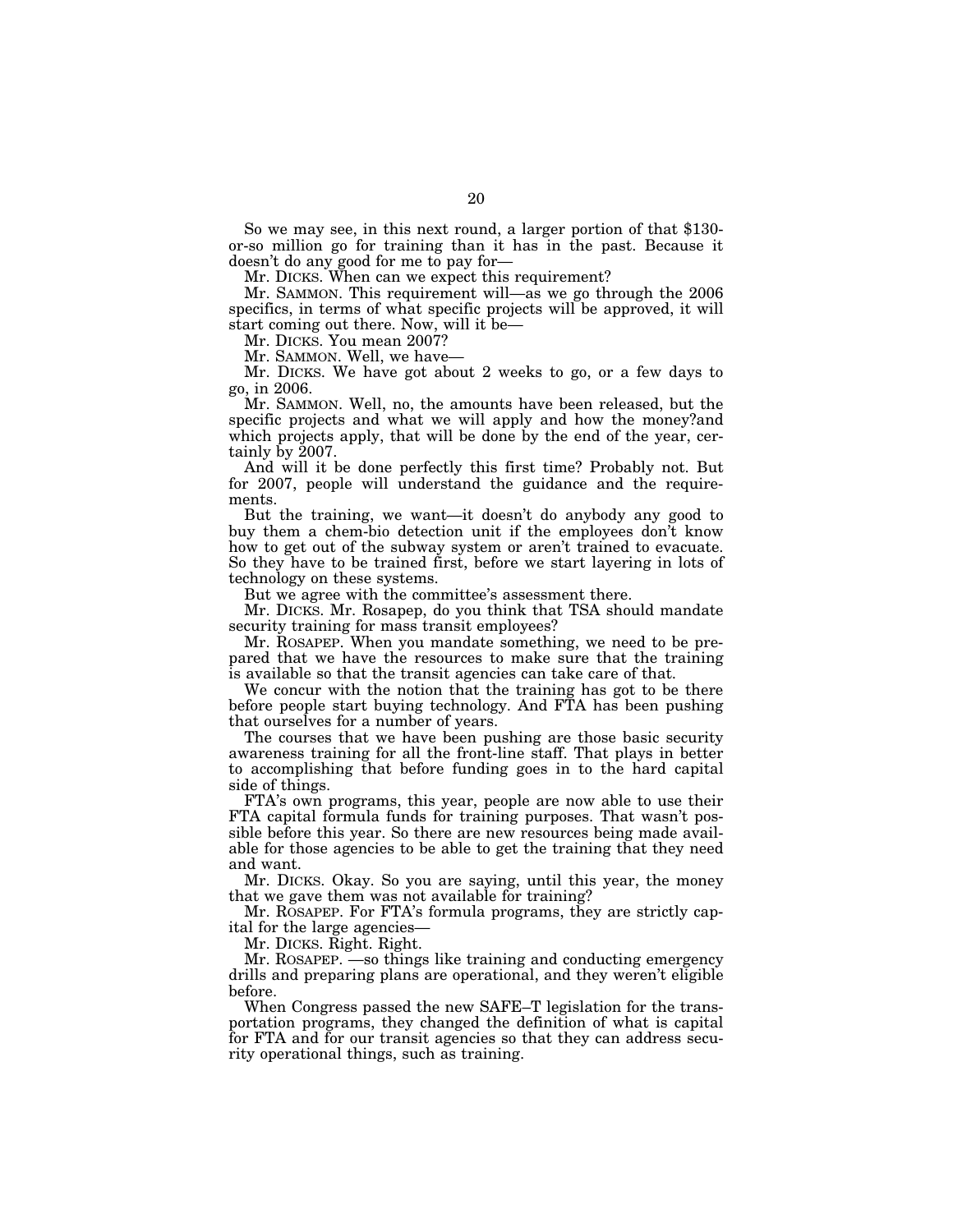Mr. DICKS. Mr. Fagan, do you think TSA should mandate security training for rail employees?

Mr. FAGAN. Sir, the Federal Railroad Administration mandates emergency training for passenger railroad employees as well as security training for HAZMAT employees.

In the passenger arena, we take a triad approach of training the front-line crew employees, personnel in the dispatch and control centers, as well as the local emergency responders.

Mr. DICKS. Could I just—Mr. Chairman, I know I—just let me ask one—give me a second.

FRA is doing this, right, as you said. But TSA is supposed to be responsible for this. Why are you doing it if TSA isn't doing it? Do you get my drift here?

TSA is supposed to do this, right?

Mr. SAMMON. In terms of training?

Mr. DICKS. Yes.

Mr. SAMMON. Yes. And that is why we wanted—

Mr. DICKS. For rail employees now I am talking about.

SAMMON; That is why my general manager is sending his inspectors out, to make sure that the training that has been in place from the rail industry is effective and in place in the field.

Mr. DICKS. But we are not requiring it.

Mr. SAMMON. We are, in terms of—

Mr. DICKS. Mandatory. In other words, a rule that you have to do it.

Mr. SAMMON. Right. Right.

Mr. DICKS. Let me ask you one quick thing, Mr. Chairman. What about ferries? I come from the Pacific Northwest, the Bremerton area. Who is in charge of ferry security?

We have had some issues out there, as you know. And I just wanted to know, is TSA—I know the Coast Guard has probably been playing the lead role here, which is probably appropriate. But who is supposed to be in charge of this?

Mr. SAMMON. Well, in most areas, the Coast Guard. But there are grants that are applicable, in terms of security grants that TSA direct for that area. But generally, in many of the maritime areas, the Coast Guard does have a lead role, because there are maritime regulations that go back for many, many years that involve the Coast Guard.

Mr. DICKS. Yes. Thank you. I think the program that they have developed is pretty good, by the way, for the ferry system. I mean, they have the dogs and everything. They are doing as much security as they can without completely disrupting the ferry system.

Mr. SAMMON. Yes, they are doing great.

Mr. LUNGREN. Okay. I think we will try a second round here, and I will start off.

Mr. Rosapep, you mentioned in your both prepared and oral testimony that you focus on three security priorities: public awareness, employee training, and emergency preparedness.

I want to ask you about public awareness. I would dare say that, for most people who ride on airplanes today, they are aware of the threat. They would respond differently today than what happened on 9/11 because we recognize the tactics of the terrorists have changed.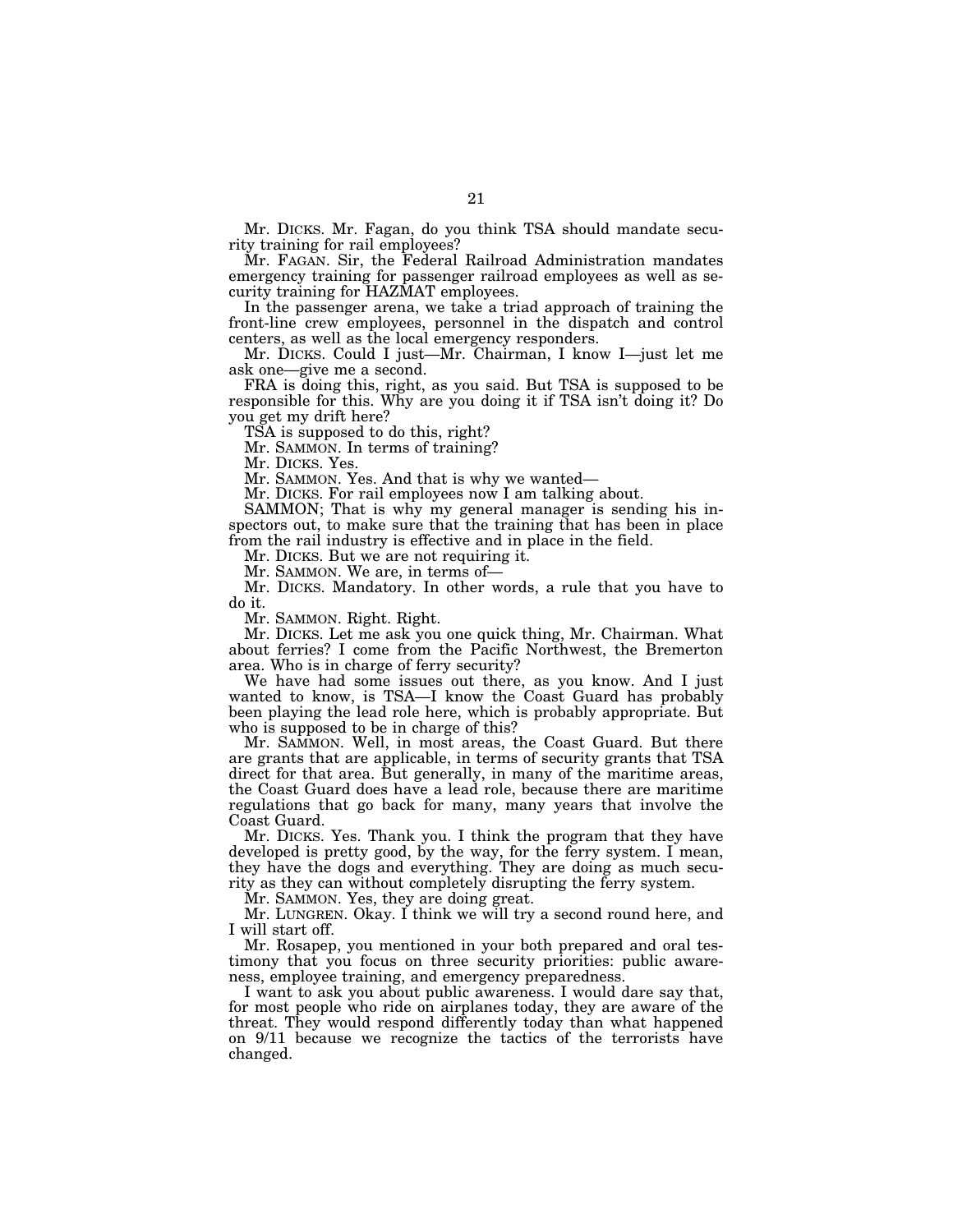But it strikes me that the average person who rides on mass transit probably doesn't have that same awareness of what the threat would be, how to respond to it, what they should do.

When you say that your agency is involved in public awareness, what do you mean by that?

Mr. ROSAPEP. The primary transit awareness program is the Transit Watch program, which actually is now jointly being funded by DHS and DOT. That program was started a few years ago.

Locally, if you go Metro, you hear the warning signs all the time, you know, looking for unattended bags, looking for suspicious behaviors, trying to get people to understand what to look for; if they see it, who do they report that information to.

Mr. LUNGREN. Again, what are the metrics on that?

I mean, sometimes I see we have created scenarios by regulation that are so broad that, after a while, people don't pay any attention to them. If you tell everybody—for instance, in my home state of California where, under Prop 65, we have to warn people that you might be exposed to certain cancer-causing agents at very, very, very low amounts, but we require every hotel, every convenience store, every supermarket to post that, people walk by it, they don't pay any attention, it doesn't mean anything to them.

There are other parts of Prop 65 that work, but in that regard we have overdone it so that nobody pays any attention.

Has there been any study to go back and say, ''Hey, these notices of people to do that actually caused them to be aware of that?'', number one.

And number two, do you have anything that shows you how well passengers are responding, that is, are reporting when there does seem to be a suspicious package someplace?

Mr. ROSAPEP. We haven't completed a formal assessment of that program, but that is exactly the type of thing we need to do as these programs develop, is to determine do they get stale and no one is paying attention to them anymore.

I think, just some of the feedback we have been getting is, transit agencies are getting lots of calls about looking at suspicious packages, unattended bags left on transit vehicles. So that message is still alive and is still out there, and people are paying attention to it.

So at this stage of the game, I don't think it is a stale message.

We have added new wrinkles to it this year, again, that we want the agencies to start emphasizing not only the unattended bags but getting messages out there about how to evacuate the systems if it is necessary. I think that is particularly an area where most people don't pay any attention to it; they don't want to think about it.

Mr. LUNGREN. Yes, I mean, if you would compare that to airlines, I would suspect most people, even though we kind of have our eyes glazed over when they talk about us sitting in the emergency exit rows and when they give the demonstration, most people, despite themselves, are paying somewhat attention, know where they are supposed to follow, how they are supposed to go, and those sorts of things.

But I don't sense the same thing on mass transit.

Mr. ROSAPEP. Oh, I think you are absolutely right, which is why, again, the new version of Transit Watch for this year that we are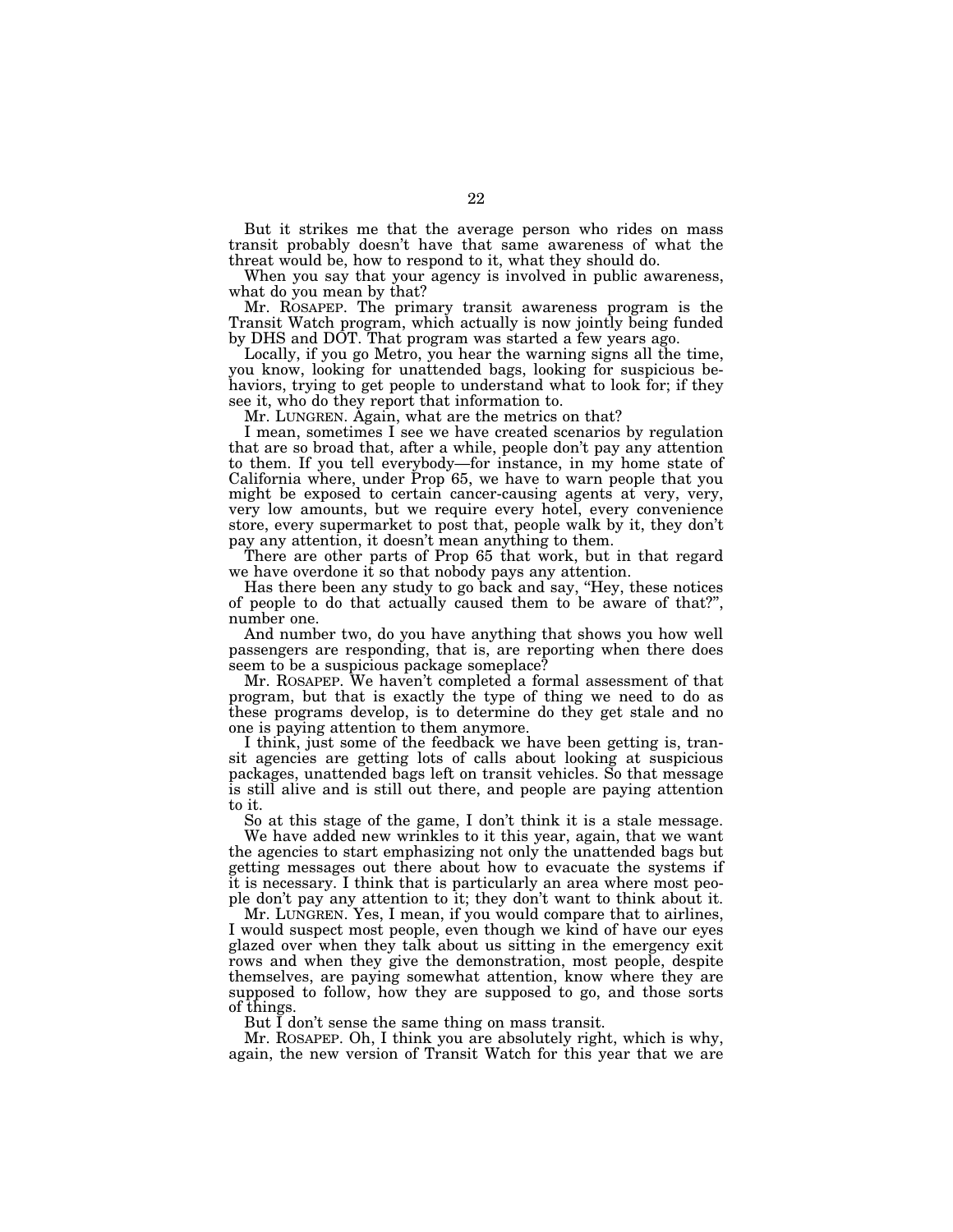just rolling out now is starting to put emphasis on the agencies developing and communicating the evacuation plans for their customers and trying to get the word out so they understand how it works.

I think that is going to take some time. You know, every system is a little different, so there is not one standard way of how do you evacuate these systems. But I think some systems—and Washington Metro, locally, is putting some emphasis on the whole evacuation part of it.

I think, as we learn from some of these efforts, we can exchange what works best between other systems across the country. But it is a—

Mr. LUNGREN. Well, just a for instance, I would assume that certain things that you do if you are in a tunnel are different than the things you would do when you are not in a tunnel.

Mr. ROSAPEP. Oh, absolutely.

Mr. LUNGREN. And I am not sure that I have ever heard anybody, when I go on a mass transit system, anybody say that, explain to me what I should or should not do, as opposed to when I just get on and you tell me, ''Look for suspicious packages.'' It just seems to me to be a total sense of unawareness.

I mean, we have all been in systems where they slowed down in a tunnel and they announce to you that they have got a couple trains ahead of you, you are going to have to wait, and you sit there in darkness—well, you are not in darkness, but it is dark outside the cab—and, frankly, your reaction is, ''What would I do if I were told to evacuate?'' I wouldn't have the foggiest idea, I think most people sense. Whereas, on an airplane, I think people at least have some sense.

And I guess what I am saying is there is a huge cleavage between where we are with airlines and where we are with mass transit, just in terms of public awareness and, I think, public confidence if you had a crisis.

Mr. ROSAPEP. I am in agreement with you on the whole evacuation part of things. There is a lot more work to be done in that area.

And, again, the changes we are doing to Transit Watch for this year is just the beginning, I think, of what needs to be done.

Mr. LUNGREN. Okay.

All right, Ms. Sanchez is recognized for 5 minutes.

Ms. SANCHEZ. Thank you, Mr. Chairman.

Last year, Chris Kozub of the National Transit Institute testified before our committee on training for mass transit employees. In his testimony last year, he stated that the NTI and FTA's training had reached about 20 percent of the transit employee workforce, which we believe is about 300,000 people.

And, as of today, that number would be a little bit more than 30 percent. NTI is not even near the halfway point of getting this security training done.

So may I ask both Mr. Sammon and Mr. Rosapep, what steps have been taken to reach the remaining 70 percent? And in what time frame do we think we are going to get these people the security training we would like to see them have?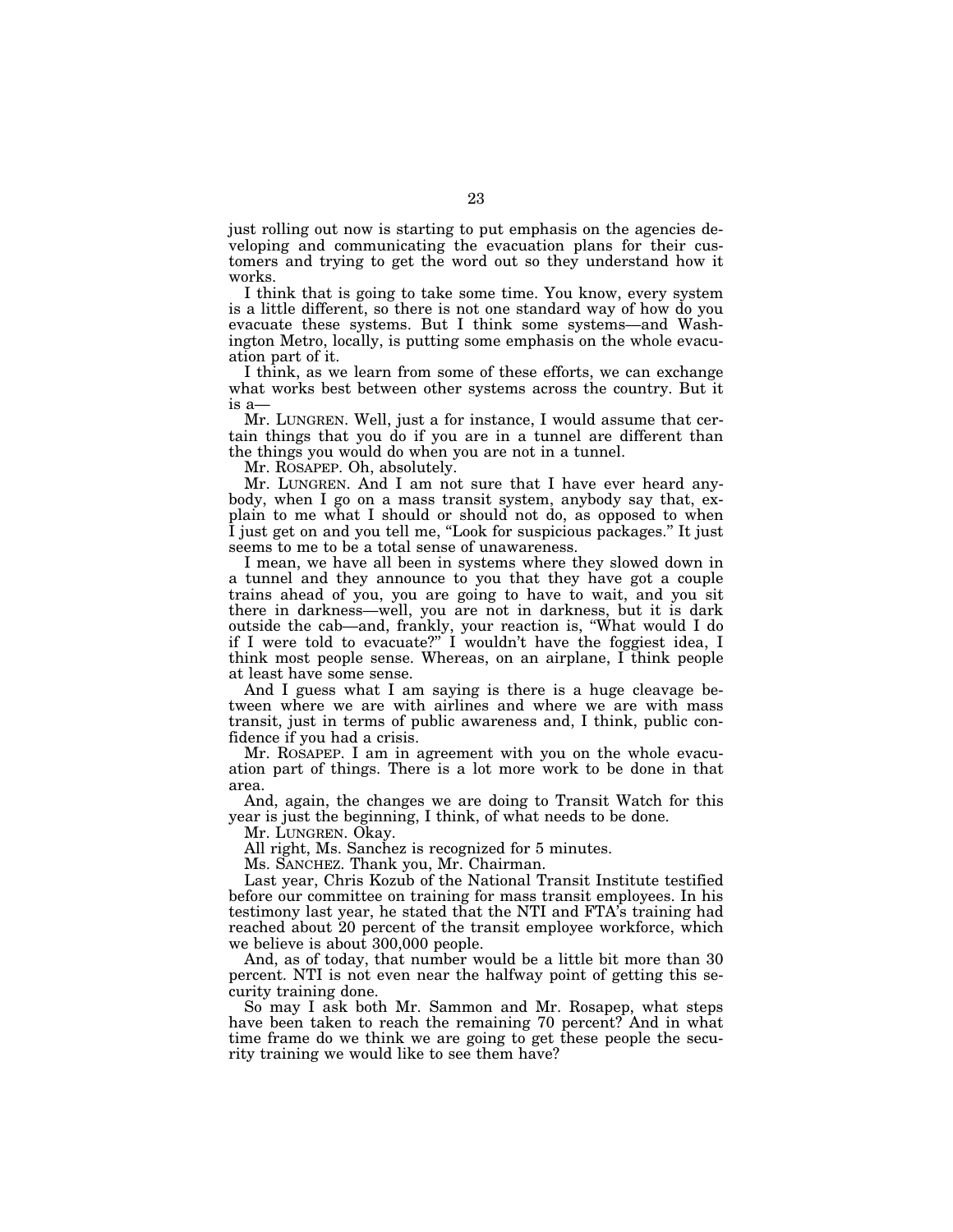Mr. SAMMON. Thank you. That is a very good question, and it is one of the things that we are concerned about.

And, again, that is why we want to refocus the grants program to make sure that the eligibility for the grants is tied to training. And it may turn out that a large portion of the grants program turns from capital to training.

But we do expect that the training component of this has to be a fundamental baseline that people meet before we go off and buy complex or other hardening systems or other security systems. If the employees aren't trained, we think that they are the front line and the first requirement before we look at grants.

Ms. SANCHEZ. And so, what is the timeline? I mean, are you going to get the 70 percent that still aren't trained at least one training class by the end of this fiscal year coming up? Or—

Mr. SAMMON. No, I doubt that. I would say that you will get, as people become aware of the changing guidelines, that you will have more people trained.

The transit workforce is—the airline workforce, you are dealing with a controlled environment. You have a controlled plane, you have a controlled airport. It is much more controlled. In transit, you have buses running all over the place. You have stops. We haul, in transit, many more times the ridership than we do in air.

So I would say it is going to take more time.

Ms. SANCHEZ. But you don't have any set metrics, any milestones? You haven't even projected this out?

Mr. SAMMON. Right now what we are doing is taking an assessment. We expect to have, as an assessment, by the end of the year, for many of the properties, to know where their training stands and the types of training, whether it is awareness training or response training. And we are going to start there and use that for the grants process—

Ms. SANCHEZ. Let me ask a quick question before I have Mr. Rosapep answer this previous question.

TSA employs over 40,000 people. We know that the majority of these people are related to aviation security. In fact, from the numbers that I have, only 10 people work in the mass transit section at TSA.

Why are there only 10 people?

Mr. SAMMON. There are 10 people in mass transit; there are about 10 or 12 in rail. Each of the policy areas has a limited number of people. The 40,000 people are largely baggage screeners and passenger screeners that are out in the field at airports—the screeners, their supervisors and so on. And that is the majority of the expense that TSA has there. But—

Ms. SANCHEZ. So you are telling me that in TSA, most of these people are actual people hands-on. And, while you only have 10 people who are planning the mass transit section, and you have 10 people in the rail section, so does that mean you only have 10 people in management for TSA that aren't actually baggage checkers or security checkers? I mean, what is the number for the aviation component?

Mr. SAMMON. That is a good question. The comparable number of people in airports is five. The comparable number of people in airlines is under 10.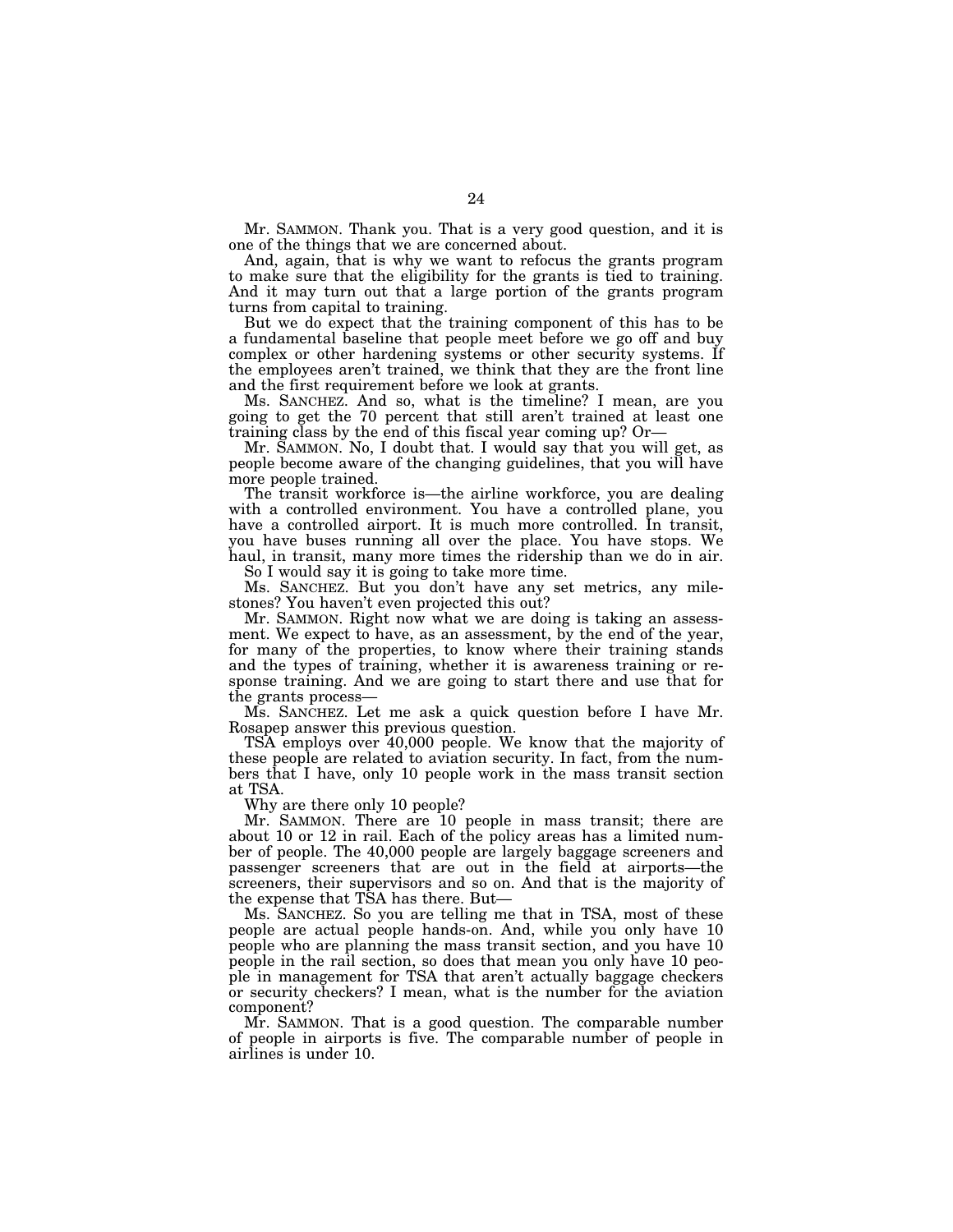So to make that comparison is not a direct comparison, but the number of policy-planning people in airports and airlines is under 20. And it is about the same number of people in mass transit and rail.

Ms. SANCHEZ. But you have the same number for mass transit in the entire United States, not per airport.

Mr. SAMMON. No, no, no. What I have in TSNM that you are comparing the 10 people from mass transit and rail, the 10 rail, 10 mass transit, I have approximately 10 for airlines and approximately five for airports.

Ms. SANCHEZ. So you only have 15 in total nationally?

Mr. SAMMON. That are at the TSA office that do the same kind of work as the people that you are comparing for mass transit and rail, yes.

Ms. SANCHEZ. Okay. Thank you.

Thank you, Mr. Chairman. I see my time is over.

Mr. DICKS. I have no further questions, Mr. Chairman.

Mr. LUNGREN. Okay. Well, we thank the panel very much for their testimony.

You might be advised that members may send to you written questions, additional questions. We would ask you to respond to those in writing.

And we thank you, once again, for participating.

We now have the opportunity for a second panel, and I would ask them to come forward: Mr. Ed Wytkind, Mr. John Tolman, Chief Polly Hanson, and Mr. Edward Hamberger.

We thank you all for coming.

We have a distinguished second panel to discuss the issue of front-line defense, security training for mass transit and rail employees.

As I mentioned to the first panel, your written testimony will be included in the record in its entirety. So I would ask each of you to confine your statements to approximately 5 minutes for summary, and then we will take questions.

The chair is now privileged to recognize Mr. Ed Wytkind, the president of the Transportation Trades Department at the AFL– CIO, to testify. Sir?

### **STATEMENT OF ED WYTKIND, PRESIDENT, TRANSPORTATION TRADES DEPARTMENT, AFL–CIO**

Mr. WYTKIND. Good morning. Thank you, Mr. Chairman and Ms. Sanchez and Mr. Dicks. It is certainly good to be before the committee. Thank you for providing transportation labor this opportunity.

I think, after listening to the first panel, it is clear to us that our government continues to do to way too much assessing, debating, evaluating, studying, and hiring of consultants to look at the problems. And we are now 5 years since September 11th, and rail and transit systems really remain unsecure still in America.

And specifically, to the topic of this hearing, I don't really know what workforce our government and many of our employers think they are training. The workforce that I am talking to, the workers that I very recently spoke to about 3 or 4 days ago, very local representatives who are workers in the freight and the passenger rail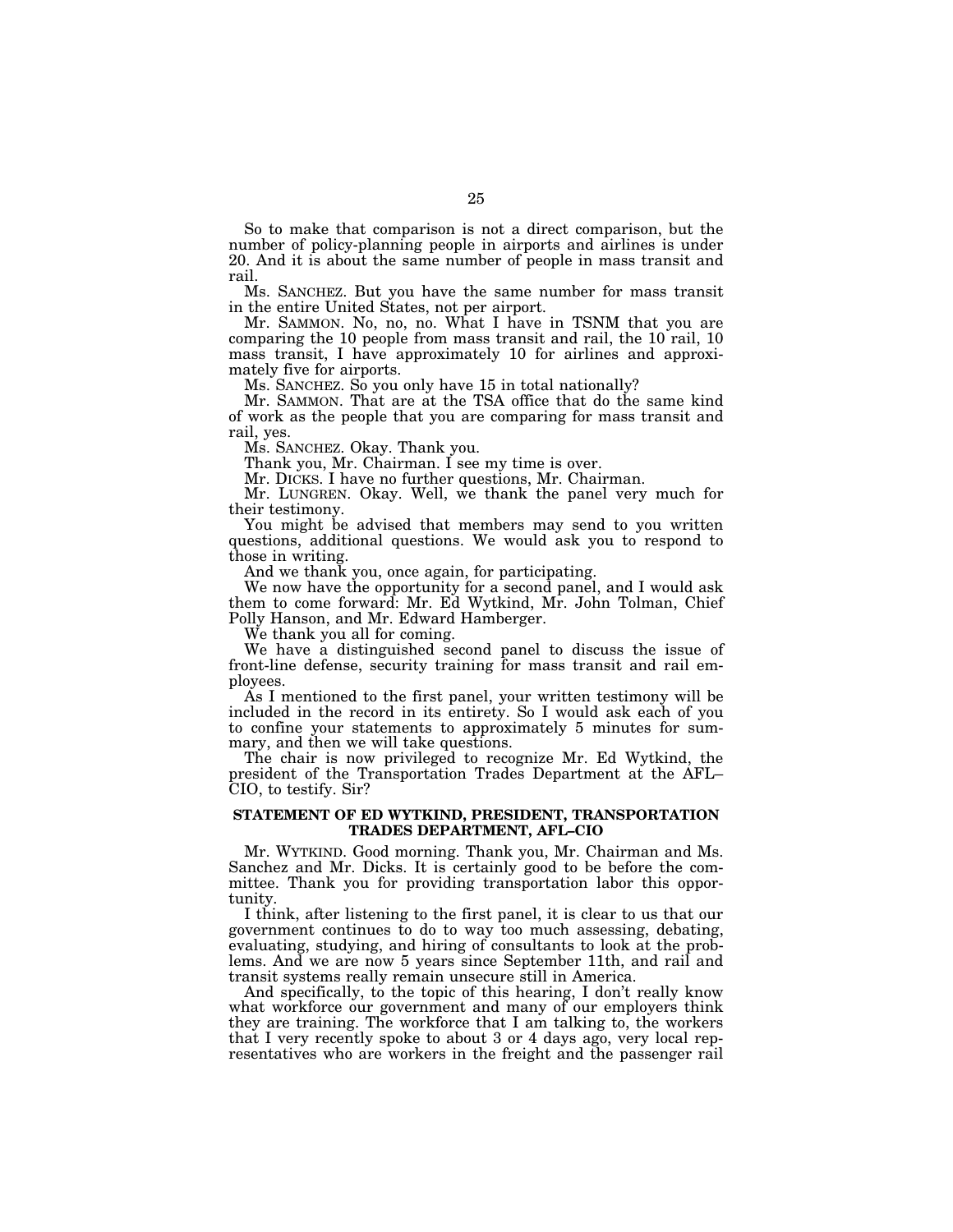industry, they are telling me that they are not receiving training for security. And those that are receiving it are receiving it, kind of, second-and third-hand, through videos and brochures and pocket guides.

And I have been listening for 5 years about how workers are training. And it was interesting, in questions asked by the committee to the first panel, it is kind of shocking to me to hear the Federal Transit Administration say that they are still assessing, you know, what needs to be done and how the training is being done in the field.

I have a tough time evaluating what the gentleman from the TSA said about the grant program and how they are going to begin to somehow condition these grants on worker training. I have no confidence in that.

The Congress has a chance to get the job done on worker security training after 5 years since 9/11 in the pending ports security bill that has now been expanded, or at least there is consideration of expansion, to include rail and transit in there. And in that bill, mandated training is what is pending if the bill gets completed.

That is how you will get the next panel you have before the committee, perhaps in the coming months, to be able to come before you and talk about how workers are actually being trained and how they are operating under a mandate.

Until that mandate is in place, I believe the problems that were very adequately raised by you, Mr. Chairman, by Ms. Sanchez and by Mr. Dicks—who, in a few exchanges with the first panel, really pointed out just how little is being done. And I heard a lot of double-speak and a lot of excuse-making. And frankly, I have been listening to that for 5 years.

And while I may sound a little too hard-edged about it, I have testified many times before the House and the Senate on this very topic. And I started working on this issue literally weeks after September 11th, and it is actually shocking to me that we are still having a debate with our government about whether workers should be trained to deal with security and terrorism risk in the transportation system.

I think, Chairman Lungren, your comments about some of the things that aren't being done to have passengers know what is going on around them, to understand what they ought to be doing in the event of an attack, it is not dissimilar to what I am hearing from Amtrak workers and from mass transit workers.

To this day, at least 60 percent of mass transit workers are telling their union that they are not getting any training. To this day, Amtrak workers are still telling us that the training they are getting is abysmal.

I looked at the video that the railroad industry likes to tout and I am sure will be touted in a few minutes. The video is appalling. It doesn't train workers. There is no guarantee that they will know what they are doing. It is, frankly, a low-budget video that multibillion-dollar corporations ought to be able to do a better job of producing.

And worst of all, no matter how good the pamphlets are, no matter how good the brochures are, no matter how effective the NTI's training curriculum is—which, by the way, they do a good job—if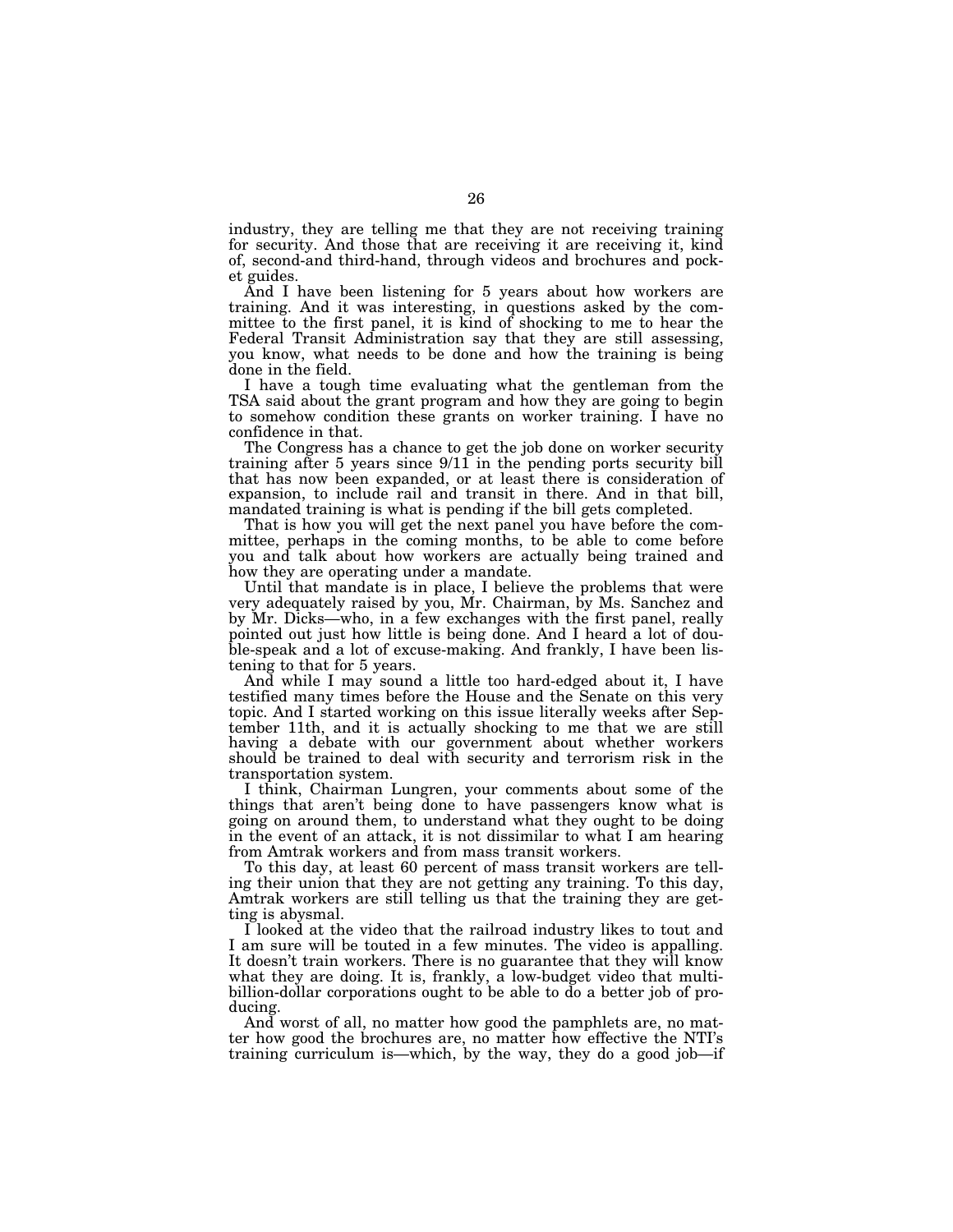the workers at the ground level, at the rank-and-file level do not receive the training in classroom-style environment, with recurring training, with updated training, with security briefings for workers, with the proper communications tools—in addition to passengers not having the ability to communicate by cell, the workers don't have the ability to communicate with each other along much of the rail system. I am sure my colleague, Mr Tolman, may talk about that.

So I had a lot of prepared remarks for this, and I did submit a comprehensive statement. But the panel that you had before us really deserve to be up here another 3 or 4 hours. Because it is appalling to the labor movement that we are still debating, 5 years after 9/11, about whether workers ought to be trained to deal with security risks in the United States of America.

I don't know why we are still there. I am proud to see that the Congress is stepping in to try to fill the gap. But it really is time to get the job done and have workers in this country trained.

Thank you for allowing me the time.

[The statement of Mr. Wytkind follows:]

### PREPARED STATEMENT EDWARD WYTKIND

Chairman Lungren, Ranking Member Sanchez, and Members of the Sub-committee, on behalf of the 31 member unions of the Transportation Trades Department, AFL–CIO (TTD), I want to thank you for the opportunity to testify today at this important hearing on security training for workers on our nation's railroads and public transportation systems.1

TTD's member unions represent hundreds of thousands of bus, subway, light and heavy rail operators, clerks and maintenance employees at transit, commuter and freight rail systems across the country, as well as virtually all workforces at Amtrak. These workers are literally on the front lines of our battle to keep our transportation networks secure each and every day and no one is more vested in improving our lines of defense against those who wish our nation harm.

Five years have passed since the September 11, 2001 terrorist attacks on U.S. soil. In this five-year period alone, we have witnessed four brutal, deadly terrorist attacks on major transit systems in countries across the globe. The July, 2006 attacks in Mumbai, India claimed the lives of nearly 200 people and injured over 700 more. Last year, the London Underground and bus systems were rocked by a series of explosions in which 56 people died and over 700 were injured. In 2004, a bomb in a Moscow Metro rail car killed 39 people and wounded 129 others, and a coordinated series of detonations on four commuter trains in Madrid killed 191 victims and injured over 1,500 more.

It is difficult to believe, but these horrific annual wake-up calls have not been enough to spur this Administration to take action on transit and rail security. Obviously, public transit and rail systems are by their very nature attractive targets for terrorism—they move masses of people, are highly visible and exposed, and are integral to the smooth functioning of both communities and commerce. Yet the federal government still has not stepped in to provide the necessary funding, oversight, and guidance to ensure that railroads and transit systems address their immediate security needs.

Transportation labor has testified numerous times before Congress to chronicle the unacceptable security gaps that continue to exist in surface transportation. Staggering funding deficiencies are just the beginning—the fact that we spend \$9 per airline passenger but just one penny per rail and transit passenger on security is a frequently-quoted statistic, but it bears repeating. In addition, vulnerable targets have not been hardened, access control at key facilities is lacking, and security plans by railroads and transit systems have yet to be adopted and implemented with federal oversight. These and other shortfalls are well documented in the excellent report, *Detour Ahead: Critical Vulnerabilities in America's Rail and Mass Transit Security Programs,* produced by Ranking Member Thompson and others on this Committee.

<sup>1</sup> A complete list of unions affiliated with TTD is attached.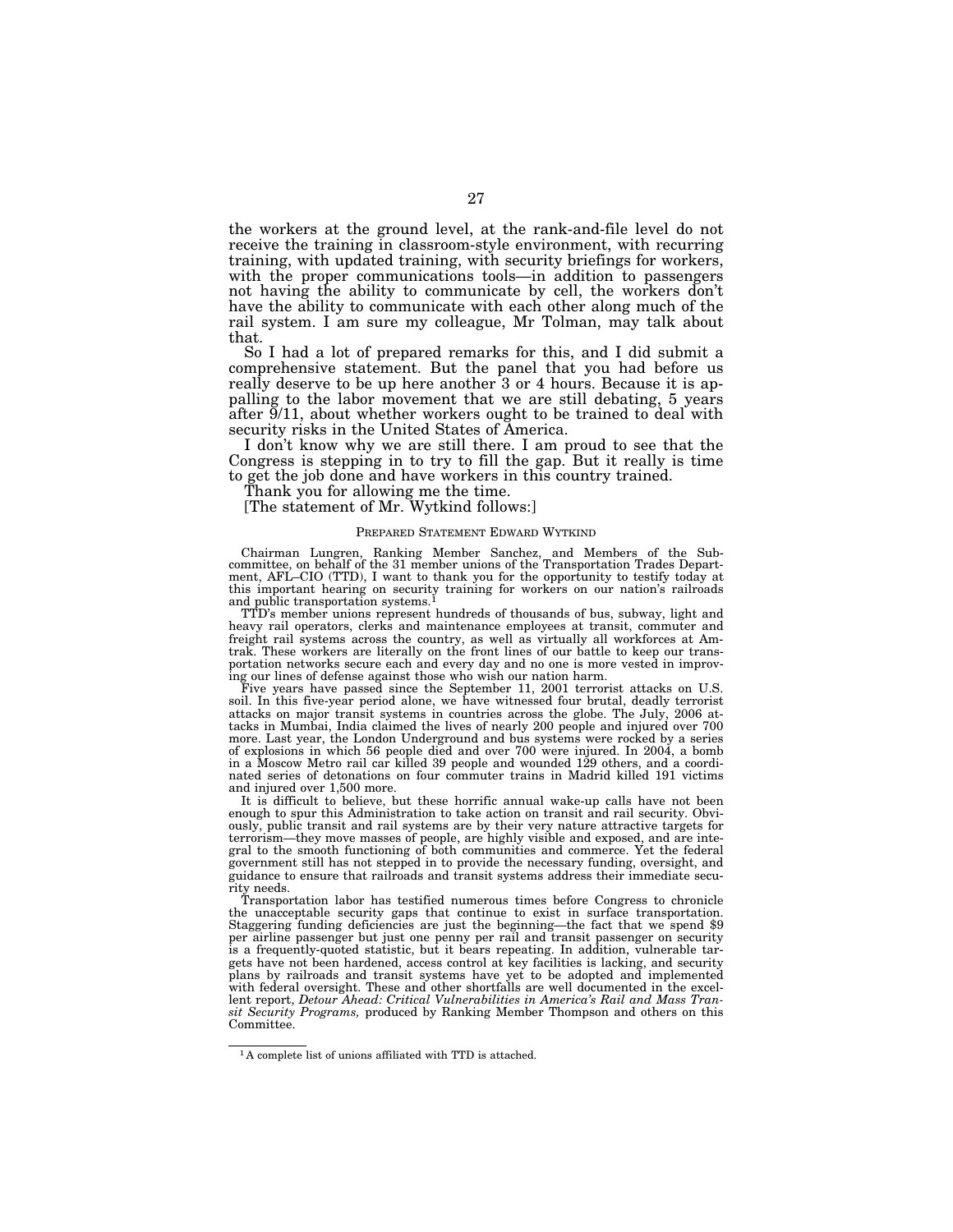Yet today I am here to focus on one fundamental aspect of enhancing security employee training. Preparing hundreds of thousands of transit and rail workers in the event of a terrorist threat or attack within the U.S. is a vital component of surface transportation security. It is common sense that training each and every frontline employee is a highly effective way to secure and safeguard our transit and rail networks.

Not only do the men and women who work on buses, subways, and railways deserve to be prepared, worker training is also a sound investment of security dollars. With the proper training, frontline workers are well positioned to spot potential security breaches or other warning signs of a potential problem. As the eyes and ears of their workplaces, they are often the first to discover suspicious activities or threats, and are the first to receive reports from passengers. These employees need to know how to recognize a potential problem, what protocols to follow for reporting and responding to potential threats, and how to protect themselves and their passengers from harm.

In the event of an incident or attack, workers are the first on the scene—even before police, fire fighters, and emergency medical responders—and what they do in the first few minutes is crucial to minimizing destruction and loss of life. On the transit and passenger rail side, workers are often called upon to evacuate passengers away from an incident. On the freight railroads, workers are needed to help mitigate damage to facilities and equipment. Training will allow these workers to quickly and efficiently handle the security scenarios they confront on the job.

It is well documented that real security training works. According to a study by the Volpe Center, "probably the most significant factor in determining whether a transportation employee makes a helpful or harmful decision during an emergency is training. Trained and alert transportation professionals can make the difference between success and disaster.'' Likewise, Rafi Ron, former Director of Security at Tel-Aviv Bun-Gurion International Airport has testified before Congress that ''training provides the skills and confidence. . .to employees who are present at every point in the system. No one is in a better position to recognize irregularities on the ground than the people who regularly work there." We c

Even officials from the Federal Transit Administration (FTA) and the Transportation Security Administration (TSA) have testified before Congress on the need for and the inherent value of worker security training. In fact, I am sure that in their testimony here today you will hear those exact sentiments. Yet while statements and press releases from the Administration say all the right things, too little has been done to actually ensure that employees receive adequate security training. The problem is not that good training programs have not been developed. The problem is that if railroads and transit systems are not required to provide security training, it will not be universally implemented by systems across the country.

The National Transit Institute (NTI) has taken the lead in developing voluntary training courses and materials that teach workers to improve their ability to observe, recognize, and report suspicious objects and activities, to be more aware of pre-attack activities, and to spot the warning signs of potential threats. Tens of thousands of transit employees on various systems around the country have had access to some form of these training materials.

However, even this only represents approximately 30 percent of the transit industry's total workforce, according to testimony last July by Chris Kozub, Associate Director of Safety and Security at NTI. A recent survey of transit workers conducted by the Amalgamated Transit Union (ATU) also found that even five years after 9/ 11, approximately 60 percent of ATU members working for transit systems in the U.S. remain untrained. Even the best programs will have no effect—and will not enhance security—if they are not implemented and used to train all workers.

This low rate of training is even more staggering given that the NTI security training programs are available to transit agencies at no charge. Even with the existence of free programs that can be conducted on site and tailored to the needs of each agency, many transit systems continue to resist calls to train their employees because of the additional costs associated with keeping the buses and trains running during training sessions. Certainly, there are systems like WMATA here in Washington, D.C. and the Los Angeles Metro that have trained their frontline employees without a mandate in place, and we applaud these efforts. Unfortunately, they are clearly the exception rather than the rule. In fact, WMATA is a unique case because, as it is located in the nation's capitol, the system has received record amounts of funding from DHS for security enhancements. Experience dictates that leaving the choice up to industry does not lead to a sufficient number of workers being trained. Congress must step in and extend this crucial instruction to all transit workers.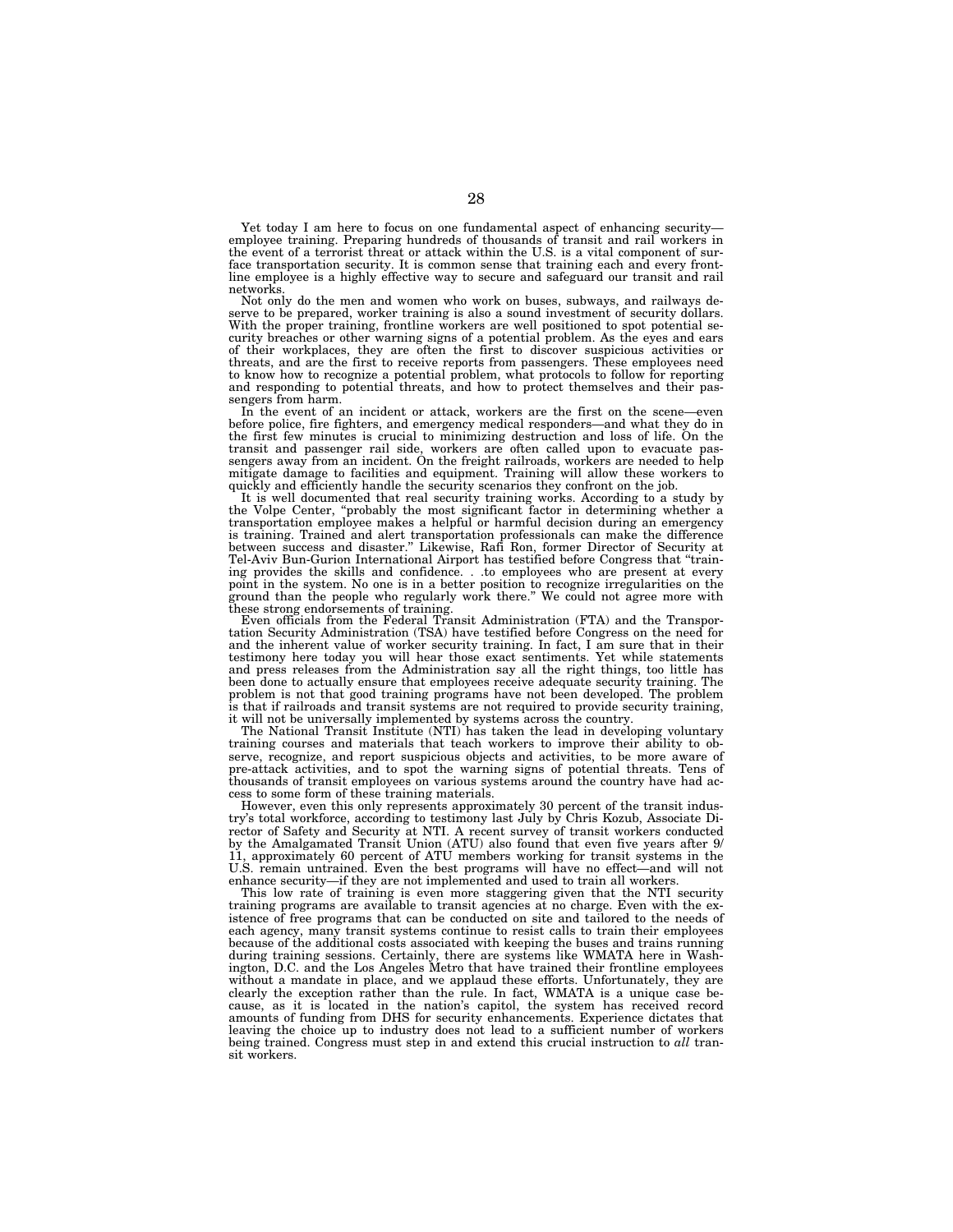On this point, I would like to note that this Committee included language requiring the Department of Homeland Security (DHS) to issue guidelines on rail and transit worker training during markup of the DHS reauthorization bill. While we support the inclusion of language in Section 903 of this bill (H.R. 5814), this provision falls short of requiring transit systems and railroads to conduct training. Instead, we urge the Committee to support an approach, such as the provision included in the security bill introduced by Ranking Member Thompson, Representative Loretta Sanchez and others (H.R. 5714) to mandate training. In addition, the Transportation and Infrastructure Committee has unanimously passed a transit security bill (H.R. 5808) that includes similar language requiring transit worker training.

The reality on the freight and passenger rail side is even more astounding, where workers are receiving virtually no security training. Rail workers continue to tell workers are receiving virtually no security returning. The normal construction of the use that if they get any training at all, it consists of a pamphlet or a short video on suspicious packages that offers vague, and often conflicting, guidance. I have seen one of these videos and it does little to teach workers how to be more aware of their surroundings in and around rail cars, yards, and maintenance facilities or how to spot vulnerabilities—and certainly not what to do or who to communicate with about a security breach. The training materials are not tailored to any specific job responsibilities and are not designed to impart any specific skills—they simply tell workers to be vigilant. There is absolutely no way that this constitutes meaningful training.

Let me give you just one example I recently heard from one of our members about why security training—and treating workers as partners—is so critical. There have been several instances of bomb threats on Amtrak trains, during which crew members were instructed to remain on the trains without any information or knowledge of what was happening. Passengers were evacuated from the train and surrounding platforms while security forces conducted a sweep of the area. This is clearly unconscionable from a worker safety perspective. But more broadly, leaving these workers to fend for themselves without protocols to communicate with law enforcement personnel or without a way to provide assistance based on what they could have witnessed on the train also creates a huge disconnect in our efforts to strengthen the security of passenger rail.

We understand that Amtrak and the Association of American Railroads (AAR) have partnered with NTI and TSA to develop a computer-based, system security training program for all passenger and freight railroad employees. Amtrak has alleged that at least 10,000 employees had received this training as of the end of last year and that the intent was to have workers do this training at their worksites during layovers or after hours. Yet, I hear from our members at Amtrak that in most places, employees have absolutely no access to a computer, let alone the information of how to log in to the Amtrak intranet and receive training. Therefore, if they are even being given the information, workers are being asked to undergo training on their own initiative and on their own time. And despite the claims that workers had received training materials last year, most of our members received a pamphlet on system security awareness—but it was mailed to their homes just last week.

Freight railroad employees have had even less access to security training—despite what you may hear from my fellow panelist from the AAR. These employees work in tunnels, in unsecured yards, and perform critical maintenance at facilities without restricted access, yet they have not been told by their employers what protocols are in place should an incident or threat arise, or should they see something out of the ordinary. The lack of training for these employees is even more intolerable since there is absolutely no reason why the freight railroads cannot leverage the resources to provide real security training for its workers. Unlike public authorities that are dependent on government grants to implement training, these multi-billion dollar corporations that are awash in cash can certainly afford to continue to run the trains while paying for on-the-job training for its workforce

To the extent that the partnership with NTI improves training materials available to rail workers, we are clearly supportive. We caution, however, that computerbased training materials are a good supplement to, and not a substitute for, a live training course. Although an interactive computer program is better than being told to watch a video, this type of training does not provide workers with the opportunity to ask questions or actively apply the information to their particular workplaces. Security training cannot be a one-time, check-the-box exercise for employers. Workers cannot be expected to retain and apply skills which they were exposed to one time for the remainder of their work tenure and refresher materials are critical to make sure workers are most effective on the front lines.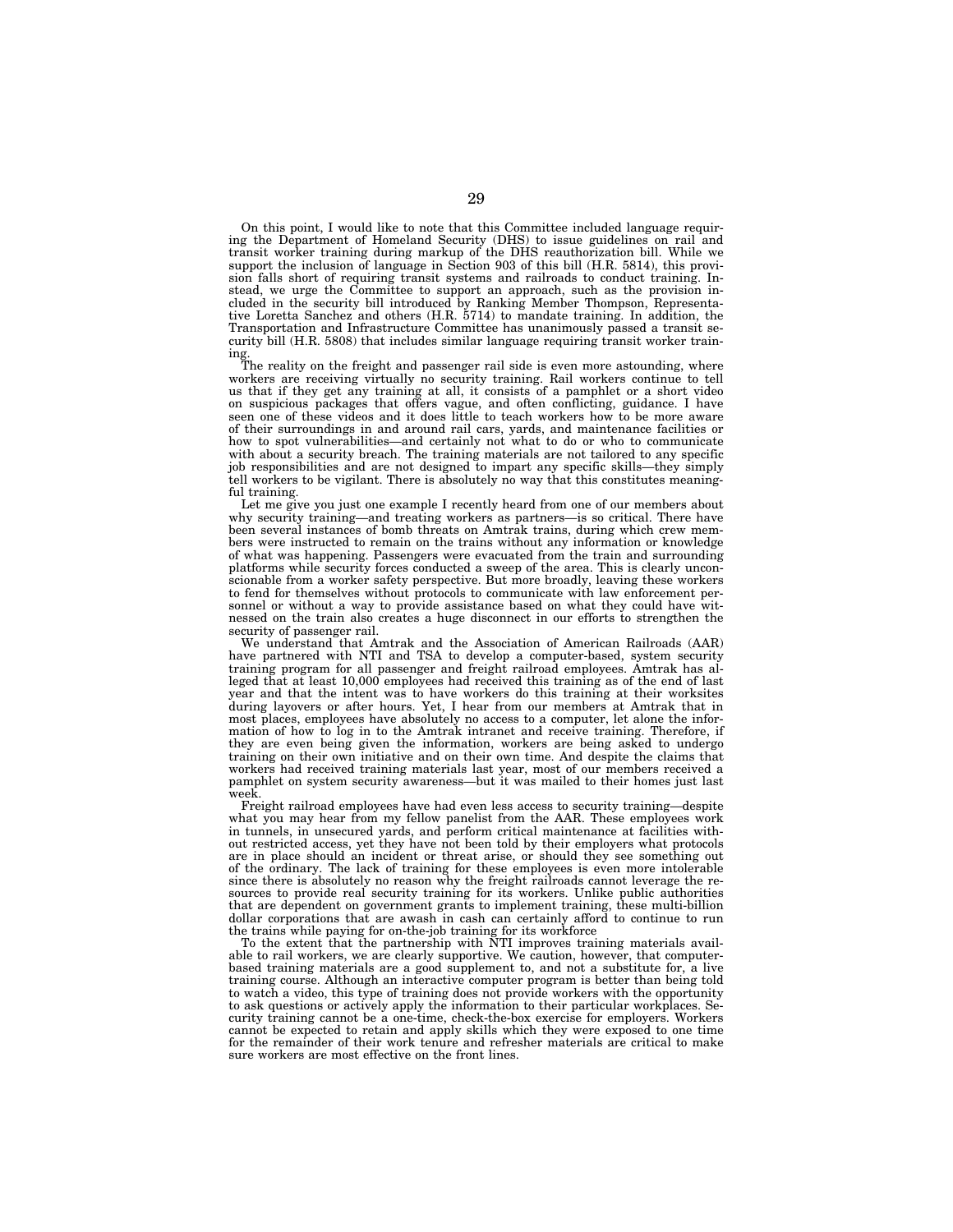More to the point, one only need look at what has happened on the transit side to know that even with the best programs available on the rail side, unless frontline employees are required by TSA to undergo training, there is little reason to believe that they will receive it. My members find it difficult to believe that the railroads, who have argued since 9/11 that mandatory training is too burdensome or that training is already being done and therefore no federal intervention is needed, have had a sudden change of heart. Instead, Congress must step in and instruct TSA to ensure that worker training actually gets done.

Finally, I would like to note that this Committee is on record in support of mandatory security training for port employees. Thanks to the leadership of Representatives Reichert and Pascrell, an amendment was adopted during full Committee consideration of the port security bill (H.R. 4954) to require DHS to develop guidelines for a port worker security training program. While the final conference report is being negotiated as I speak, we understand that worker training language, which was also included in the Senate bill, will be retained. Moreover, a Senate Commerce Committee rail security bill was included as an amendment to the port security bill during Senate floor consideration. This amendment also includes a worker training mandate for the rail sector. We strongly support the inclusion of training language for all workers—port, rail, and transit—in a final conference report on port security.

Arming frontline transportation employees with the knowledge of how to spot and react to potential threats and how to protect themselves, their passengers and their workplaces in the event of an emergency is a fundamental, common-sense security enhancement. Workers must be treated as partners in the battle to protect our vulnerable rail and public transit systems, and only through training will they be prepared to do so. I urge this Committee and this Congress to pass legislation requiring security training for rail and transit workers and to remain vigilant in overseeing that this requirement is fully implemented.

Thank you for the opportunity to share transportation labor's views today.

### *TTD MEMBER UNIONS*

THE FOLLOWING LABOR ORGANIZATIONS ARE MEMBERS OF AND REPRESENTED BY THE TTD:

Air Line Pilots Association (ALPA) Amalgamated Transit Union (ATU) American Federation of State, County and Municipal Employees (AFSCME) American Federation of Teachers (AFT) Association of Flight Attendants-CWA (AFA–CWA) American Train Dispatchers Association (ATDA) Brotherhood of Railroad Signalmen (BRS) Communications Workers of America (CWA) International Association of Fire Fighters (IAFF) International Association of Machinists and Aerospace Workers (IAM) International Brotherhood of Boilermakers, Blacksmiths, Forgers and Helpers (IBB) International Brotherhood of Electrical Workers (IBEW) International Federation of Professional and Technical Engineers (IFPTE) International Longshoremen's Association (ILA) International Longshore and Warehouse Union (ILWU) International Organization of Masters, Mates & Pilots, ILA (MM&P) International Union of Operating Engineers (IUOE) Laborers? International Union of North America (LIUNA) Marine Engineers? Beneficial Association (MEBA) National Air Traffic Controllers Association (NATCA) National Association of Letter Carriers (NALC) National Conference of Firemen and Oilers, SEIU (NCFO, SEIU) National Federation of Public and Private Employees (NFOPAPE) Office and Professional Employees International Union (OPEIU) Professional Airways Systems Specialists (PASS) Sheet Metal Workers International Association (SMWIA) Transportation • Communications International Union (TCU) Transport Workers Union of America (TWU) United Mine Workers of America (UMWA) United Steel, Paper and Forestry, Rubber, Manufacturing, Energy, Allied Industrial and Service Workers International Union (USW) United Transportation Union (UTU)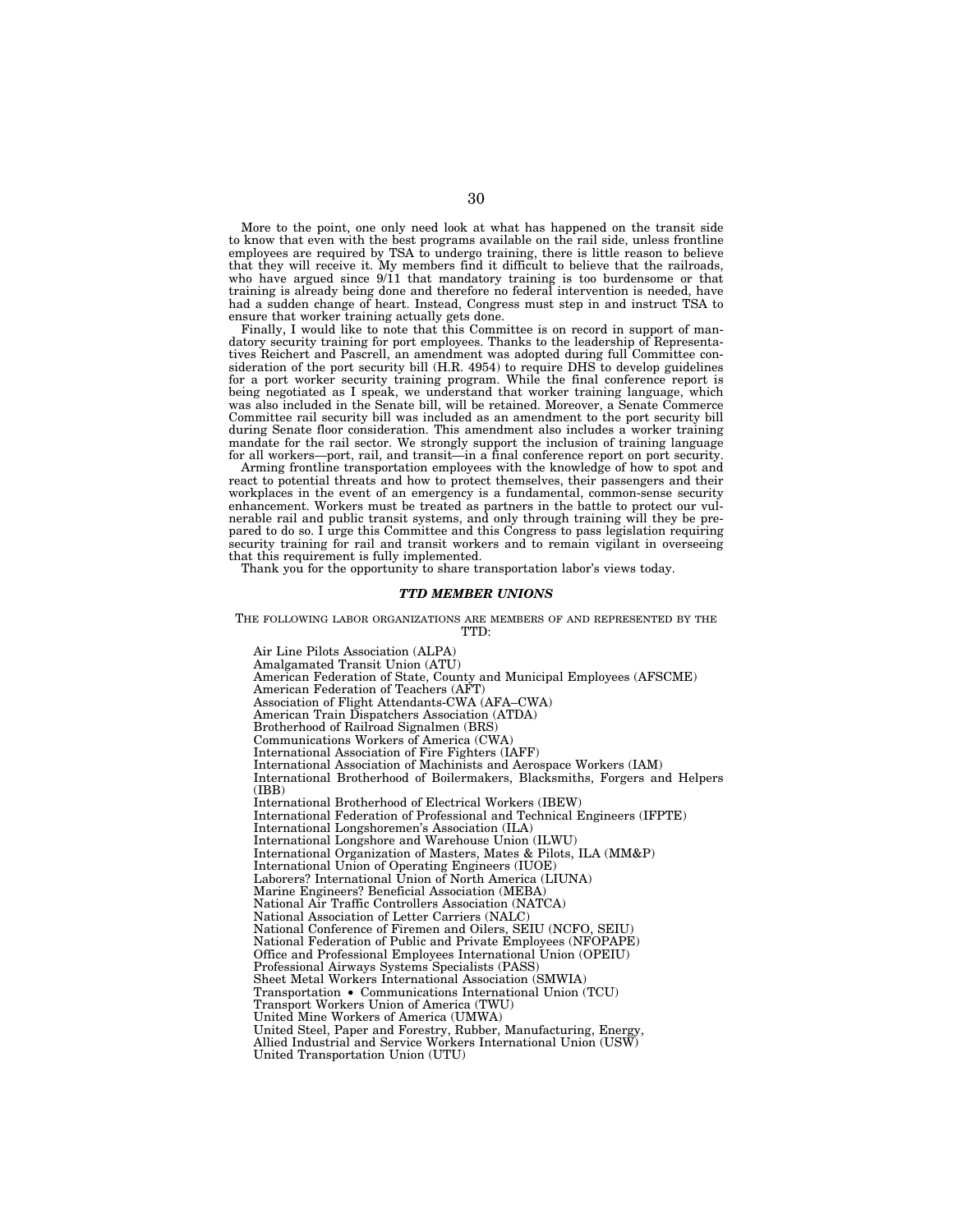Mr. LUNGREN. Thank you, Mr. Wytkind.

And now the chair would recognize Mr. John Tolman, the vice president and national legislative representative of the Brotherhood of Locomotive Engineers, to testify.

### **STATEMENT OF JOHN TOLMAN, VICE PRESIDENT AND NATIONAL LEGISLATIVE REPRESENTATIVE, BROTHERHOOD OF LOCOMOTIVE ENGINEERS**

Mr. TOLMAN. Thank you, Mr. Chairman Lungren and Ranking Member Sanchez and members of the committee. I appreciate the opportunity to be here today, and I appreciate the interest that Congress has taken on this issue.

I could almost echo my colleague Ed Wytkind's testimony to every word he said. However, I did prepare a brief statement, and I will run through it.

I represent approximately 70,000 members of the Teamsters Rail Conference, which is made up of Brotherhood of Locomotive Engineers and Trainmen and Brotherhood of Maintenance of Way Workers.

The issue of rail security is of vital concern for our rail workers and general public. And each and every day, we are on the front lines of our nation's transportation system and see the woeful lack of security on the railroads.

The lack of security is more than just troubling; it is tragic. It is tragic because we have seen the damage that can be done by these accidents on the railroads and shudder to think of the damage that could be wrought by the terrorists or sabotage.

It is frightening to think today that, after more than 250 terror attacks on railroads worldwide from 1995 to 2005?since June of 2005, we have seen attacks in London, India. And in the past 11 years, there has been only one successful attack in the United States, and that is in Hyder, Arizona, on October 9, 1995. It killed an Amtrak employee and injured 78 other people. This case has not been solved today. And more recently, there have been plans uncovered—there were attempted attacks on New York subways on three different occasions.

The frequency and severity of the attacks on railroads worldwide and here at home demonstrate the urgency for change in the way the rail security system works. However, our current regulations are severely inadequate.

As you know, the Department of Homeland Security and Transportation Security Administration spend \$9 per day per passenger on security but only one cent per rail and mass transit passenger. This is a pittance when compared to the number of riders each day on our nation's rail and mass transit.

Each weekday, 11.3 million passengers in 35 metropolitan areas in 22 states use some form of rail or mass transit. These passengers ride over trains that cover 10,000 miles of commuter rail and urban rail lines.

The very nature of the rail system makes it vulnerable for attack. In addition to more than 10,000 miles of commuter rail, urban rail lines, there are over 300,000 miles of freight rail lines. These lines are open and easily accessible to the public.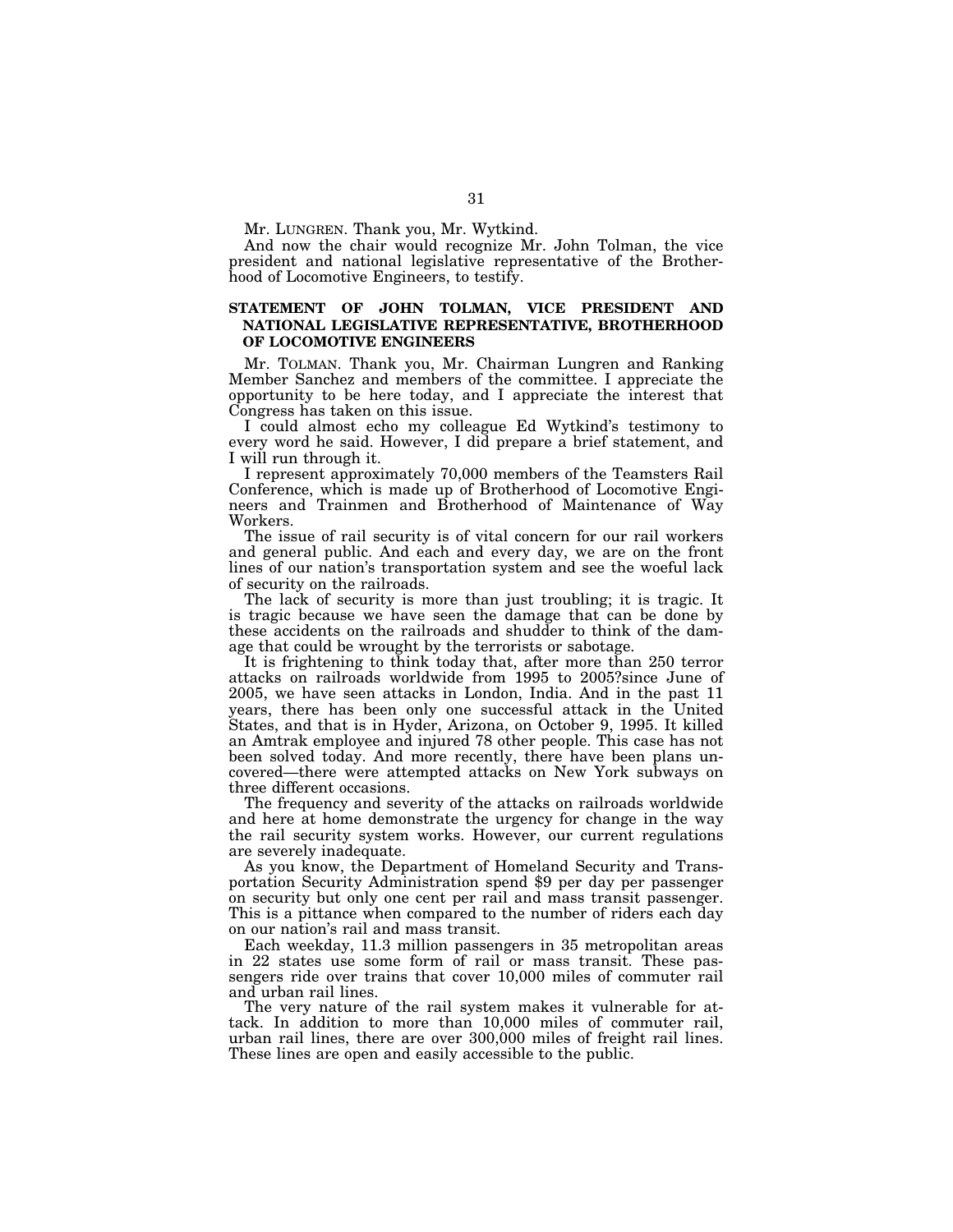In response to these concerns, we have taken a number of actions. For example, the BMWE and the BLET have drafted model security legislation. There has been introduced at state level in every section of the country. This legislation, we believe, would accomplish, among?most important is training and whistle-blower protection.

Also, in May, a meeting with the Federal Railroad Administration Rail Safety Advisory Committee that two of our state legislative directors made a presentation, currently available with a locking device for locomotive automatic brake valves. These locks that would prevent an unauthorized person from moving a locomotive are already in use in some European countries and other parts of the world.

Ultimately the strongest response to potential security threats faced by the railroad and transit industries begin in this House. And we applaud this committee for taking this issue up. We would ask for your consideration for H.R. 4954. We believe that that addresses some of our concerns.

When we did a survey of over 4,000 of our members, 84 percent of them said they received absolutely zero training post–9/11. And that was in 2004–2005. This is a major concern for us, and we look forward to working with you to try to help correct this issue today.

Thank you very much.

[The statement of Mr. Tolman follows:]

### PREPARED STATEMENT OF JOHN P. TOLMAN

Mr. Chairman, Mr. Ranking Member, and the members of the committee, I would to thank you for inviting me here today to testify on the issue of railroad security. On the behalf of the 39,000 members of the Brotherhood of Locomotive Engineers and Trainmen—and more than 70,000 Teamsters Rail Conference members—I would like to thank you for your interest in this subject.

The issue of railroad security is of vital concern to all railroad workers, including Teamster Rail Conference members represented by the BLET and the Brotherhood of Maintenance of Way Employes Division (BMWED). Each and every day, we are on the front lines of the nation's transportation system and see the woeful lack of security on our railroads. This lack of security is more than just troubling; it is tragic because we have seen the damage that can be done by accidents on the railroads and shudder to think of the damage that could be wrought by terrorism or sabotage.

It is frightening to think that there were more than 250 terror attacks on railroads world wide from 1995 until June of 2005. Since June 2005, we have seen attacks perpetrated in London and Mumbai, India. In the past 11 years, there has been one successful attempt to attack a railroad in the U.S. and several more attempted attacks. The attack in Hyder, Arizona, on October 9, 1995, killed an Amtrak employee and injured 78 other people. The case was never solved. More recently, plans were uncovered to attack the New York subway system on three different occasions.

The frequency and severity of the attacks on railroads worldwide and here at home demonstrate the urgency for change in the way our rail security system works. However, our current regulations are severely inadequate.

As you know, the Department of Homeland Security and the Transportation Security Administration spends nine dollars per airline passenger on security, but only spends one penny per rail/mass transit passenger. This is a pittance when compared to the number of riders each day on our nation's rail and mass transit systems. Each weekday, 11.3 million passengers in 35 metropolitan areas and 22 states use some form of rail or mass transit. These passengers ride on trains that cover over 10,000 miles of commuter and urban rail lines.

The very nature of the rail system makes it vulnerable to attack. In addition to the more than 10,000 miles of commuter and urban rail lines, there are 300,000 miles of freight rail lines. These lines are open and easily accessible to the general public.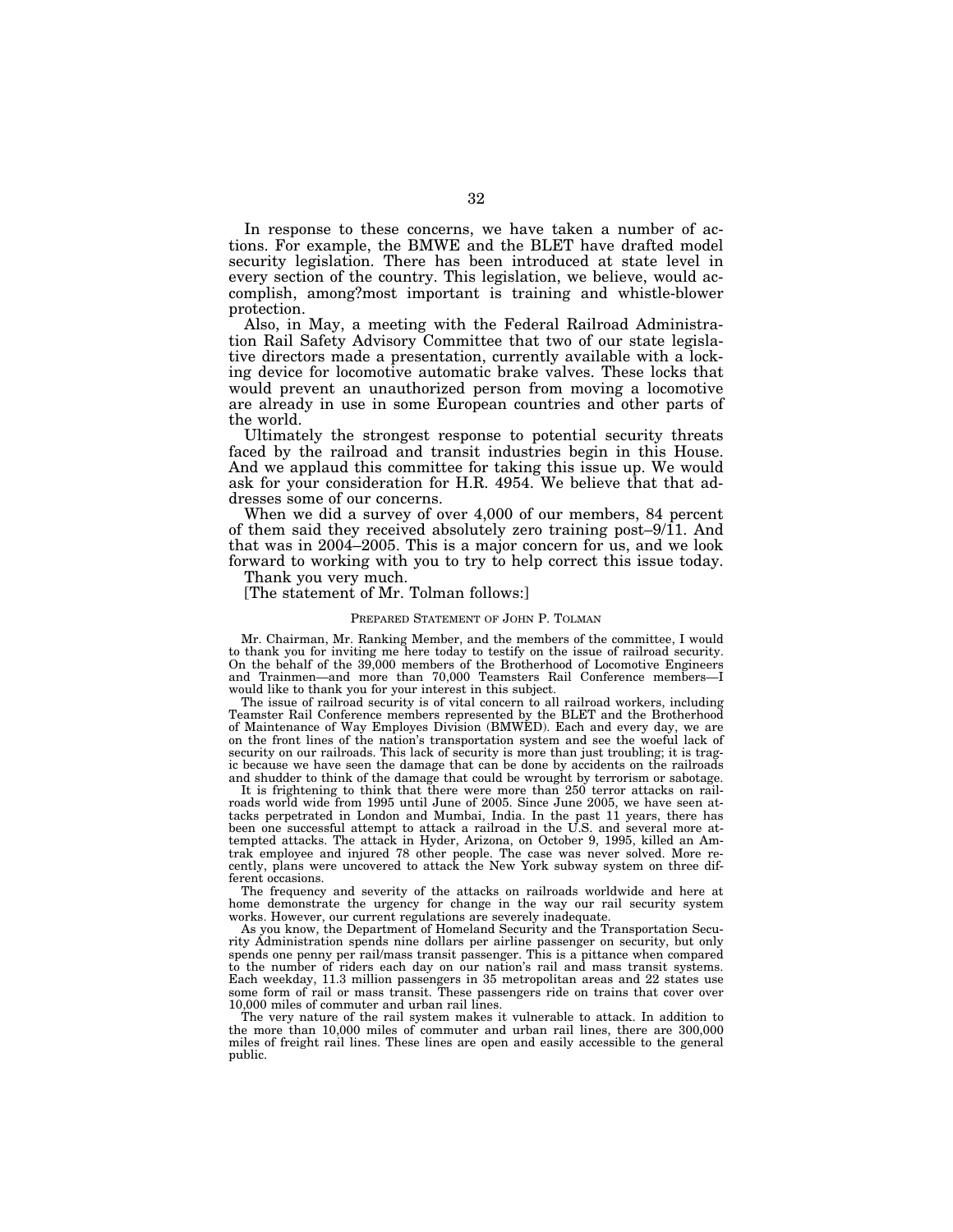In response to these concerns, we have taken a number of concrete steps. For example, the BLET and BMWED have drafted model security legislation that has been introduced at the state level in every section of the country. This legislation would accomplish the following:

• require rail operators to conduct a risk assessment of their facilities, cargo, and hazardous material storage procedures, paying special attention to storage within a fifteen mile radius of a school, hospital, nursing home, public utility, or public safety facility;

• develop a comprehensive security plan, to be filed with the state's Transportation Department;

• implement a Community Protection Plan covering security, training, and emergency response; and

• provide for whistle-blower protection for all rail workers and rail contractor employees.

Also, at the May meeting of the Federal Railroad Administration's Railroad Safety Advisory Committee, two of our State Legislative Board Chairmen made a presentation on currently-available locking devices for a locomotive's automatic brake valve. These locks—which would prevent an unauthorized person from moving a locomotive—are already in use in some European countries and in other parts of the world.

Ultimately, though, the strongest response to potential security threats faced by the railroad and transit industries begins in this House. We believe that the disproportionate attention to homeland security and concentration of federal resources in the aviation industry has left rail and transit vulnerable. However, the Senate recently acted to change that calculus, which we applaud.

The amendment included in the version of H.R.I54 adopted by the Senate addresses a number of the problems regarding rail security that were outlined in the Teamsters Rail Conference ''High Alert'' report, which was based on survey responses from more than 4,000 Rail Conference members employed nationwide. Rail workers, who reported the safety and security measures in place on any one workday during a year-long survey period, reported as follows:

• 94% of respondents said that rail yard access was not secure;

• 83% of respondents said that they had not received any, or additional, training related to terrorism prevention and response during the 12 months prior to the survey;

• 70% of respondents reported seeing trespassers in the yard; and

• only minimal security training had been provided to employees who have been warned that they could be the target of a terrorist attack.

The vulnerability assessment outlined in the Senate bill would address key areas that the Rail Conference feels are not adequately handled by the industry, and requires recommendations that include:

• improving the security of rail tunnels, bridges, switching and car storage areas, other rail infrastructure and facilities, information systems, and other areas identified by the Undersecretary as posing significant risks to public safety and the movement of interstate commerce, taking into account the impact that any proposed security measure might have on the provision of rail service; • deploying equipment to detect explosives and hazardous chemical, biological and radioactive substances, and any appropriate countermeasures;

• training employees in terrorism prevention, passenger evacuation and response activities

• conducting public outreach campaigns on passenger railroads;

• deploying surveillance equipment; and

• identifying the immediate and long-term costs of measures that may be required to address those risks.

The employee training called for in the Senate bill is one of the Rail Conference's most sought after security provisions. Throughout the country, railroad workers have established that their employers provide little or no specific training for terrorism prevention or response. In the *High Alert* survey, 84% of respondents said that they had not received any additional training in terrorism response or prevention in the 12 months preceding the survey; and 99% said they did not receive training related to the monitoring of nuclear shipments. This lack of training should be of critical interest to citizens who live near rail yards and tracks. The workers who lack this training will be the first ones to respond to incidents.

In the absence of training by the railroads, the Teamsters Rail Conference unions have worked together with five other unions to develop, on their own, a five day intensive Hazardous Materials and Rail Security training course for members, with funding from the National Institutes of Environmental Health Sciences grants. This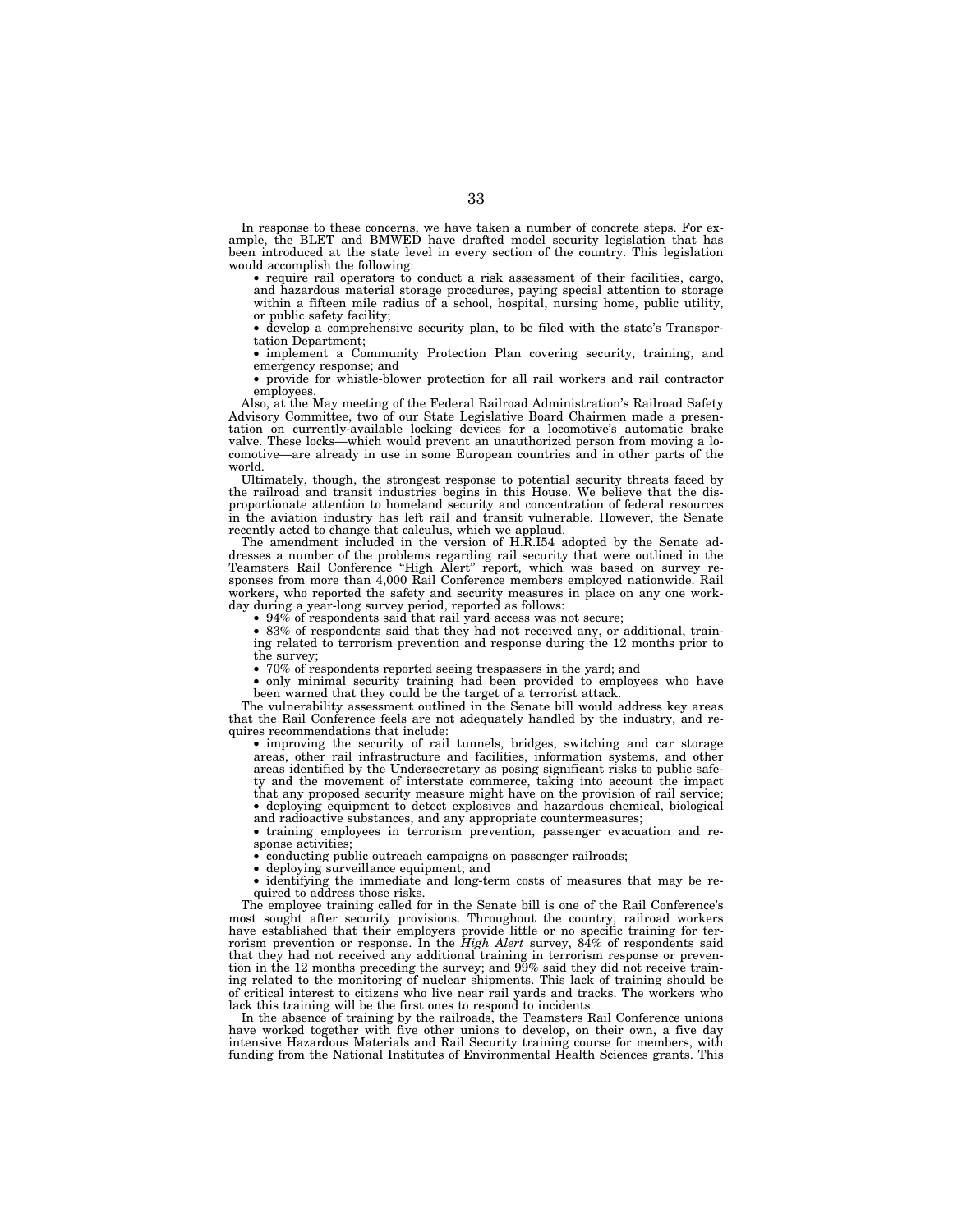training is provided through the National Labor College/George Meany Center in Silver Spring, MD.

We also strongly support the "whistleblower" provisions included in the bill. Railroad workers should not—and cannot—be subjected to dismissal when they provide security threat information to the government.

Rail labor has long expressed an interest in developing security training with Congress, the FRA and the carriers. We believe that the version of H.R.I54 adopted by the Senate should be accepted in conference, because—if enacted into law—it will provide us the opportunity to do so.

Mr. LUNGREN. Thank you very much.

And now the chair recognizes Chief Polly Hanson, Metro Transit Police Department of the Washington Metro Area Transit Authority, to testify.

### **STATEMENT OF POLLY HANSON, CHIEF, METRO TRANSIT PO-LICE DEPARTMENT, WASHINGTON METRO AREA TRANSIT AUTHORITY**

Chief HANSON. Good morning, Chairman Lungren and members of the committee. My name is Polly Hanson. I am the chief of the Metro Transit Police here in Washington, D.C. The Metro Transit Police was established in 1976 with the mission of providing the security of Metro's customers, employees, facilities, and revenues, and preventing crime.

The recent bombings in Madrid and London did call for a top-tobottom re-emphasis and re-energizing of our entire workforce on anti-terror emergency response procedures and training.

We did work with NTI and FTA in the development of the ''Warning Signs'' video and the brochures that have been referred to. And we do and have offered that training in situations where there is someone, generally a Transit Police officer or a trained instructor, to discuss what people see and to re-emphasize the procedures. We also have this on our intranet, so that nonoperational employees may view the video, which has been shown in management meetings as well. And we look forward to working with both FTA and NTI in the development of the next series of trainings or ''Warning Signs II.''

We have supplemented our existing training working with NTI to develop specialized training for employees who maintain escalators, track structures, buses, and railcars. And we will be using fiscal year 2005 Department of Homeland Security bus grant money to develop anti training for not just our bus operators but we are going to share that with all the bus systems in the region that feed into Metro property.

As the largest transit provider for the nation's capital, we take responsibility in homeland security with the seriousness it demands. Our approach to transit security involves partnerships with our employees, our customers, the Transit Police, and our other public safety partners.

In 2004, we launched a training initiative called ''Managing Metro Emergencies.'' It was devised and developed in response to both the Madrid bombings and a tremendous amount of criticism that WMATA received after we had to evacuate people from a station because of a fire.

This training has provided training to over 2,000 regional law enforcement, fire, rescue, Department of Transportation, and Metro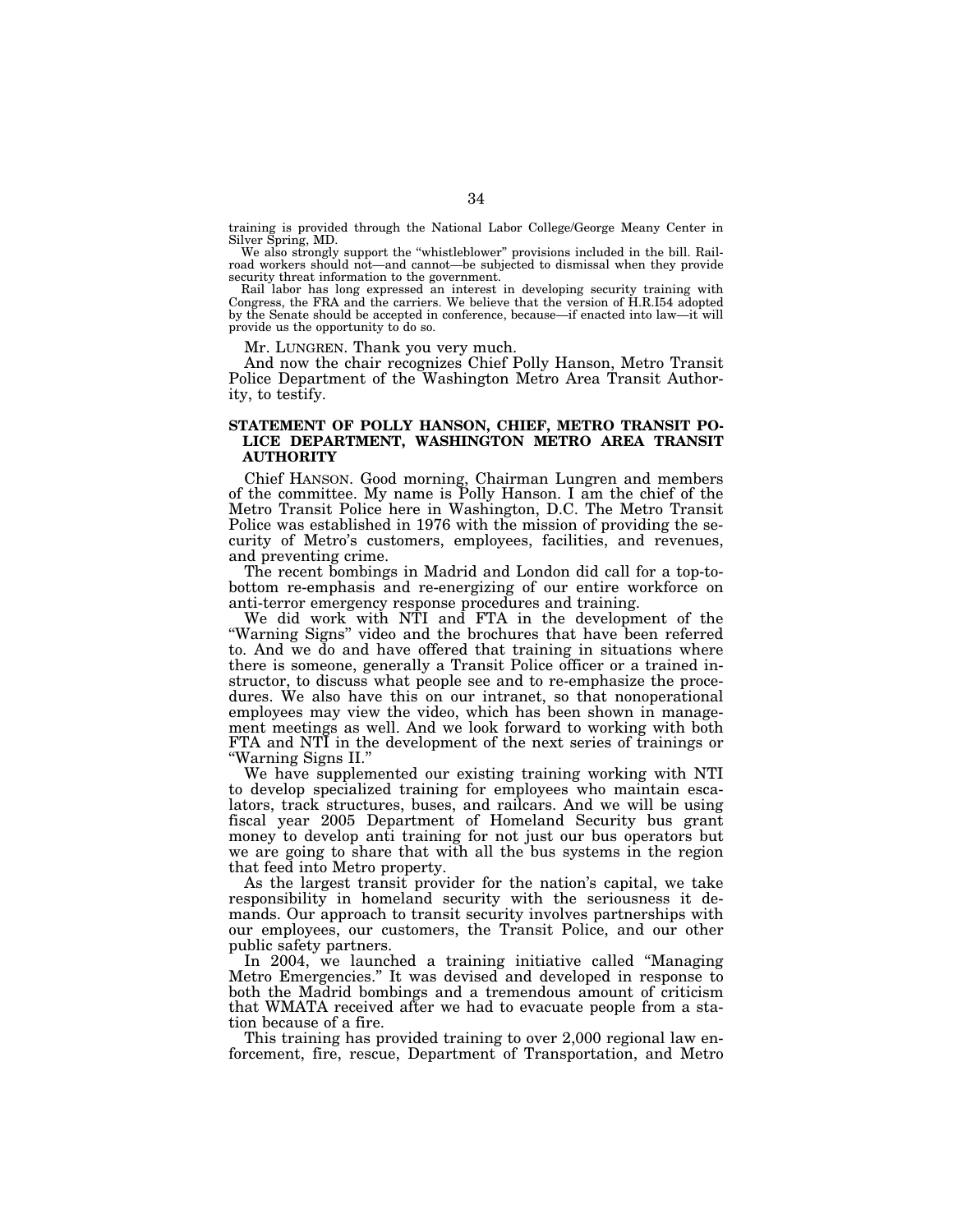personnel. And it examines mitigating, evacuating, and recovering from a major service disruption. The course puts particular emphasis on enhancing the management of the pedestrians and vehicle traffic.

And it was well-received by the region so much that firefighters in the region demanded a ''Managing Metro Emergencies II'' class through the Council of Governments and requested Urban Area Security Initiative money so that we can actually run that in a tabletop setting.

Also in partnership with the Department of Homeland Security, we did have an opportunity to pilot and launch the Behavioral Assessment Screening System training. And we have hosted over 300 Metro Transit Police and regional law enforcement officers who took this highly specialized training to spot behaviors of would-be terrorists planning to execute an attack.

We have an emergency response facility, which we opened in 2002, that is the only transit facility of its kind in the nation that is available 24 hours a day, 7 days a week, to train emergency personnel. It includes a mock train tunnel that allows regional emergency responders to train for disasters like smoke and fire, collisions, and terrorist incidents in a transit tunnel environment.

And more than 8,000 firefighters, police officers, first responders, FBI, Bureau of Alcohol, Tobacco and Firearms, and the Pentagon police have trained at this facility. And it was given the American Public Transportation Association's innovation award in 2004.

The training facility also houses the nation's first passenger rail emergency evacuation simulator, which is a simulator which can roll a commuter rail 180 degrees in a 10-degree increment, simulating railcar positions after derailments.

And we use this rollover rig to train police, fire, and other first responders, and of course have invited any of our local colleagues like Amtrak police to come out and experience that training. And the FRA is going to use it to assist in evaluating interior design safety of inner-city and commuter passenger rail cars.

We continue to be an active participant in regional exercises. Last weekend we sponsored a regional drill that provided an opportunity for region first responders to practice their skills in a Metro environment, using our own procedures, using a rescue train, testing communications. We have also participated in the regional drills and exercises sponsored by the Department of Homeland Security and the Metropolitan Washington Councils of Government.

We think a critical component toward ensuring that the safety that we conduct involves our employees and regional first responders, and we also want to engage our customers, and we have.

And, in fact, we encourage public announcements. And I heard some discussion about that, the "See It, Say It" campaign, "Is that your bag?'' But we also have monthly open houses, where our safety, police and corporate communications personnel do hand out evacuation information. And we have also provided opportunities for customers to come, get on a train, and learn themselves how to evacuate.

And in 2004, we launched a program called Metro Citizens Corps that provides Metro-specific training, ranging from rail safety and emergency preparedness to looking for terrorist activity. And more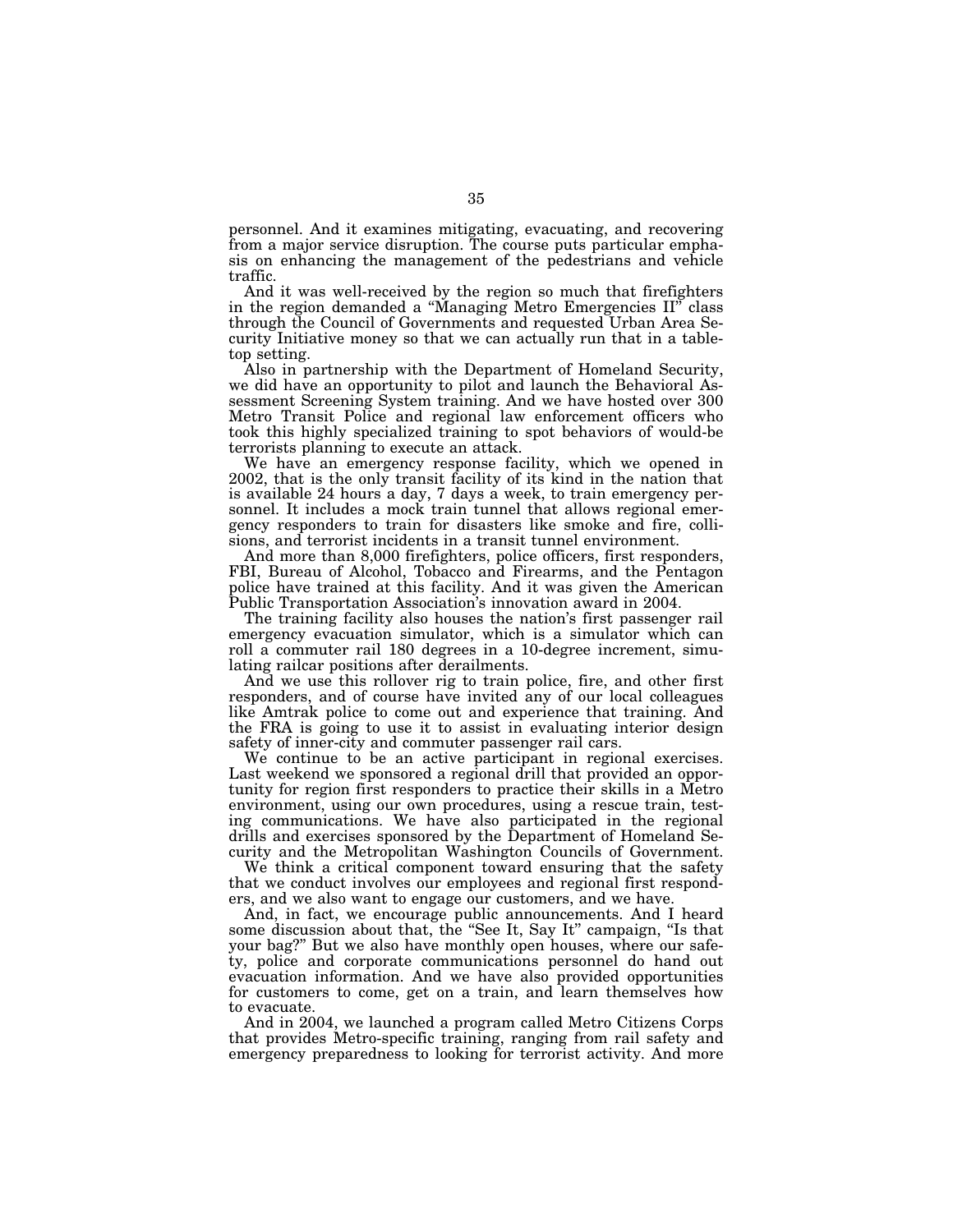than 200 citizens across this region have participated in that training. And we will participate in retraining in a drill this Sunday as well.

We appreciate the important contribution that training provides, and will continue to seek opportunities to work with our employees and partners, including the Federal Transit Administration and Department of Homeland Security, to refine, expand, and progress in the training arena.

I appreciate any comments that you may have, or questions. And I would be happy to answer them.

[The statement of Chief Hanson follows:]

### PREPARED STATEMENT OF POLLY L. HANSON

Chairman Lungren and Members of the Committee, good morning and thank you for asking Metro to testify at this hearing. I am Polly Hanson, Chief of the Metro Transit Police Department (MTPD) for the Washington Metropolitan Area Transit Authority (WMATA).

### *sBackground on WMATA and MTPD*

By way of background, WMATA was created in 1967 as an Interstate Compact agency through enactment of legislation by the U.S. Congress, and by the Commonwealth of Virginia, the State of Maryland, and the District of Columbia. The Metro System is designed to serve the constituencies of the National Capital Region, including employees of the federal government, the residents of the region, the citizens of our nation who come to Washington to do business with the federal government, and the millions of people who visit from throughout the world.

Since the mid 1960's, there has been dramatic growth and change in the National Capital Region. As population and employment in this region has skyrocketed, the demands on and expectations of WMATA have also grown exponentially. Each day we provide 1.2 million trips on our rail and bus systems. We are the second largest subway system and fifth largest bus system in the United States. Metro is widely recognized as being critical to the operation of the federal government. Over 150,000 federal employees (45 percent of the region's federal employees) participate in the Metrochek program. Nearly half of all Metrorail stations serve federal facilities, and approximately 10 percent of Metro's daily ridership uses stations next to the Capitol and Pentagon.

The Metro Transit Police Department was established in 1976. MTPD is the nation's first non federal tri-state transit police force. We have authorized strength of 423 sworn transit police officers and 102 special police officers. Our purpose is to prevent crime, protect Metro's customers, employees, facilities and revenues and enforce laws, ordinances, rules and regulations.

### **WMATA's Employee Security/Emergency Preparedness Training Initiatives**

The recent rail/transit bombings in Madrid and London have also called for a top to bottom re-emphasis and re-energizing of our entire workforce on anti-terror and emergency response training. Many of the industry's best practices have been incorporated into nationally available resources developed in partnership with the Federal Transit Administration and the National Transit Institute (NTI). Since 2003, all of our bus drivers, train operators and other operations employees have been shown the National Transit Institute's *Warning Signs* video, which covers key aspects of system security for transit employees, including what to look for and what to do regarding suspicious activity, packages, devices and substances. Last year, after the attacks in London, we began showing the video again to all of our 8000 operations employees. They also receive job specific security brochures covering these areas. The *Warning Signs* video is also being shown to non-operations personnel, and has been posted on our internal web site for viewing by all 2000 nonoperations employees.

We look forward to the next version of *Warning Signs* being developed by FTA and NTI.

We are supplementing our existing training for employees with additional terrorist activity recognition classes. WMATA has been working with the National Transit Institute to develop specialized training for employees who maintain escalators, track structures, buses and railcars. The training will review the recognition of unattended or suspicious items and unusual behavior. WMATA is currently using a portion of its FY05 Department of Homeland Security (DHS) Bus Transit Grant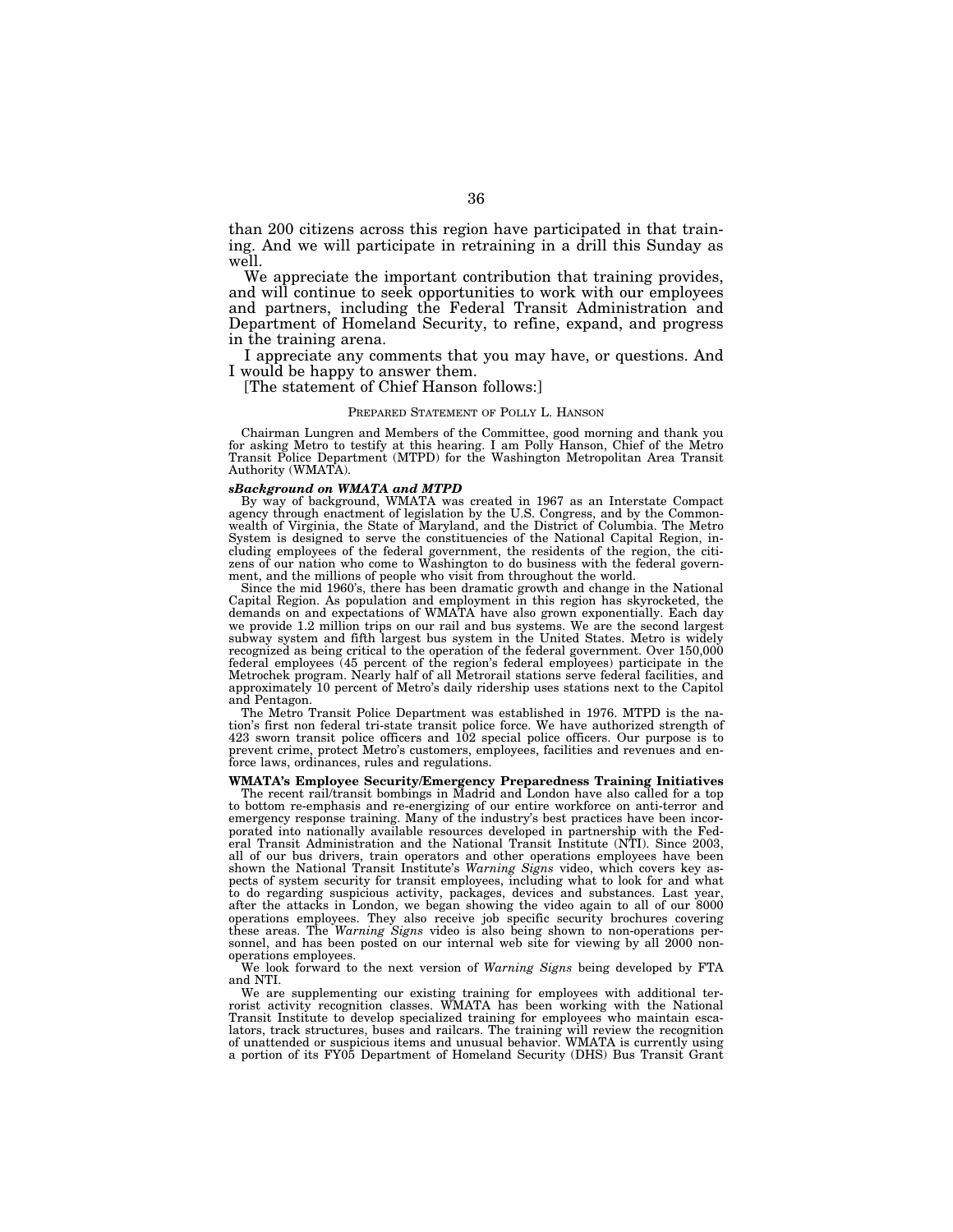allocation towards the development of an anti-terror training initiative focused on bus operators. Once complete, WMATA plans to share the training with all the local and regional bus operators that feed into WMATA's bus systems.

All of this training will serve to reinforce the need for our employees to respond aggressively in these situations, but it's also worth noting that our operations employees on a daily basis face the challenging task of keeping a prudent balance between implementing proper security safeguards and maintaining rapid transit service.

### *WMATA's Regional Security/Emergency Preparedness Training Initiatives*

As the largest transit provider for the National Capital Region, Metro takes its responsibility in homeland security with the seriousness it demands. WMATA's approach to transit security involves a partnership between employees, customers, the transit police and other public safety departments in the region, and the federal government. Our training initiatives designed to enhance both WMATA and the region's emergency preparedness reflect these partnerships.

Beginning in 2004, Metro Transit Police launched a new training initiative entitled ''Managing Metro Emergencies.'' The training was devised and developed in response to the Madrid bombings as well as a recent series of service disruptions that forced thousands of customers to evacuate the Metrorail system. The ''Managing Metro Emergencies'' course has provided over 2000 regional law enforcement, fire and rescue, department of transportation and WMATA personnel enhanced training for mitigating, evacuating, transporting and recovering from a major service disruption in our system. The course puts particular emphasis on enhancing the management of pedestrian and vehicle traffic after any evacuations of rail stations. The course was so well received by the region that Metro will be offering a new more operational oriented course requested by the region's fire departments.

Metro transit police in partnership with the Department of Homeland Security launched another new initiative focused on prevention and detection—Behavioral Assessment Screening System (BASS) training. 300 Metro Transit Police and regional law enforcement officers took a highly specialized training course to spot behaviors of would-be terrorists planning or executing an attack, and learned how to take action to mitigate danger, including identifying the behavioral characteristics of a suicide bomber.

WMATA's Emergency Response Training Facility opened in 2002, and is the only transit facility of its kind in the nation that is available 24 hours per day, seven days a week to train emergency personnel. The facility includes a mock train tunnel that allows regional emergency responders to train for disasters such as smoke/fire, collisions and potential terrorist incidents in a transit/tunnel environment. More than 8000 firefighters, police officers and other first responders, including the FBI, Bureau of Alcohol, Tobacco and Firearms, and the Pentagon Force Protection Agency have trained at the facility. The facility was awarded the American Public Transportation Association's Management Innovation Award for 2004.

The training facility also houses the nation's first passenger rail emergency evacuation simulator. The simulator can roll a passenger commuter rail car 180 degrees in 10 degree increments, simulating railcar positions after derailments and other rail incidents. Metro will use the ''rollover rig'' to train fire, police, and other first responders on the complications associated with rescuing people from a rail car. The Federal Railroad Administration will use it to assist in evaluating interior design safety of intercity and commuter passenger rail cars.

WMATA also continues to be an active participant in various regional exercises. Just last week, WMATA sponsored a regional drill that provided an opportunity for the region's first responders to practice their skills in the Metrorail environment, along with testing Metro's own procedures for utilizing a rescue train. WMATA has also sponsored a series of table top exercises with all key regional players, including federal agencies, as part of our effort to enhance continuity of operations planning (COOP) following the September 11, 2001 attacks. WMATA also participates in regional drills and exercises sponsored by the DHS, the Metropolitan Washington Council of Governments and various local jurisdictions in the National Capital Region.

### *Public Awareness/Education Campaigns*

A critical component towards ensuring that all the training we conduct with our employees and regional first responders raises the National Capital Region's emergency preparedness level is to also constantly engage our customers. WMATA has increased public announcements to our customers, stressing the need to be attentive to their surroundings. Our recent public outreach efforts include campaigns known as, ''See it, Say it'' and ''Is that your bag?,'' which was cited by former Department of Homeland Security (DHS) Under Secretary Hutchinson as an effective tool for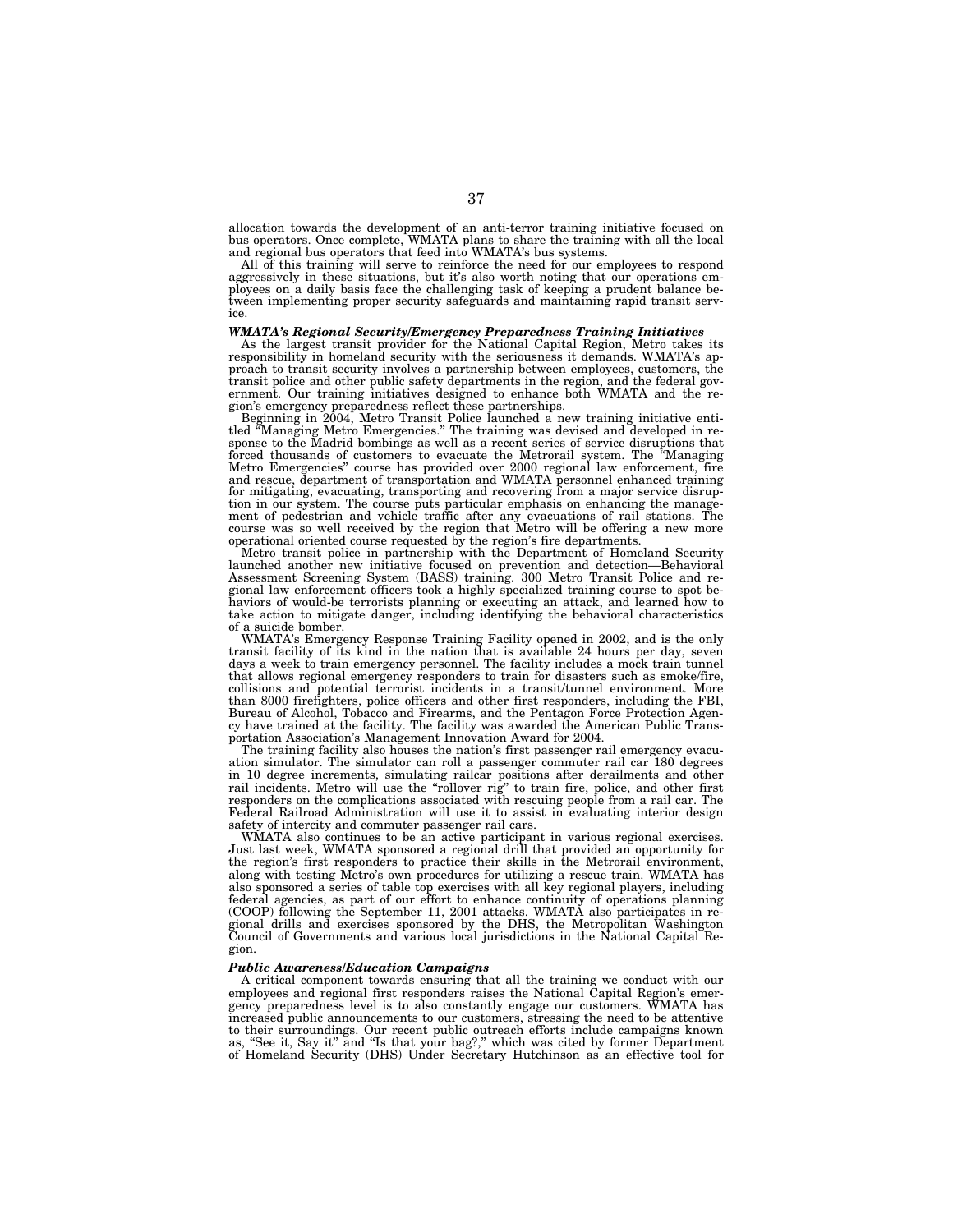raising passenger awareness and involvement in the transit environment. We are also conducting monthly ''Open Houses'' at rail stations during the morning rush hour. During these events, officials from the Metro Transit Police and our safety and communications departments are on hand to answer questions from customers as well as distribute emergency preparedness/safety brochures and expanding upon emergency evacuation procedures that can be found at our web site: *www.wmata.com.*

In 2004, Metro Transit Police launched a Metro Citizens Corps program that provides Metro-specific training ranging from rail safety and emergency preparedness and response to identification of terrorist activity. More than 200 citizens across the region have received the training. Area residents who have received specialized community/emergency response training within their local jurisdiction are eligible to join the Metro Citizens Corps.

### **Conclusion**

WMATA appreciates the important contribution training provides towards enhancing our emergency preparedness and response capabilities and will continue to seek opportunities to work with our employees and many partners in the National Capital Region, including the Federal Transit Administration and the Department of Homeland Security to refine and expand upon the progress achieved to date. I would be happy to answer any questions posed by the Committee.

Mr. LUNGREN. Thank you very much, Chief. Appreciate that.

The chair would now recognize Mr. Edward Hamberger, the president and CEO of the American Association of Railroads, to testify.

### **STATEMENT OF EDWARD HAMBERGER, PRESIDENT AND CEO, AMERICAN ASSOCIATION OF RAILROADS**

Mr. HAMBERGER. Thank you, Mr. Chairman. On behalf of the members of the AAR, thank you for the opportunity to discuss security training for freight rail employees this morning.

Railroads moved forcefully and comprehensively to improve security immediately after the events of 9/11. We did not wait for government mandates to develop a comprehensive security plan. Indeed, immediately following the terrorist attack, we created a toplevel security task force comprised of more than 150 railroad customer and former intelligence personnel to conduct an exhaustive evaluation of freight rail security issues.

The end result was the Terrorism Risk Analysis and Security Management Plan, a comprehensive, intelligence-driven, prioritybased blueprint of actions designed to enhance freight rail security. I know, Mr. Chairman, you have received a briefing. I know that the majority and minority staff have received detailed briefings on this plan. It was adopted by the AAR in December 2001 and remains in effect today.

As a result of that plan, the railroads quickly enacted more than 50 permanent security-enhancing countermeasures, such as limiting access to key rail facilities and information and tightening up cybersecurity procedures to eliminate access to critical information.

In addition, the plan defines four progressively higher-security alert levels and details a series of specific actions to be taken at each level. Railroads test the plan through regular tabletop exercises and drills to evaluate it and modify it as necessary.

Our security plan does rely heavily on the efforts of our industry's dedicated and highly professional employees. They are, indeed, the eyes and ears in the industry's security effort. As was true of our overall security plan, we did not wait for government mandates when it came to security training for our employees.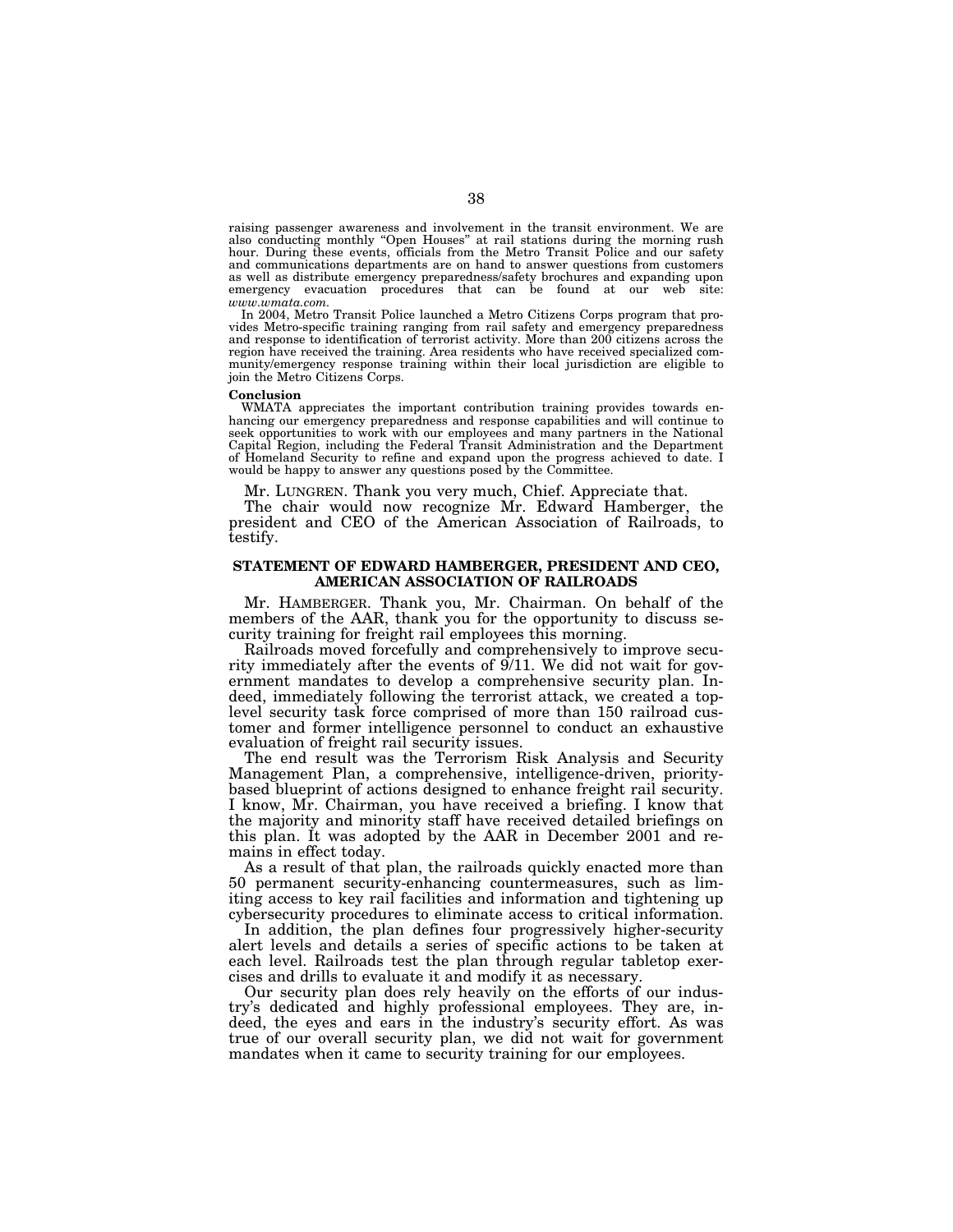The industry's focus has been on recognize, record and report. The training has included what to do when an employee sees a stranger, suspicious activity, or suspicious object on rail property, to whom to report the anomaly, the need to keep information about train movements and cargo confidential, and the need to keep rail property secure and safe.

We began implementing an employee security training shortly after 9/11 when the Class I railroads provided training videos and printed materials to all employees.

In the materials, the railroads expressed to their employees three fundamental expectations that are the cornerstones of rail employees' responsibilities regarding security: Number one, do not put yourself in danger. Number two, report suspicious activities on or around railroad property. And number three, do not divulge sensitive information about rail operations to others.

Over time, freight railroads began to incorporate security issues in a more formal fashion, for example, as part of employees' periodic FRA-mandated safety rules recertifications, as part of newhire training, and as part of new-manager training.

Many railroads have incorporated security issues into employees' manual of standard operating procedures.

Moreover, as you heard on the first panel, all railroads are compliant with the U.S. DOT-mandated hazardous material 232 security training for employees who handle hazardous materials.

More recently, railroads concluded the security would be enhanced if rail employees' security training was more standardized across the industry through the use of a common curriculum. And that has been accomplished.

Much of the work was done in collaboration with the National Transit Institute at Rutgers University, which developed the interactive uniform security curriculum for public transit employees. With NTI's assistance, we adapted that curriculum for use by freight rail employees.

It includes four modules: what is security; vulnerability risk and threat; what to look for; and employees' role in reducing risk. The goal of the standardized curriculum is to provide rail employees of an understanding of their role and responsibility in system security, and how to implement the procedures upon detection of suspicious objects or activities.

Also as part of the standardized curriculum, employees are trained how to react to threats, which may take the form of perceived suspicious activity, suspicious or out-of-place objects or vehicles, evidence of tampering with equipment, or warning phone calls.

Again, railroads do not expect their employees to play the hero by potentially putting themselves in harm's way. Instead, they are expected to follow company policies and procedures, informing appropriate authorities of the situation, moving to a safe location, and awaiting further instructions.

One hundred percent of all of our employees will receive this training, and there will be a written record that they have, indeed, receive it. It will be updated and renewed each year. And it also includes daily security briefings as part of the daily safety briefing.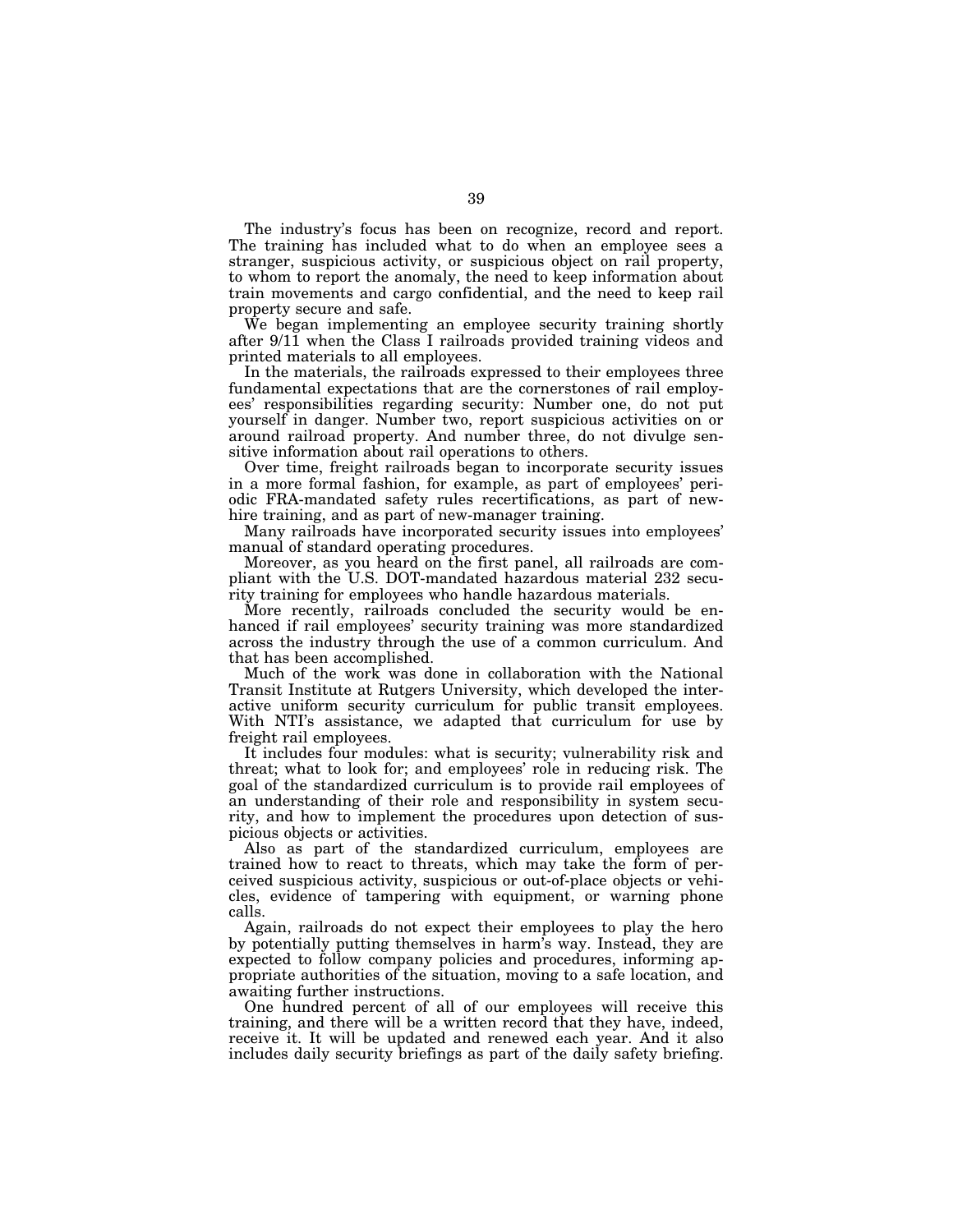The Senate recently adopted an amendment regarding rail workers security training as part of the port security bill. Thanks to the rail industry's proactive efforts, freight rail security training efforts already include the elements called for in that legislation.

We are proud of the success we have achieved in enhancing security while keeping our nation's vital rail network operating efficiently and safely. We will continue to work with Congress, federal agencies, our employees, the communities in which we operate, and other relevant parties to further improve security and safety even more.

Thank you, Mr. Chairman.

### [The statement of Mr. Hamberger follows:]

### PREPARED STATEMENT OF EDWARD R. HAMBERGER

On behalf of the members of the Association of American Railroads (AAR), thank you for the opportunity to meet with you today to discuss rail employee security training. AAR members account for the vast majority of rail mileage, employees, and revenue in Canada, Mexico, and the United States.

Nothing is more important for railroads than the safety and security of their operations. Indeed, for railroads, safety and security are interconnected: a safer workplace will tend to be a more secure workplace, and a more secure workplace will tend to be a safer workplace. That's why everyone should be encouraged by the fact that the safety of rail operations continues to improve. By a variety of measures, railroads are the safest transportation mode.

In fact, according to Federal Railroad Administration (FRA) data, the rail industry reduced its overall train accident rate 65 percent from 1980 to 2005, and 15 percent since 1990. The rate of railroad employee casualties has been reduced 79 percent since 1980 and 69 percent since 1990, and in 2005 was the lowest in history. Through the first six months of 2006, the train accident rate is 18 percent below the comparable rate in the first six months of 2005 and is on pace to set a new annual record, while the employee casualty rate is down nearly 10 percent and is also on pace to set a new record.

Freight railroads are proud of these safety accomplishments. At the same time, though, they are keenly aware of the tension between the need for transportation efficiency and the assurance that our transportation systems are adequately pro-tected from terrorist and other threats. There must be a proper balance between efforts to protect against terrorist acts, on the one hand, and providing for the free flow of goods and promoting our country's international competitiveness on the other.

Below I will briefly describe efforts freight railroads have made to enhance security in the post 9-11 era and address the specific area of rail employee security training. In a nutshell, railroads expect their employees to avoid putting themselves in danger in the event of a real or perceived security-related incident; to report any suspicious activity on or around rail property to the proper authorities; and to refrain from divulging sensitive information on rail operations to those who have no need to know that information.

### **The Railroad Terrorism Risk Analysis and Security Management Plan**

Immediately following the terrorist attacks in September 2001, U.S. freight railroads created a top-level security task force (comprised of more than 150 railroad, customer, and intelligence personnel) to conduct an exhaustive evaluation of freight rail security issues. The end result was the Terrorism Risk Analysis and Security Management Plan, a comprehensive, intelligence-driven, priority-based blueprint of actions designed to enhance freight rail security. The plan was adopted by the Association of American Railroads (AAR) in December 2001 and remains in effect today.

As a result of the plan, freight railroads quickly enacted more than 50 permanent security-enhancing countermeasures. For example, access to key rail facilities and information has been tightened, and cyber-security procedures and techniques have been strengthened. Security awareness briefings were given to railroad employees, who were instructed to maintain high awareness and vigilance and to immediately report suspicious activity.

In addition, the plan defines four progressively higher security alert levels and details a series of actions to be taken at each level:

Alert Level 1 is "New Normal Day-to-Day Operations" and exists when a general threat of possible terrorist activity exists, but warrants only a routine security pos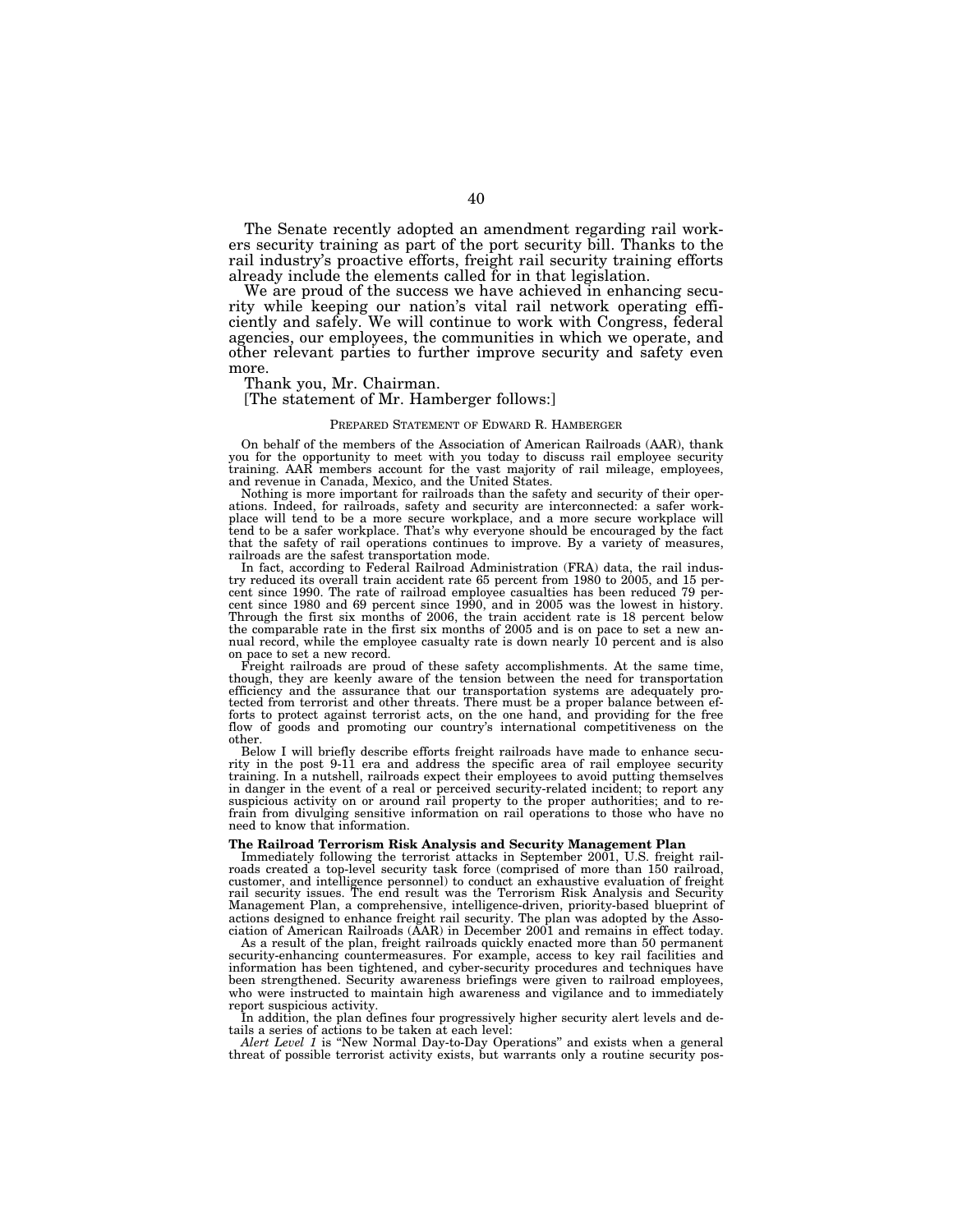ture. Actions in effect at this level include conducting security training and awareness activities; restricting certain information to a need-to-know basis; restricting the ability of unauthenticated persons to trace certain sensitive materials; and peri-

odically testing that security systems are operating as intended. *Alert Level 2* (which is in effect today) is ''Heightened Security Awareness.'' It applies when there is a general non-specific threat of possible terrorist activity involving railroad personnel and facilities. Additional actions in effect at this level include security and awareness briefings as part of daily job briefings; conducting content inspections of cars and containers for cause; conducting spot content inspections of motor vehicles on railroad property; and increasing security at designated facilities.

*Alert Level 3* means there is ''a credible threat of an attack on the United States or railroad industry.'' A decision to declare Level 3 will be evaluated in light of the specificity of a threat against railroad personnel and facilities. Examples of Level 3 actions include further restricting physical access and increasing security vigilance at control centers, communications hubs, and other designated facilities, and requesting National Guard security for critical assets.

*Alert Level 4* applies when a confirmed threat against the rail industry exists, an attack against a railroad has occurred, an attack in the United States causing mass casualties has occurred, or other imminent actions create grave concerns about the safety of rail operations. Security actions taken at this level include stopping nonmission-essential contractor services with access to critical facilities and systems; increasing vigilance and scrutiny of railcars and equipment during mechanical inspections to look for unusual items; and continuous guard presence at designated facilities and structures.

Alert Levels 3 and 4 can be declared industry-wide for a short period of time or can be declared in a particular geographic or operational area (e.g., the Midwest or hazardous materials) where or when intelligence has identified that terrorist action against a specific location or operation is imminent.

Railroads test the plan through table-top exercises twice yearly, and evaluate and modify it as needed to ensure maximum continued effectiveness.

Access to pertinent intelligence information is a critical element of the plan. To this end, the rail industry is in constant communication with the Transportation Se-curity Administration (TSA) and elsewhere within the Department of Homeland Security (DHS), the Department of Defense (DOD), the Department of Transportation (DOT), the FBI's National Joint Terrorism Task Force (NJTTF), state and local law enforcement, and others. A railroad police officer and railroad analysts who hold Top Secret clearances work with government intelligence analysts at NJTTF and at DHS to help evaluate intelligence and to serve as subject matter experts.

Intelligence information, in turn, is disseminated through the Railway Alert Network (RAN), a secure 24/7 communications network operated by the AAR at the Secret level that links federal security personnel with railroad operations centers. Through the RAN, railroads and the intelligence community share information to maintain situational awareness and immediately institute appropriate alert levels.

Communication is also enhanced by the Surface Transportation Information Sharing and Analysis Center (ST–ISAC), which was established by the AAR at the request of the DOT. The ST–ISAC collects, analyzes, and distributes security information from worldwide resources to help protect vital information technology systems and physical assets from attack. It operates 24/7 at the Top Secret level. The ST–ISAC grew out of Presidential Decision Directive 63 (May 22, 1998), which recog-ISAC grew out of Presidential Decision Directive 63 (May 22, 1998), which recognizes freight railroads as ''essential to the minimum operations of the economy and government.''

Rail security efforts strongly benefit from the fact that major railroads have their own police forces, and a rail security amendment to the port security bill recently passed by the Senate would further enhance the ability of railroad police to ensure rail security. This amendment would permit police officers in the employ of one railroad to exercise their law enforcement powers on the property of another railroad. This flexibility could prove especially valuable in the event of a national security threat involving an individual railroad. AAR strongly supports this provision.

Notwithstanding rail industry efforts, there can be no 100 percent guarantee against terrorist assaults, including assaults involving hazardous materials (hazmat). If such an assault involving freight railroads occurs, railroads have wellestablished programs and procedures that can and will be invoked that are designed to respond to and minimize the impact of such incidents.

In this regard, the efforts of emergency response personnel are critical. Railroads assist communities in developing and evaluating hazmat emergency response plans. Through their own efforts and the Transportation Community Awareness and Emergency Response Program (TRANSCAER), they provide basic training for more than  $20,000$  emergency responders per year.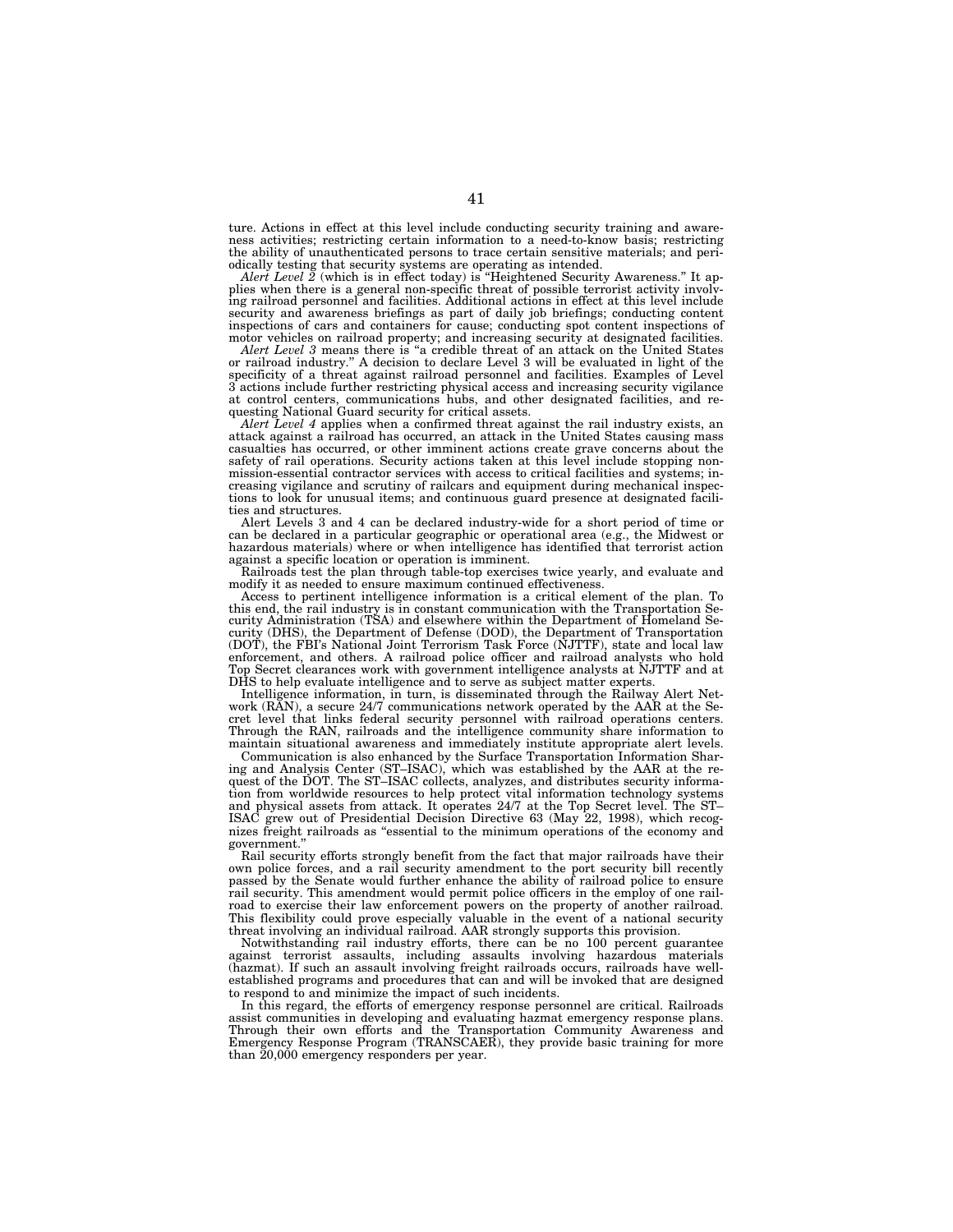In addition, more than 20 years ago, the AAR established the Emergency Response Training Center (ERTC), a world-class training facility that is part of the Transportation Technology Center, Inc. (TTCI) in Pueblo, Colorado. The ERTC has provided in-depth hazmat emergency response training to more than 25,000 emergency responders and railroad and chemical industry professionals from all over the country and abroad. Most recently, the ERTC entered into an agreement with DHS to provide critical training for 100 new rail security inspectors hired by the TSA.

The ERTC is considered by many to be the "graduate school" of hazmat training because of its focus on comprehensive, hands-on training using actual rail equipment. That's why the AAR strongly supports the Allard/Salazar amendment to the port security bill that would make the TTCI a member of the National Domestic Preparedness Consortium (NDPC), which is a group of premier institutions that develop, test, and deliver training to state and local emergency responders.

### **Rail Employee Security Training**

Railroad security efforts depend a great deal on the efforts of railroads' dedicated and highly professional employees—including engineers and conductors aboard trains; maintenance of way crews, inspectors, and signalmen working along railroad right-of-way; railroad police officers; and others. They are the "eyes and ears" in the industry's security effort, and we should all be grateful for their vigilance and care. In terms of employee security training, the freight rail industry's focus has been on "see something, say something," and keep out of harm's way. The training has encompassed topics such as what to do when an employee sees a stranger or suspicious activity on rail property; to whom to report the anomaly; the need to keep information about train movements and cargoes confidential; and the need to keep rail property secure and safe.

With  $9/11$ , it became clear to railroads, as it did to firms in other industries, that security awareness would have to take on new importance. In response, Class I railroads soon thereafter provided a training video and/or printed materials to all employees—in most cases mailing the materials to employees' homes—that could be characterized as ''Security Awareness 101.'' In the materials, the railroads expressed to their employees three fundamental expectations that to this day remain cornerstones of rail employees' responsibilities regarding security: don't put yourself in danger; report suspicious activities on or around railroad property; and don't divulge sensitive information about rail operations to others.

Over time, freight railroads began to incorporate security issues in a more formal fashion—for example, as part of employees' periodic FRA-mandated safety rules recertification, as part of new-hire training, and as part of new manager training. Many railroads have incorporated security issues into employees' manual of standard operating practices. Moreover, all railroads are compliant with U.S. DOT-mandated HM–232 security training for employees who handle hazardous materials.

More recently, railroads concluded that rail security would be enhanced if rail employee security training was more harmonized across railroads through use of a standardized curriculum, and railroads have made that harmonization a reality.

Much has been done in collaboration with the National Transit Institute (NTI) at Rutgers University. NTI was established under the Intermodal Surface Transportation Efficiency Act of 1991 to develop, promote, and deliver training and education programs for the public transit industry. Freight railroads are fortunate to have been able to take advantage of NTI's success in promoting safety and security in public transit to develop an interactive, uniform security awareness curriculum for freight rail employees.

The standardized curriculum has four modules: What is Security; Vulnerability, Risk, and Threat; What to Look For; and Employees' Role in Reducing Risk. The goal of the standardized curriculum is to provide rail employees with an understanding of their role and responsibility in system security, and how to implement their companies' procedures upon detection of suspicious objects or activities.

For example, one module of the curriculum focuses on what system security entails in a general sense—*i.e.,* the use of operating and management policies and procedures to reduce security vulnerabilities to the lowest practical level, as well as a process focusing on preventing all levels of crime against people and property. Under a system security approach, rail employees are taught to realize that they and their duties are part of a larger, extensive system and that system security begins with the employee. To that end, employees are encouraged to be observant and to be familiar with their companies' policies and procedures in the event of a threat or incident.

Another module of the curriculum covers how to identify suspicious or dangerous activities. In the case of suspicious individuals, the focus is on behavior—specifically, where the person is, when he or she is there, and what he or she is doing.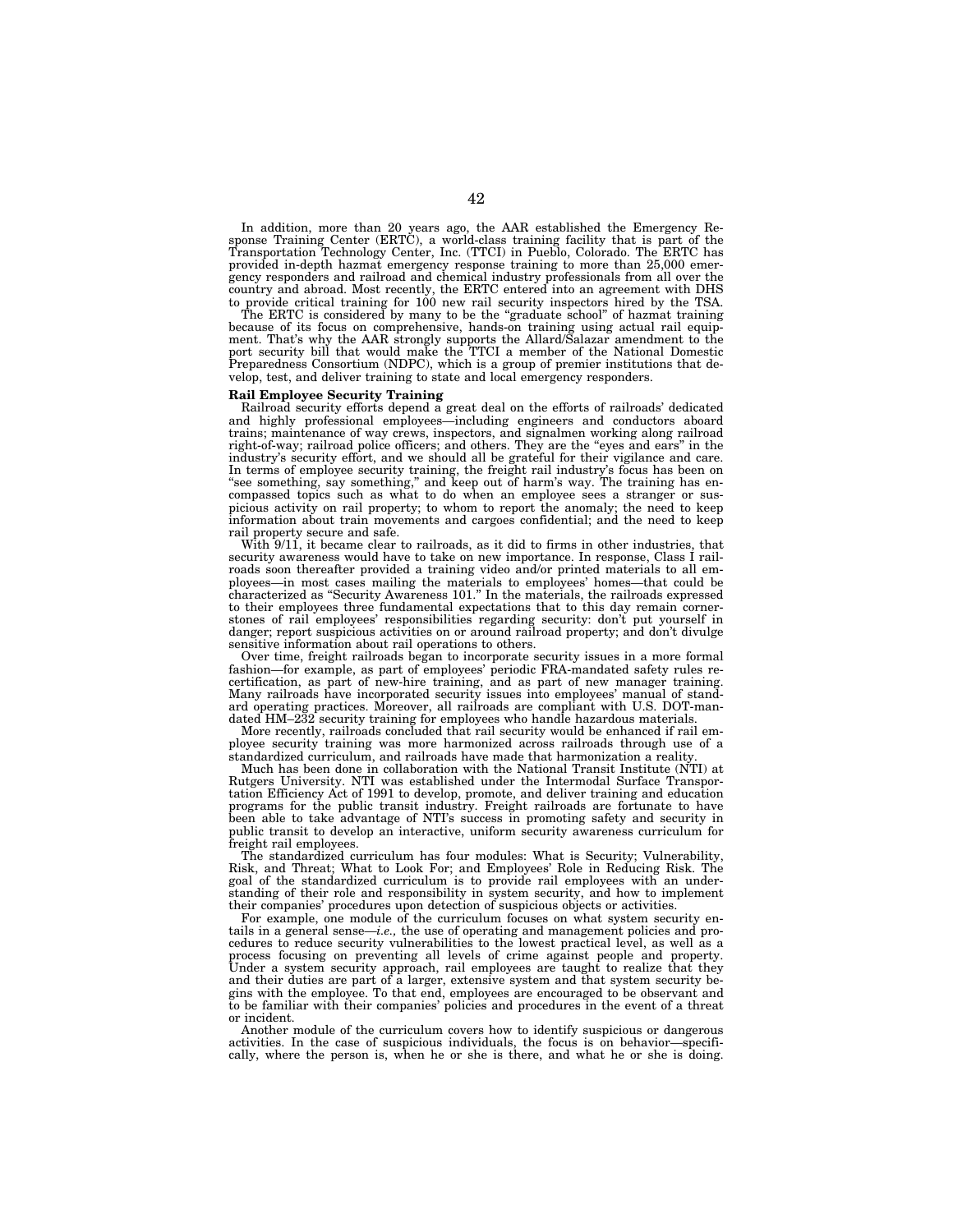Railroads know that their employees know their daily work area (*e.g.,* facilities, right-of-way, rolling stock) better than anyone, and will be in the best position to know if something does not look quite right or is out of place. Thus, for employees, training emphasis is on being familiar with their work area; observing and reporting suspicious activities and objects; reporting missing or malfunctioning equipment; and, if appropriate and endorsed by their railroad's policies, approaching and engaging persons to resolve or confirm suspicions. However, rail employees are not to approach threatening people; are not to try to intervene in dangerous activities; are not to pick up, touch, or move suspicious objects; are expected to withdraw from any dangerous environment or situation; and are expected to report dangerous situations immediately.

As part of the standardized curriculum, employees are also trained how to react to threats, which may take the form of perceived suspicious activity, suspicious and/ or out-of-place objects or vehicles, evidence of tampering with equipment, phone calls or other warnings, or other circumstances. Again, railroads do not expect their employees to "play the hero" by potentially putting themselves in harm's way. Instead, they are expected to follow their company's policies and procedures, inform the appropriate authority of the situation, move to a safe location, and wait for further instructions.

As noted earlier, the full Senate recently adopted several rail security amendments as part of the port security bill. The legislation now heads to conference with a similar measure cleared by the House of Representatives in May.

Among many other things, the Senate-passed bill requires DHS to develop guidance for rail worker security training to include determination of the seriousness of any occurrence, crew communication and coordination, appropriate responses, evacuation procedures, psychology of terrorists, and situational training. Thanks to the rail industry's proactive efforts, the rail employee security efforts noted above already include these elements, and more.

According to the Senate bill, within 90 days after guidance is issued, railroads are to submit their training programs to DHS for review. We submitted our program both to DHS and to FRA for review and comment in February 2006. TSA has reviewed the rail industry's training program, and earlier this week communicated that it is ''relevant and up-to-date'' and is ''helpful'' in ''rais[ing] the baseline of security-related knowledge.''

Earlier this week, TSA dispatched approximately 100 security inspectors to rail facilities throughout the country to observe and evaluate railroad compliance with seven voluntary security-related action items. Five of these action items deal with employee security training.

Under the Senate bill, within one year of a DHS review, railroads must complete training of all front-line workers, defined as security personnel, dispatchers, train operators, other on-board employees, maintenance and maintenance support personnel, bridge tenders, and others as deemed appropriate by the Secretary of DHS. Even without this legislation, railroads will accomplish this objective. Going forward, rail employee security training will be documented and records of it maintained.

As the information noted above makes clear, railroads treat very seriously their obligations in regard to security and have made sustained, earnest efforts to provide their employees with the tools and training they need to react appropriately when security-related issues arise. Moreover, railroads are not standing still in this regard. Through their efforts with NTI and others, railroads are continually refining their training efforts to improve their usefulness and effectiveness. Railroads are also always open to reasonable, constructive suggestions on how employee security training can be improved.

At times, though, some rail industry critics, including some elements within rail labor, are not always constructive or reasonable. Members of this committee should be made aware that most major freight railroads are currently engaged in negotiations concerning a new national collective bargaining agreement with more than a dozen unions representing rail industry employees. During this period of negotiations, union leaders have at times engaged in self-serving tactics aimed at the bargaining table that misrepresent the industry's strong record of safety and security. A case in point is a recent Teamsters-sponsored attack on the rail industry disguised as a ''study'' of security gaps on U.S. railroads.

### **Conclusion**

U.S. freight railroads are proud of the success they achieved in keeping our nation's vital rail transport link open following the September 11, 2001 terrorist attacks. Since then, railroads have taken many steps to increase the security of our nation's rail network, including the development of a comprehensive security man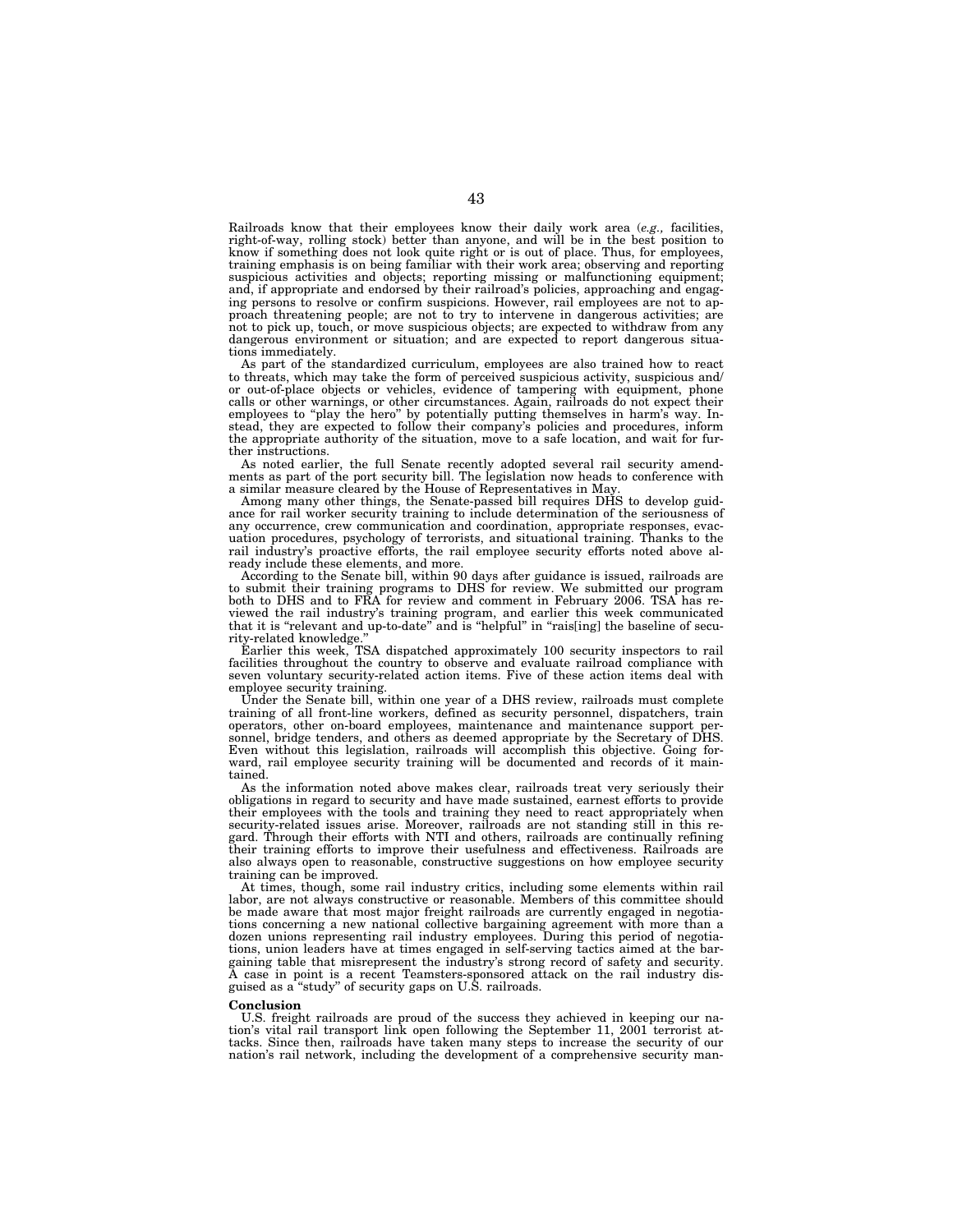agement plan that incorporates four progressively severe alert levels and the institution of effective employee security training programs designed to keep their employees safe while enhancing security. Railroads will continue to work with this committee, others in Congress, federal agencies, and all other relevant parties to further enhance the safety and security of our nation's railroads and the communities they serve.

Mr. LUNGREN. Thank you very much, Mr. Hamberger.

I will yield myself 5 minutes for the first line of questioning.

If I had to describe the impact of the panel, it would remind me of an old movie that I saw years ago when I was in college, and the refrain used in the movie was, ''What we have here is a failure to communicate.'' I get different messages as I go across the panel from left to right or right to left. And I am just trying to figure out whether there is a failure to communicate or there is something deeper than that.

Mr. WYTKIND AND MR. Tolman, the message I got from you was that there has been very little, if any, training of your folks; that the quality of the training is not very good; that, unless you have absolutely classroom-setting training as opposed to videos or CDs or written material, they can't be effective.

And, Mr. Tolman and Mr. Wytkind, both of you seem to suggest?well, you didn't seem to suggest, you stated?that a small percentage of your employees have actually received the kind of training that we have heard about.

Am I missing something here? Do you have any response to what was said by the chief and by Mr. Hamberger?

Mr. WYTKIND. Absolutely. First of all, the comments—

Mr. LUNGREN. And try and keep your comments very succinct so I can try and get folks to respond.

Mr. WYTKIND. I will. And the comments by the chief, we said in our written testimony that we applaud some of the work that is being done by L.A. Transit and by WMATA to try to deal with these training needs. It is still not 100 percent where it needs to be, but they have made great strides there.

On the freight side, there is a lot of material being developed, there is no doubt about it. We also acknowledge that in our written testimony. The issue is the rank-and-file workers are not receiving hands-on training.

And so, the questions need to be developed that need to focus more to the freight railroads of, you know, how are the workers being trained? Are they being put through rigorous training classes while on the job, or are they just being sent home with interactive, kind of, video/Internet programs?

Mr. LUNGREN. So it is not the question that the material is not good. It is the question of whether there has been a concentration of that in an integrated program to?

Mr. WYTKIND. That is right. Although we can't embrace every piece of literature because we don't get asked to provide input. Yes, that is basically the fundamental problem, is they are not receiving it.

Mr. LUNGREN. Okay. Mr. Tolman?

Mr. TOLMAN. Yes, thank you, Mr. Chairman. I would have to agree with my colleague. I mean, essentially they are not receiving anything. Eighty-three percent of them said, in our survey, they weren't.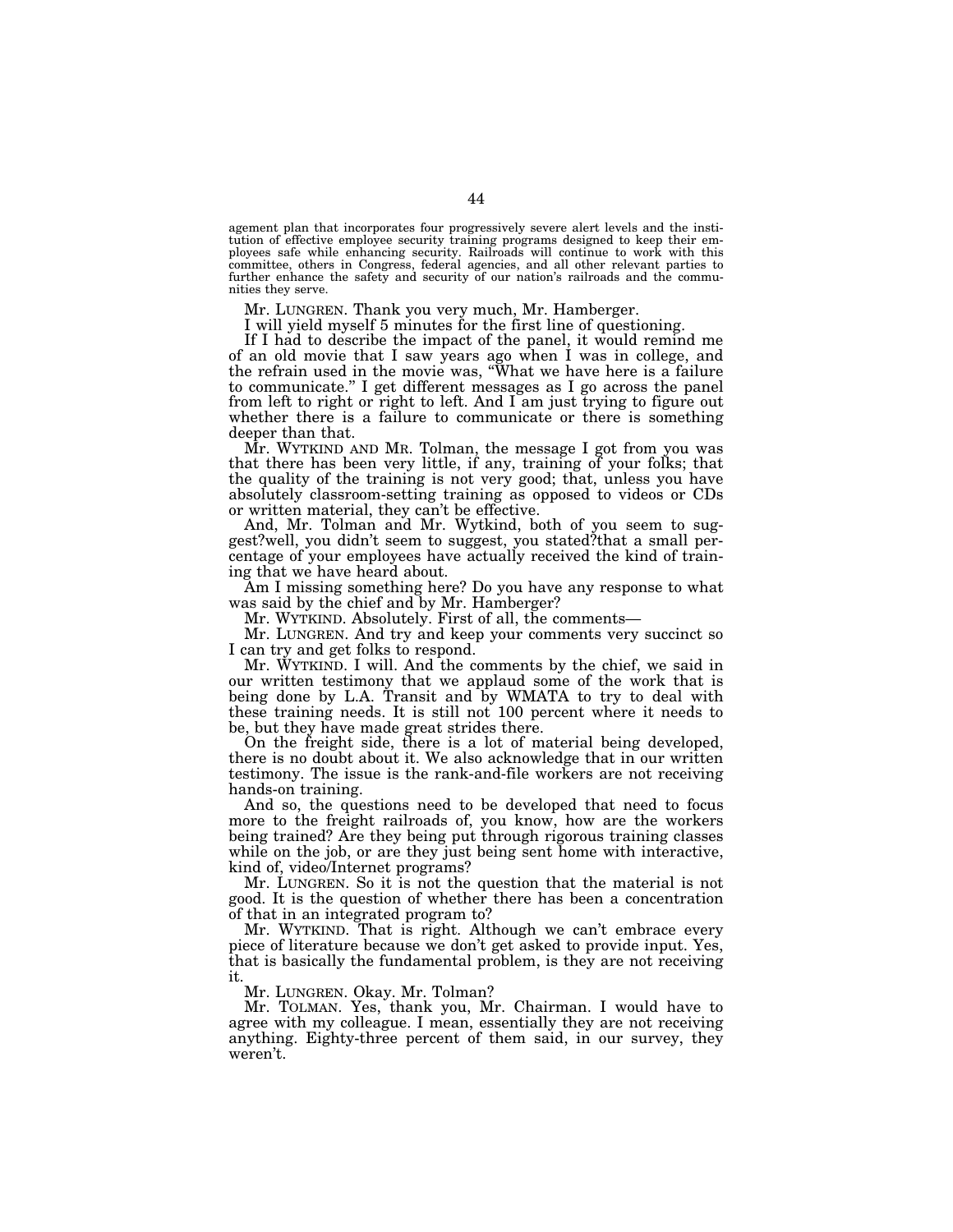But we took it one step further, the labor unions, and developed a HAZMAT training class at the George Meany Center. We currently do a class—we probably have about two running every month—to train our members. We take this very serious, as you do. You know, we have taken the initiative in our own hand. Through grant money, we have done this.

But we are not receiving—our members are not receiving—and I can't speak for the transit industry, because we don't represent transit employees, and, you know, so I—

Mr. LUNGREN. Okay. Mr. Hamberger?

Mr. HAMBERGER. I had the same thought run through my mind, as I was listening to Mr. Wytkind and Mr. Tolman, about the failure to communicate.

One of the things that will come out of our effort to have this training, which is part of the recertification process and it is a very direct relationship between the trainer and the employee, we will have a written record. We will no longer have the discrepancy of whether or not the employees have received the training, whether or not the training is acceptable.

We have submitted this series of four tapes to both the FRA and the TSA last February. We did hear from the TSA earlier this week. And what they said was that it was—

Mr. LUNGREN. I will hold more hearings, from now on.

Mr. HAMBERGER. Yes. That it was ''relevant, up-to-date and helpful in raising the baseline of security-related knowledge.''

We are committed, as I have tried to get across in my testimony, to security. We understand the importance of training of employees in security. We believe that this training program is adequate.

And, at the same time, I will refer back to Mr. Sammon's comments, that, beginning this week, the TSA is sending 100 of their inspectors out onto the freight rail properties to take a look at whether or not we are abiding by our commitment, which we have entered into as an industry with TSA, to have rail employee training. They are doing an evaluation and a survey of that beginning this week. We will have third-party indication of whether or not the training is being done and whether or not it is effective.

Mr. LUNGREN. Thank you.

Chief, I respect everything you said. And maybe it is just because I rarely ride the Metro here, but I do occasionally, but I don't maybe I am not attentive, but when I get on, and if we stop under the river, frankly, I don't have a sense of what I would do, in terms of evacuation.

Am I an odd person out on that, or do you think that most of the folks who ride your rails do have a sense of where they go if there is a problem?

Chief HANSON. I think some of the messages become wallpaper. And I know our train operators make them because we write them. And our spokesperson from the police department is here, and if you go on the subway you hear her voice—if you want to. People have iPods on; they are busy reading books.

And I know, myself, I have been accused of being mean because I have suggested to customers that some of this is a responsibility that they have to take. During an incident, I am not going to be there to hold everybody's hand and show them how to evacuate.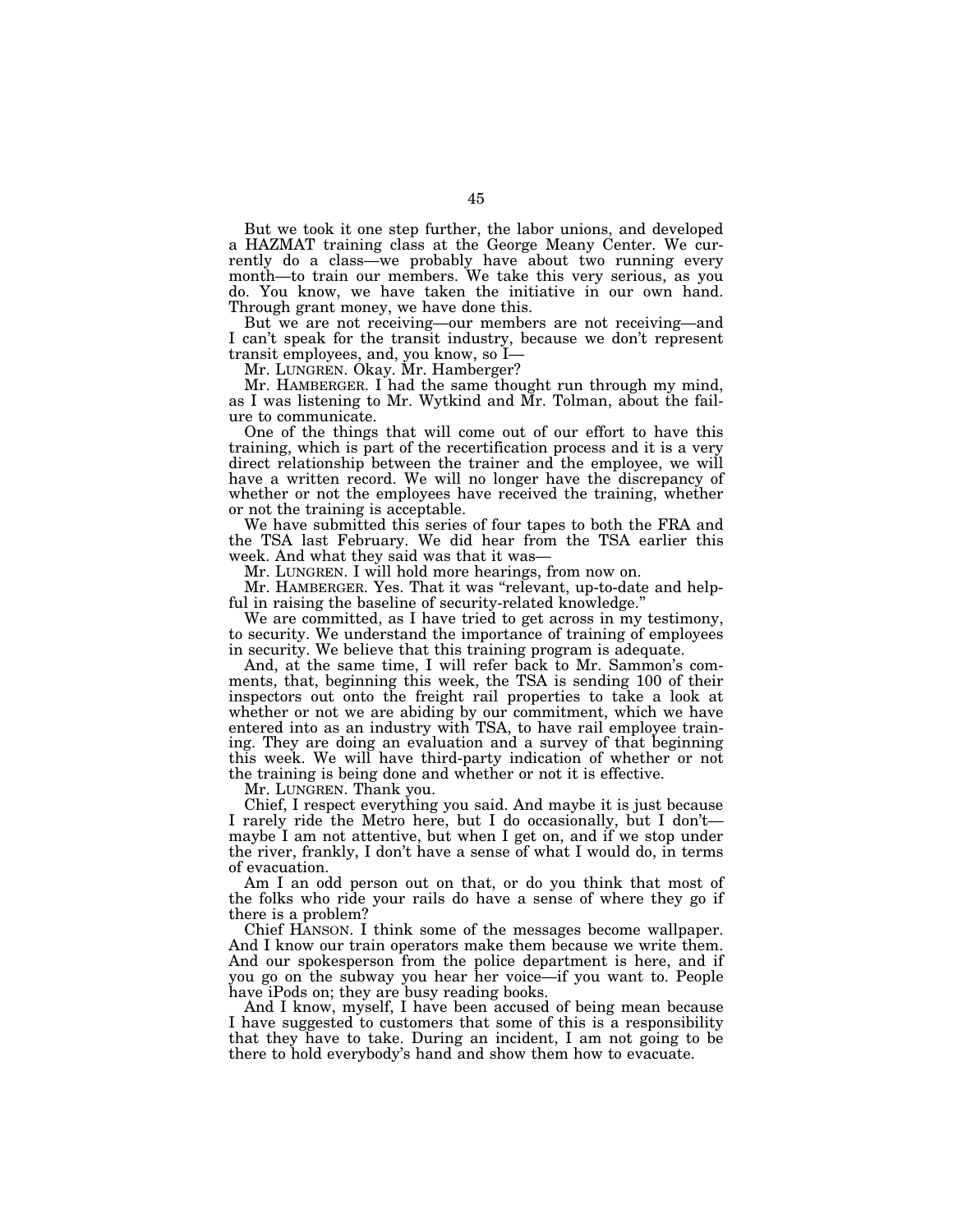And that is why we have our information on our Web site, a very dynamic display of how to evacuate. It is clearly posted in a visual way that doesn't require as much reading, in case English is not the primary language. And that is why we created this—

Mr. LUNGREN. So that is where I would go find it?

Chief HANSON. There are a number of opportunities to find it. And that is why we do do the outreach. And in September, which was National Preparedness Month, we outreached every week. But—

Mr. LUNGREN. I am not trying to be critical. I am trying to figure out how we solve this problem. You have got our nation's capital, where you have millions of people that come as visitors. They don't ride it every day or every week or every month. They come into town, they go on their—

Chief HANSON. Clearly they would have to follow the instructions of the train operator. And I do agree that training needs to be robust.

Once you watch this, this is about it. Then how do you take it up a notch? And how you take it up a notch is by taking groups of employees and putting them in practical situations, and that costs money. And it costs overtime, because if the train operator, the bus operator and the transit policeman are in some training facility, who is providing the service? And the primary mission of the railroad and the bus company is to drive people around and give them a ride.

And so, there is a huge expense. And if you look at the transit grants, listening to TSA say now they are going to make everybody take their transit grant money, if you only get a couple million dollars, poof, that is gone. And some of the capital investment is necessary. And there is an expectation that the public has that a transit property is doing technology, training, public service campaigns.

So you have scarce funding spread around and diluted then. And being able to provide transit grant money to do backfill overtime is really what is going to help transit properties get employees in situations where they are not having to watch a video in the bus operators' lounge during a break and can actually work with first responders in a situation that replicates the stress and the immediate decision-making that is required to act the way we need people to act when there is an emergency.

I think the American public is not engaged because they don't want to be, and particularly in this region. I think New Yorkers, because it happened there, they have a recognition of the need to be prepared that we don't sense in this region and other parts of America.

But the American public does have to accept some responsibility for what is going to happen in an emergency. Because in the beginning moments, it is going to be chaotic, and the first responders won't be there. And that is when it is so necessary to be able to do what you need to do.

Which is why we took hundreds of CERT members, the people we have trained to evacuate, participated in this drill where we had a train under the water and we had to evacuate people. And it took longer than we thought it was going to take. And we used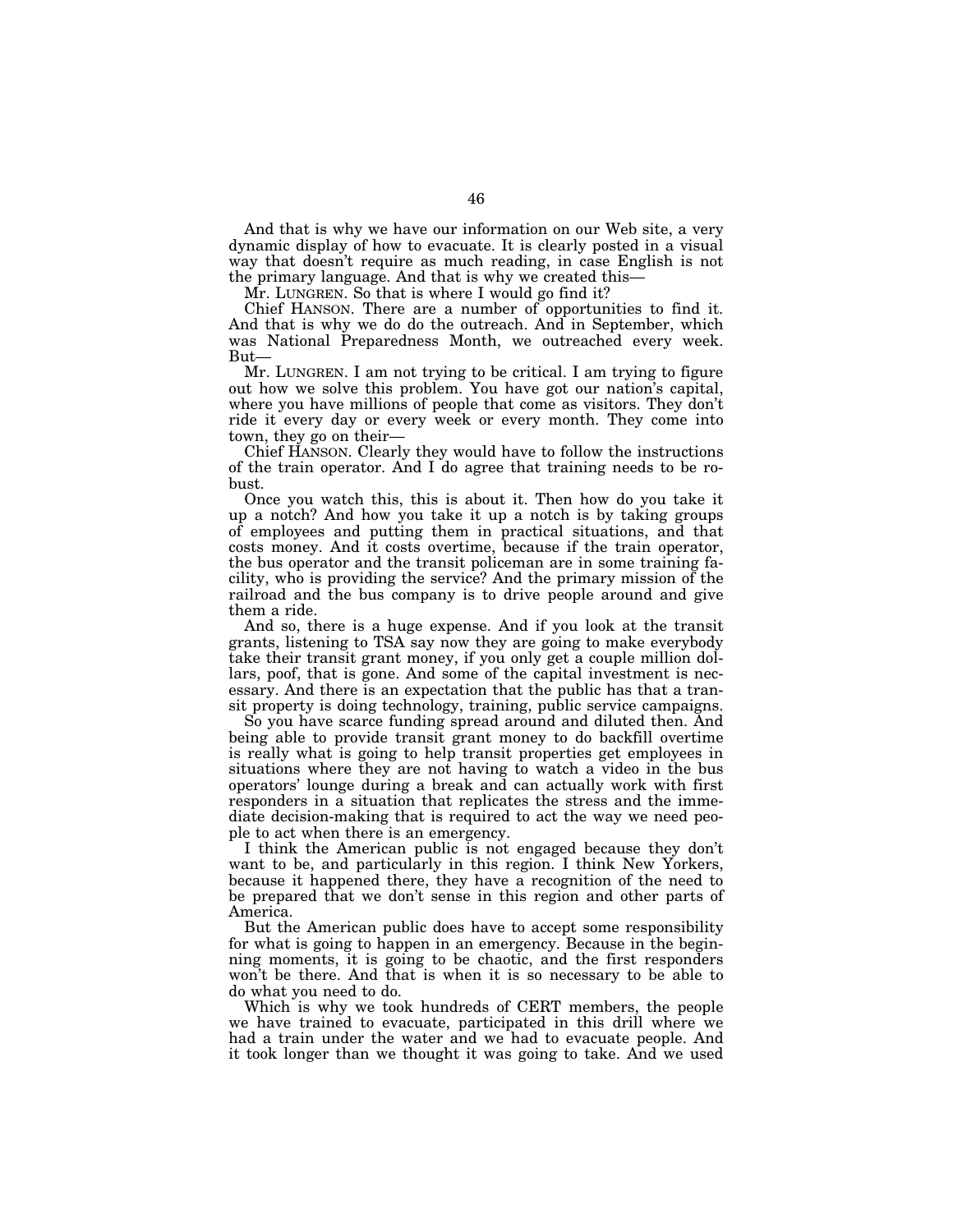the cache of radios that the region has, and communication wasn't what it should have been.

And all of those things, which just highlight once again where we should be focusing our attention with our operational employees. The train operator didn't keep giving messaging to the customers. So there are issues.

And unless you really practice them in a situation like that?watching a video is okay, but it is not really what you want to do. But the industry doesn't have the money to spend. And mandating that people spend their little bit of Transit Security Grant money I don't think is going to get us there either.

Mr. LUNGREN. Ms. Sanchez is recognized for 5 minutes.

Ms. SANCHEZ. I like this chief.

[Laughter.]

I don't think she said anything differently than what I heard out of the people who represent the workers. And I am sensing, from my standpoint, you know, I go up to New York maybe a couple times a year, and I go up to the Bay area in California maybe two or three times a year, and I am here. And once in a while, I use the transit—certainly when I am in those other cities. And here when I have to go anywhere off the Hill and the transit can be used, I use it.

And, you know, I am actually one of those people who gets on in the car and I look around and see who is there, am I going to have any problems, you know, where are the exits. I listen to what the guy is saying, and I read any of the signs that tell me.

But you know what? These cars can stop anywhere: under the tunnel, under the river, on top of a bridge or what have you. And then what am I going to do? I mean, as a person who uses these infrequently, I am relying the train operator.

And any different station—in New York, each station is different. Some stations have locked stairways now because, you know, either cuts or security problems. They don't keep all the exits open, and it doesn't have a thing that says, ''Don't go this way.'' I mean, if you are running through, depending on what station you are in, you are running through, you don't know where to run, you don't know that the gate is going to be locked, if there is a fire going on.

So you do depend on the transit workers to keep their wits about them, to know what they are doing, to stay there and continue to get everybody out, except in the case of their own personal safety. I can understand that.

But, you know, if they are not—I don't expect them to know that off of a video. We take videos home all the time. We take reports home all the time. And half the time, when we take them, they sit there in the pile; we don't get a chance to read them, for whatever reason. We are supposed to read them for the next morning, and guess what? You are tired when you get home, or you have to make dinner for the husband or what have you, or vice versa or what have you.

[Laughter.]

So I am just saying that, you know, a video? Mr. LUNGREN. Thank God for microwaves. [Laughter.] Ms. SANCHEZ. And takeout.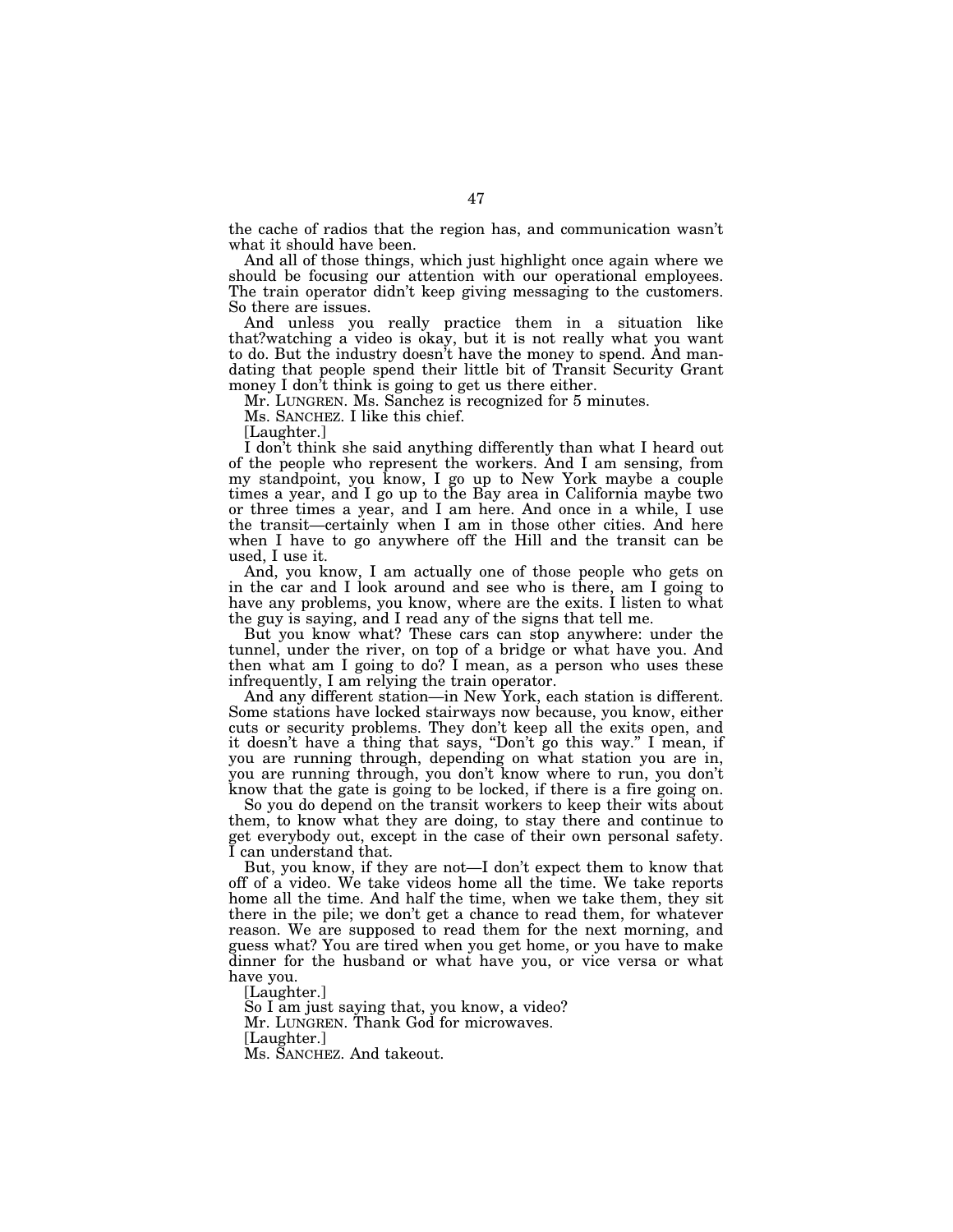[Laughter.]

A video isn't the same as putting the time allotted to an employee—not just once, but in the classroom, in situations where you can see he didn't keep telling the people what to do; it took a lot longer to get people out; the stairways were locked where we thought they wouldn't be; or, you know, everybody ran for the elevator, and the elevator didn't work; whatever it is.

I mean, they need to do this, because someone like me, even though I get on the train and I look around and I think about what I am doing, I am still not going to know. And I need to rely on those people.

And what I am hearing is that that just really isn't getting done. And the employees want it. And I am sure the chief wants it. But the money hasn't been dedicated to doing that.

And, you know, the first 15 minutes of a disaster, whatever it may look like, is the time when you save lives or you don't. And that all comes down to who is trained and who is not.

So we have got to figure out how we get this done, Mr. Chairman. If we mandate it, then we have got to figure out—I know the farebox recovery rates. You know, I worked in that for a long time. I know it is tough out there. So we need to figure out how—if this is a priority, how are we going to fund it.

I would ask across the table, do you believe that the federal government should mandate security training for rail and mass transit employees?

Mr. WYTKIND. Would you like me to start?

Obviously, from my testimony, we have been calling for a mandate for some time.

And I also think there needs to be some consideration to the difference between the private freight rail industry and the public transportation industry in this country. I believe resources need to be provided to the metro operators around the country to help pay for security across the board, including training.

But I also think, if you look at what the stock pickers and the Wall Street analysts are saying about the freight railroads, they can afford to train their workers. They have got all the money they need to train the workers in this country who operate and maintain the nation's freight railroads. And that ought to just be a very specific mandate and, "You are going to do it." And then it needs to be overseen by the Department of Homeland Security and this committee, to make sure it is done.

Whereas on the public transportation side, I believe you need to add some resources to it as well, because I do believe there are resource issues in these public transit operators, and they have to be addressed.

Mr. TOLMAN. Absolutely, I agree with my colleague.

I also do like the chief, as well. I like what she said. You know, money, overtime, equals training. I mean, that is what it is about. I just have to get my colleague, Ed Hamberger, to agree with me.

You know, we have been in national negotiations with the railroads for the past year and a half. You know what their numberone issue has been? Reduce crew size from two to one, in the middle of national security. I think, you know, it is about the money.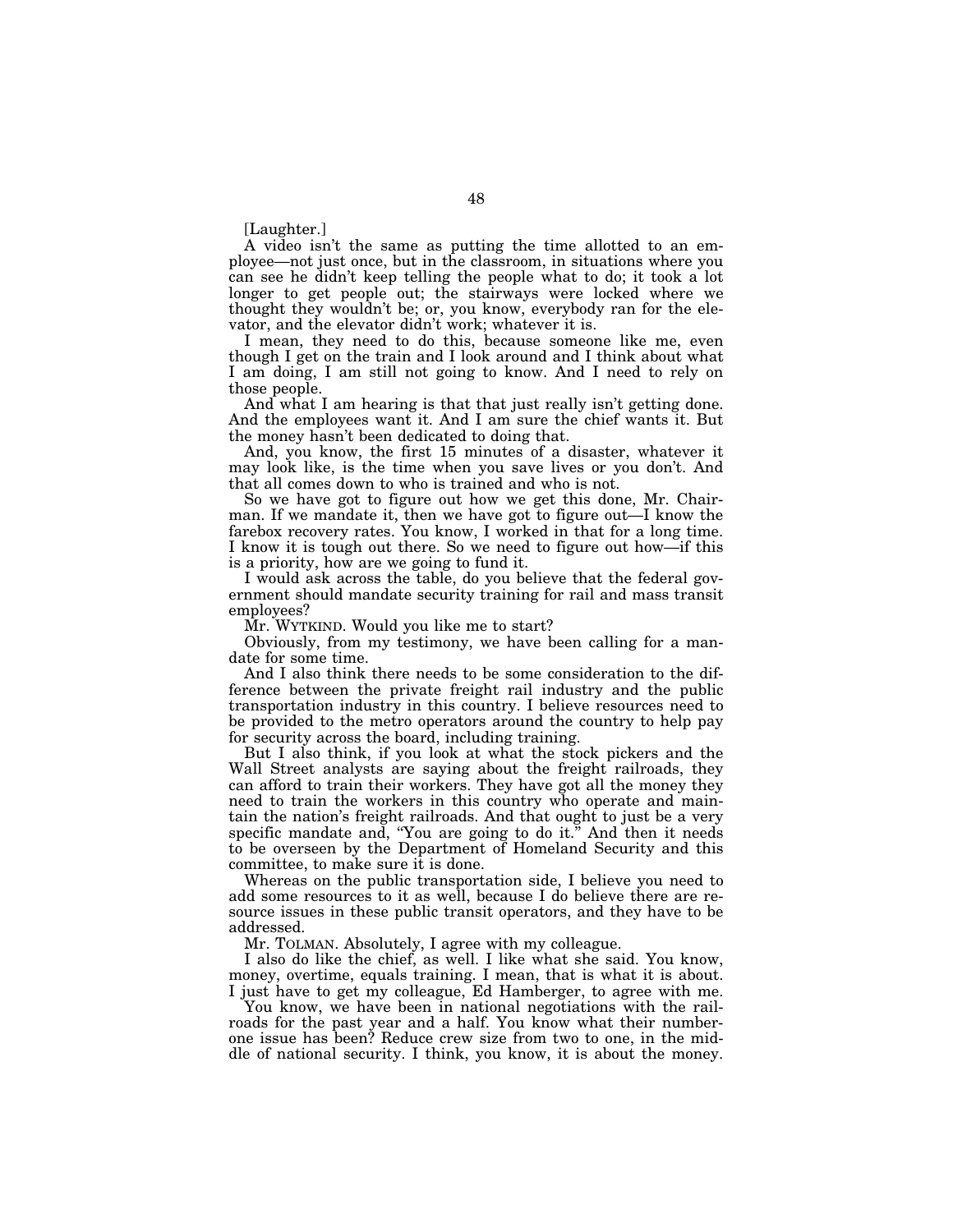And you are absolutely right. First responders, we are the first responders. That is why we are concerned. That is why we are doing HAZMAT training. I absolutely agree with you.

Thank you.

Chief HANSON. I believe it should be mandated if it is funded and developed with consultation and involvement of stakeholders, to include union personnel.

Mr. HAMBERGER. Number one, I appreciate Mr. Wytkind's stock picks. I will be sure to call him next time I have a spare dollar to invest.

[Laughter.]

Number two, I will not comment on what is being discussed by those people who are negotiating across the table in the round of labor discussions.

Number three, we did not object to the legislation adopted by the Senate, as I indicated both in my written and oral statement. We believe that we are meeting the requirements put into the Senate bill. We believe that we are meeting the requirements that DHS has asked us to take on, which we have agreed to do on a voluntary basis and for which we pay.

And we are meeting the requirements developed by the Department of Transportation, PHMSA, whatever that officially stands for, and the requirements that that has, the higher requirements for the movement of hazardous material.

Mr. LUNGREN. The gentleman from Washington?

Mr. DICKS. Thank you. Thank you, Mr. Chairman.

Mr. Hamberger, it isn't mandatory, right, at this point, for you—

Mr. HAMBERGER. The PHMSA requirements are mandatory, yes, sir. That is for hazardous material—

Mr. DICKS. Hazardous material, but not regular cargo?

Mr. HAMBERGER. That is correct.

Mr. DICKS. Okay. Now, what would it cost the railroads to train these people?

Mr. HAMBERGER. We are training them, as I indicated.

Mr. DICKS. But you haven't got—I mean, the numbers are still pretty low, aren't they? These don't argue with the argument that only, like, 30 percent or 20 percent of your workers have been trained?

Mr. HAMBERGER. I do take exception to that. That is not what my members indicate. But to set that issue aside, we have adopted this more formal approach, whereby every employee, not just those in the front line but every employee, will receive the training. And there will be a written record that they have received it when they receive it. So we disagreed—

Mr. DICKS. Well—

Mr. HAMBERGER. —on how many have been, but, going forward, it will be 100 percent.

Mr. DICKS. I think what the fellows from the labor unions are saying is that the training, thus far, has been inadequate. They feel that—

Mr. HAMBERGER. That is their view, obviously.

Mr. DICKS. That is their view, that it has been inadequate, that it is not sufficient. And, as I understand it, now that they are going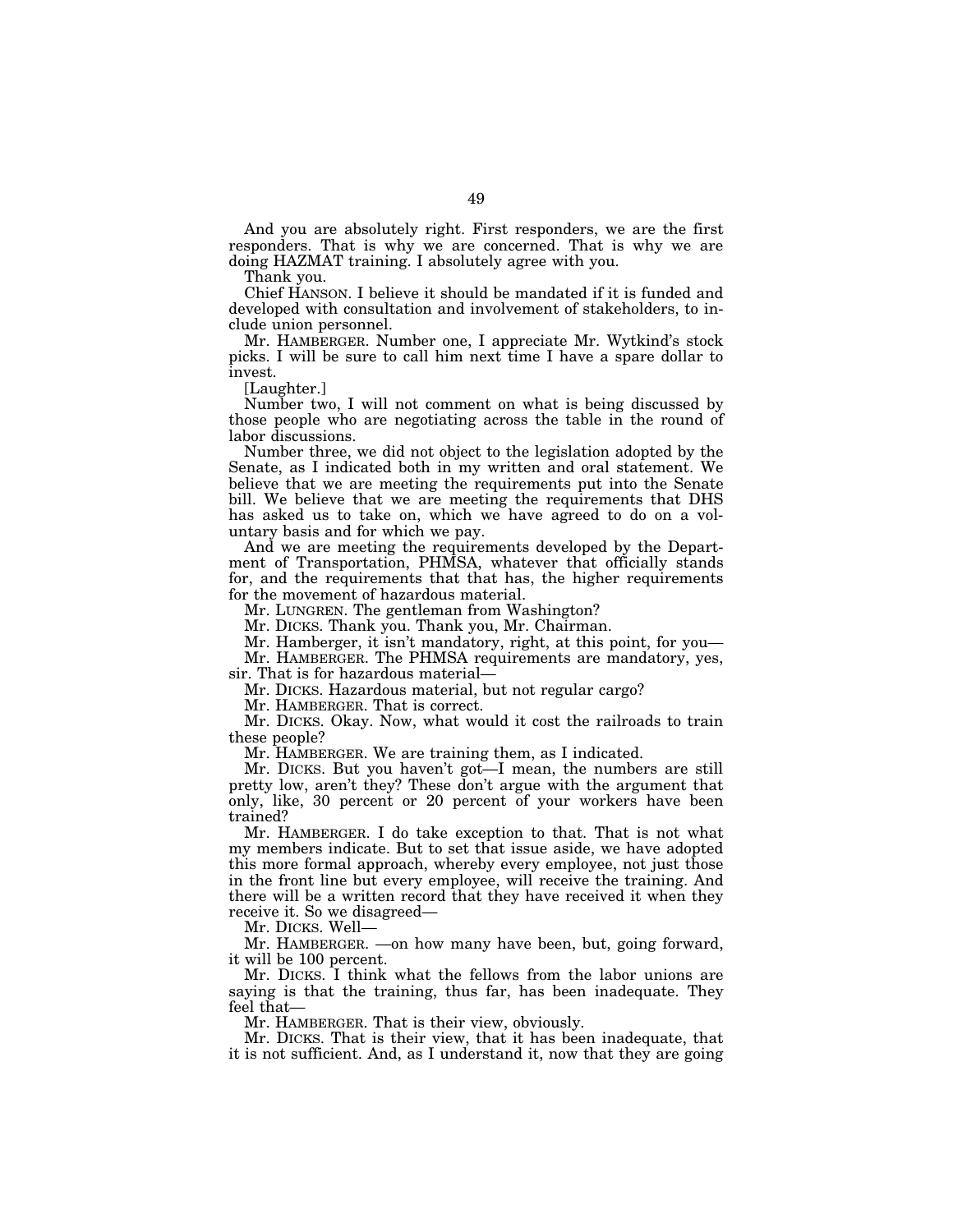to make this mandatory, then the question will be, how long will it take you to train all of your people?

And I am interested in the cost. I think it is important for the Congress to understand the cost. And I agree with the chief, that, in my view, the transit people are going to have to have help here. And you can't take the money out of all the capital funds; you won't have any capital projects. I mean, I think we have to provide the training money on top.

Now, the railroads are probably going to have to pick this up, knowing this administration. So what is it going to cost you?

Mr. HAMBERGER. Could I develop that and get back to you?

Mr. DICKS. Yes. I think that is fine. But, I mean, it will cost some money.

Mr. HAMBERGER. It clearly will.

Mr. DICKS. And is that the reason why it hasn't been done up to this point?

Mr. HAMBERGER. Well, I would disagree with the assertion that it hasn't been done up to this point. As I tried to indicate, we have done training. We have adopted this—

Mr. DICKS. But isn't training just the video and the brochure? Do you have any actual facilities where you train people?

Mr. HAMBERGER. Indeed we do. I am embarrassed that I did not bring it to the fore before you asked the question. We indeed have the world's foremost training facility in Pueblo, Colorado, a 56 square-mile training facility, which we operate under contract with the Federal Railroad Administration.

Our hazardous materials emergency response teams are trained there. We train a number of emergency response units from around the country. In fact, many of our customers—Dow and DuPont send their emergency response teams to Pueblo for training. And we do that—our own employees, obviously, we pay for.

And if I can put a plug in, Senator Salazar did put in the port security bill an amendment making Pueblo eligible as the national defense preparedness curriculum for funding. Under questioning, the Department of Homeland Security admitted that there is a basic flaw in that program, in that there is nowhere to have people train on the ground, hands on, in dealing with exploding railcars and how to deal with emergency response for hazardous materials.

So that is— Mr. DICKS. Well—

Mr. HAMBERGER. —that is where we train.

And I think the—if I may, sir, the issue is not every employee is an emergency responder.

Mr. DICKS. No, I understand that. That is why we were talking about—

Mr. HAMBERGER. And so, what we are doing is training the emergency responders.

Mr. DICKS. So you are doing the emergency response. But the rest of it, you don't have facilities for, a special place where you are training these people, like the chief does for her people.

Mr. HAMBERGER. It is done as part of the training, the recertification—

Mr. DICKS. Is it done on the clock or off the clock?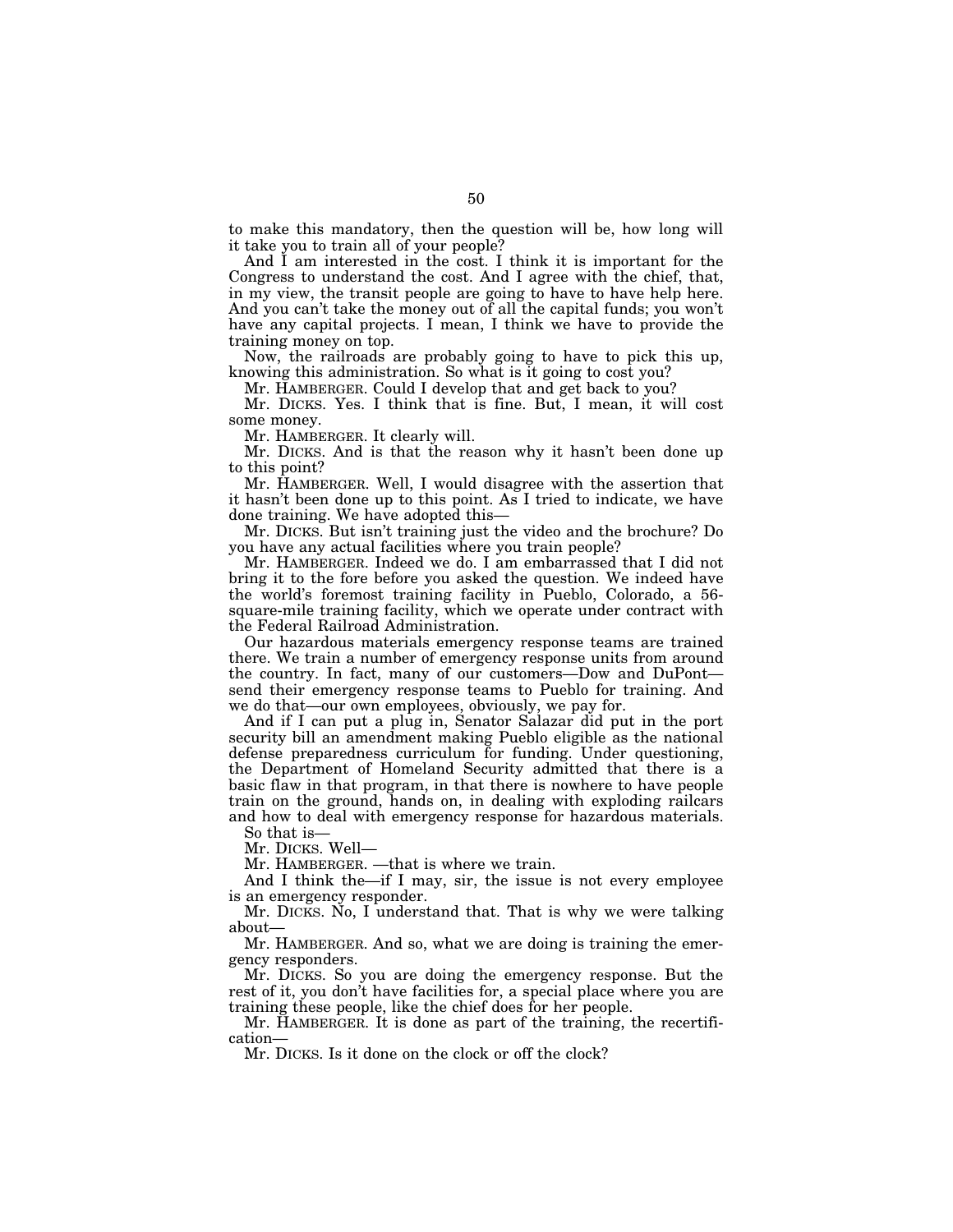Mr. HAMBERGER. I believe it would be on the clock. Yes, it would be on the clock.

Mr. DICKS. So you are paying for it?

Mr. HAMBERGER. Yes, sir.

Mr. DICKS. Okay.

Now, Chief, let's go back to your point here. And I appreciate your candor and your directness in answering the questions.

Am I right? Wouldn't it be better if Congress provided the money for the training without taking it out of your capital funds?

Chief HANSON. Yes, because, in fact, the congresswoman made a comment about time. And the chemical detection systems—we know, because we have one—does save time. And in the sarin gas attack, it was a half an hour, 40 minutes, before they knew what they had. When you have a system like that, it is moments. Then you can shut down trains, stop trains from coming in, do things with your exhaust fans.

So now if you tell people, ''You have a couple million dollars, but you have to spend it on training, don't spend it on your capital,'' people aren't going to be able to do everything. And, in fact, they can't do much of anything now with a couple million dollars, as much as cameras and other things cost.

So if we are going to mandate training, it has to be funded. And there has to be consideration for the fact that, with operational employees, who, most of them are union folks, it doesn't matter, operational or not, they have got to be replaced when they are not there to run the railroad or drive a bus. So who is going to shoulder that cost?

And the bottom line for the Transit Authority is that they can't. They would like to do it, but they can't, because there are other infrastructure needs—keeping the buses running, keeping the trains up-to-date, repairing the railroad—that requires that capital.

So if we are going to mandate it, it has to be funded.

Mr. DICKS. Well, I just want to commend the chairman, again, for holding this hearing. I think the chairman has leaned forward on all these areas. What shocks me is that this is like so many other areas with homeland security, where we are simply not doing as much as needs to be done.

And I think, as this Congress comes to its conclusion, I hope we can keep doing this, Mr. Chairman, because I do think it has a positive effect in getting them, Homeland Security, to realize that they have got to do more to safeguard the American people.

Mr. LUNGREN. Well, I appreciate the gentleman's comments. I just would have to make one comment, however.

We can't gainsay the fact that we have spent, what is it, \$18 billion from the federal government on security overall. We do need to spend more, but I hope we are not coming to the point that money is the only thing.

Obviously you are going to have, in my judgment, requirements that we have to spend more money. But I would hope that we don't take the position that it is just a management/employment issue or that people will not participate in training unless they are absolutely paid or paid overtime or double time or whatever it is. Because, you know, for God's sake, you are talking about their lives too. And I would hope that people would want to be involved in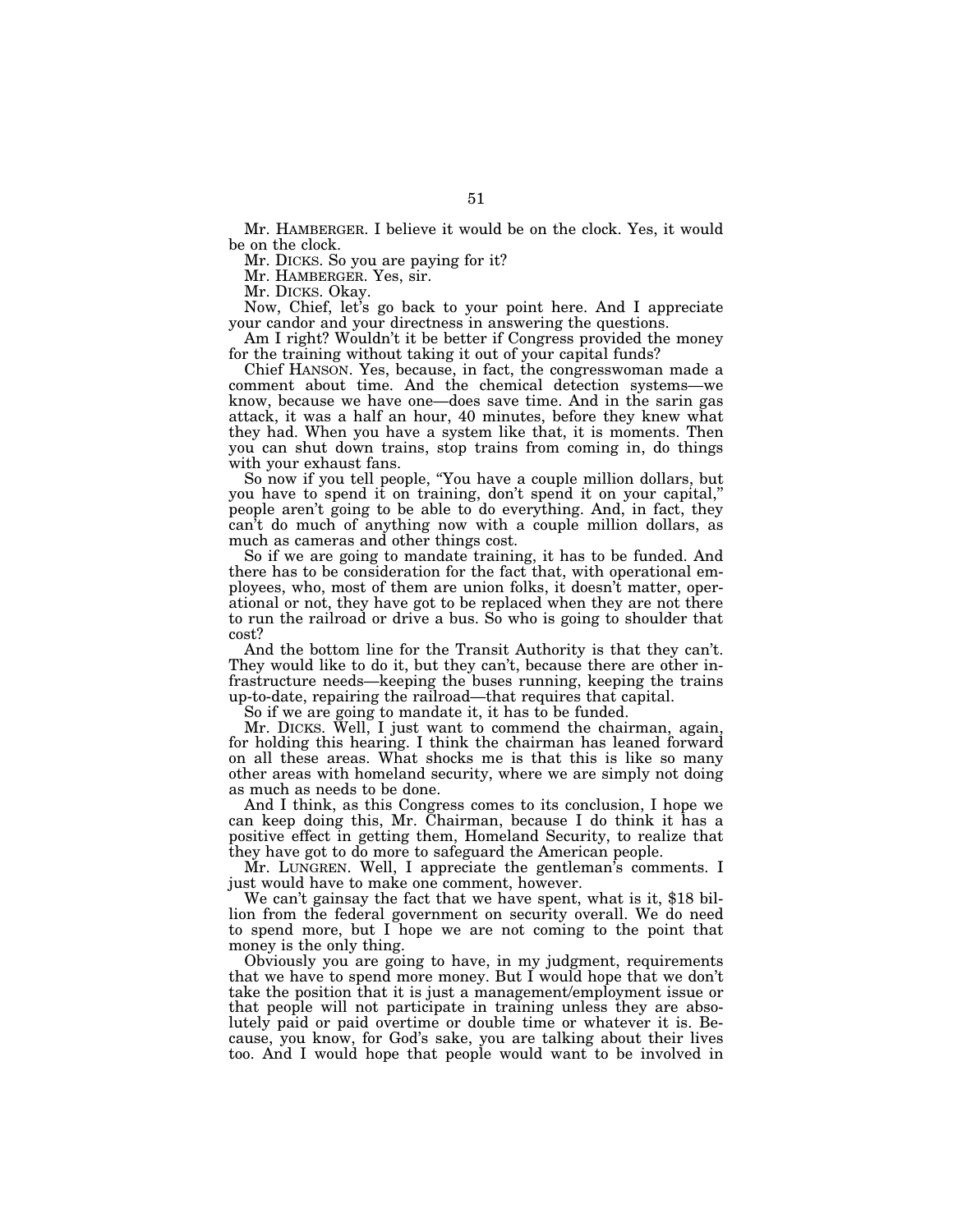training programs that train them how to save their lives and the lives of others.

And while money does come into it, I hope we are not going to just put it down to a question of money. Because, God knows, we will never have enough money to do everything we want to do.

And, you know, if the administration is taking a tack, at least to begin the process, of leveraging money they do have to try and get the potential recipients of that money to start thinking about training as a part of that, frankly, that is a good thing.

Yes, we would put more money to it, but if you have a certain amount of money and you go back and you look at it and you say, "Hey, wait a second, we haven't paid enough attention on training. Let's use the money that we do have to leverage it"—not all for training, but, as they ask for capital investment, we want to make sure that they have got a training component—frankly, I think that is a good thing.

It is not the adequate—it is not the total answer. But I would hope that it is a beginning.

Ms. SANCHEZ. Mr. Chairman, may I say something?

Mr. LUNGREN. Yes?

Ms. SANCHEZ. I think you are right. I mean, it is always about resources and trying to put them in the right place and getting the most you can. But I have got to tell you that, again, if I am a rider on the system, I want that employee to know what they are doing, because I am depending on them and my life, to a large extent, may depend on their knowing what they are doing.

And what troubles me is not that this would be a union management thing. What troubles me is that these union representatives are telling me, basically, that their employees are not confident—

Mr. LUNGREN. Oh, I heard that, loud and clear. And we had better answer that.

Ms. SANCHEZ. —that they will do the job that is required of them and that they want to do to save my life.

Mr. LUNGREN. Absolutely.

Ms. SANCHEZ. And I want that employee to be confident that he knows or she knows what they are doing if I am in an emergency and I am depending on them.

Mr. LUNGREN. I agree. That is why I am heartened by the fact Mr. Sammon said they are going to start sending people out to the field to actually certify or to do evaluations to see whether Mr. Hamberger's folks are doing what they say they are doing.

Again, not a total answer, but at least moving in the right direction.

And I know Mr. Dicks has—

Mr. DICKS. It has been 5 years, Mr. Chairman.

Mr. LUNGREN. —Mr. Dicks has suggested that they do it on the eve of the hearing—

Mr. DICKS. It has been 5 long years. And these gentlemen have followed this very closely, and they see that the administration continues to analyze and think but they don't get out and do anything. And I hope the pressure of this hearing, I hope at least they will start doing something at long last.

Mr. LUNGREN. Well, we will continue having hearings.